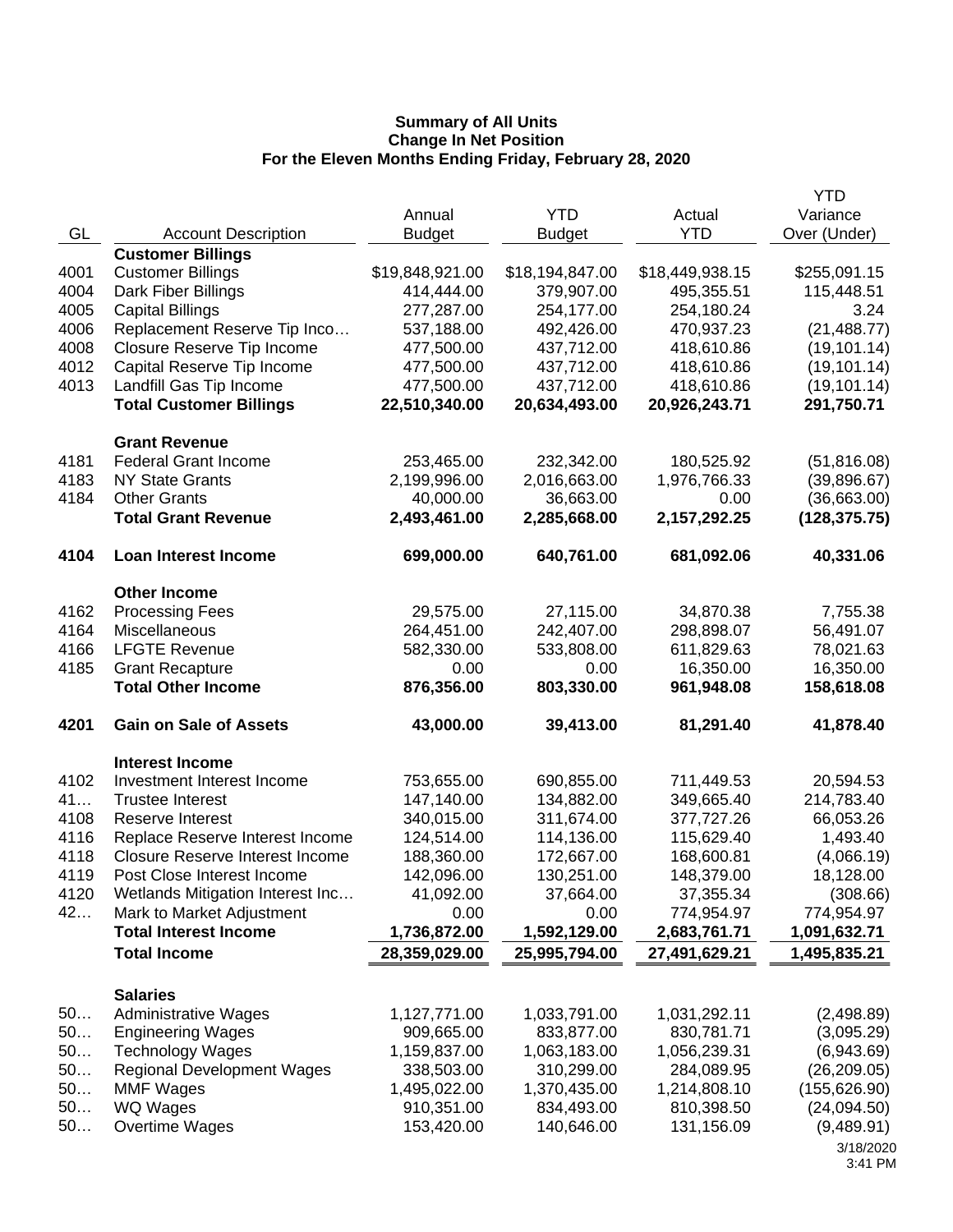|      |                                           |               |               |              | <b>YTD</b>    |
|------|-------------------------------------------|---------------|---------------|--------------|---------------|
|      |                                           | Annual        | <b>YTD</b>    | Actual       | Variance      |
| GL   | <b>Account Description</b>                | <b>Budget</b> | <b>Budget</b> | <b>YTD</b>   | Over (Under)  |
| 5005 | On-Call Stipend                           | 25,800.00     | 23,650.00     | 21,150.00    | (2,500.00)    |
|      | <b>Total Salaries</b>                     | 6,120,369.00  | 5,610,374.00  | 5,379,915.77 | (230, 458.23) |
|      |                                           |               |               |              |               |
|      | <b>Fringe Benefits</b>                    |               |               |              |               |
| 50   | <b>FICA Expense</b>                       | 467,941.00    | 428,956.00    | 381,981.08   | (46, 974.92)  |
| 50   | <b>Pension Expense</b>                    | 839,448.00    | 769,472.00    | 715,885.44   | (53, 586.56)  |
| 50   | Health Insurance                          | 775,655.00    | 711,018.00    | 655,294.08   | (55, 723.92)  |
| 50   | Retiree Health Insurance                  | 56,380.00     | 51,678.00     | 52,368.01    | 690.01        |
| 50   | <b>Workers Comp</b>                       | 220,984.00    | 202,576.00    | 200,770.36   | (1,805.64)    |
| 50   | <b>Disability Insurance</b>               | 3,893.00      | 3,586.00      | 3,568.73     | (17.27)       |
| 5036 | Unemployment                              | 10,000.00     | 9,163.00      | 0.00         | (9, 163.00)   |
| 50   | <b>Post Retire Overhead</b>               | 478,401.00    | 438,559.00    | 421,729.90   | (16, 829.10)  |
| 5051 | Benefit Admin. Fees                       | 10,000.00     | 9,163.00      | 7,788.55     | (1,374.45)    |
| 5054 | <b>Employee Physicals &amp; Screening</b> | 16,875.00     | 15,477.00     | 12,959.65    | (2,517.35)    |
|      | <b>Total Fringe Benefits</b>              | 2,879,577.00  | 2,639,648.00  | 2,452,345.80 | (187, 302.20) |
|      |                                           |               |               |              |               |
|      | <b>Operations &amp; Maintenance</b>       |               |               |              |               |
| 5062 | Third Party Temporary - O&M               | 40,000.00     | 36,663.00     | 34,482.48    | (2,180.52)    |
| 5133 | Equipment Maintenance Contr               | 325,000.00    | 297,913.00    | 292,767.25   | (5, 145.75)   |
| 5134 | <b>Maintenance Contracts</b>              | 178,692.00    | 163,801.00    | 74,519.87    | (89, 281.13)  |
| 5135 | <b>Underground Locating</b>               | 92,660.00     | 84,942.00     | 40,375.97    | (44, 566.03)  |
| 5403 | <b>Safety Equipment &amp; Supplies</b>    | 38,700.00     | 35,475.00     | 25,484.17    | (9,990.83)    |
| 5702 | Large Parts                               | 95,000.00     | 87,087.00     | 77,838.42    | (9,248.58)    |
| 5703 | <b>Small Equipment</b>                    | 30,000.00     | 27,500.00     | 11,401.46    | (16,098.54)   |
| 5704 | <b>O&amp;M Supplies</b>                   | 25,000.00     | 22,924.00     | 18,057.90    | (4,866.10)    |
| 5706 | Shop Tools                                | 16,540.00     | 15,169.00     | 3,406.02     | (11,762.98)   |
| 5708 | <b>Fuels</b>                              | 248,000.00    | 227,337.00    | 193,804.79   | (33,532.21)   |
| 5710 | Lubricants                                | 20,000.00     | 18,337.00     | 8,946.16     | (9,390.84)    |
| 5712 | Purchased Maintenance & Repair            | 135,000.00    | 123,746.37    | 102,212.99   | (21, 533.38)  |
| 5716 | <b>Equipment Rental</b>                   | 10,000.00     | 9,163.00      | 6,329.10     | (2,833.90)    |
| 5718 | Tires                                     | 46,000.00     | 42,163.00     | 33,053.74    | (9,109.26)    |
| 5720 | <b>Offnet Circuit Lease</b>               | 600,000.00    | 550,000.00    | 511,690.87   | (38, 309.13)  |
| 5770 | Other Tool, Equip & O&M                   | 11,000.00     | 10,087.00     | 10,171.32    | 84.32         |
| 5815 | Chemicals                                 | 113,040.00    | 103,627.37    | 52,708.22    | (50, 919.15)  |
| 5820 | <b>LFG Maintenance</b>                    | 75,000.00     | 68,750.00     | 57,691.56    | (11,058.44)   |
| 5830 | Collo Expense                             | 185,000.00    | 169,587.00    | 134,167.93   | (35, 419.07)  |
| 5834 | Permitting                                | 3,000.00      | 2,750.00      | 269.00       | (2,481.00)    |
| 5836 | <b>Pole Attachment Fees</b>               | 314,479.00    | 288,277.00    | 258,239.53   | (30,037.47)   |
| 5838 | <b>Conduit Lease</b>                      | 24,696.00     | 22,638.00     | 11,930.28    | (10, 707.72)  |
| 5902 | Lab Fees                                  | 9,100.00      | 8,349.00      | 5,291.00     | (3,058.00)    |
| 5904 | <b>SCADA</b>                              | 26,381.07     | 24,186.25     | 7,989.78     | (16, 196.47)  |
| 5932 | Monitoring & Testing                      | 123,900.00    | 113,571.37    | 99,161.14    | (14, 410.23)  |
| 6008 | <b>Contract Hauling</b>                   | 19,200.00     | 17,603.63     | 6,032.50     | (11, 571.13)  |
| 6010 | <b>Cape Vincent Reserve</b>               | 700.00        | 638.00        | 700.00       | 62.00         |
| 6106 | <b>Annual Report</b>                      | 5,000.00      | 4,587.00      | 0.00         | (4,587.00)    |
| 6110 | Marketing                                 | 5,000.00      | 4,587.00      | 0.00         | (4,587.00)    |
| 8090 | <b>Purchases for Resale</b>               | 152,000.00    | 139,337.00    | 98,386.19    | (40,950.81)   |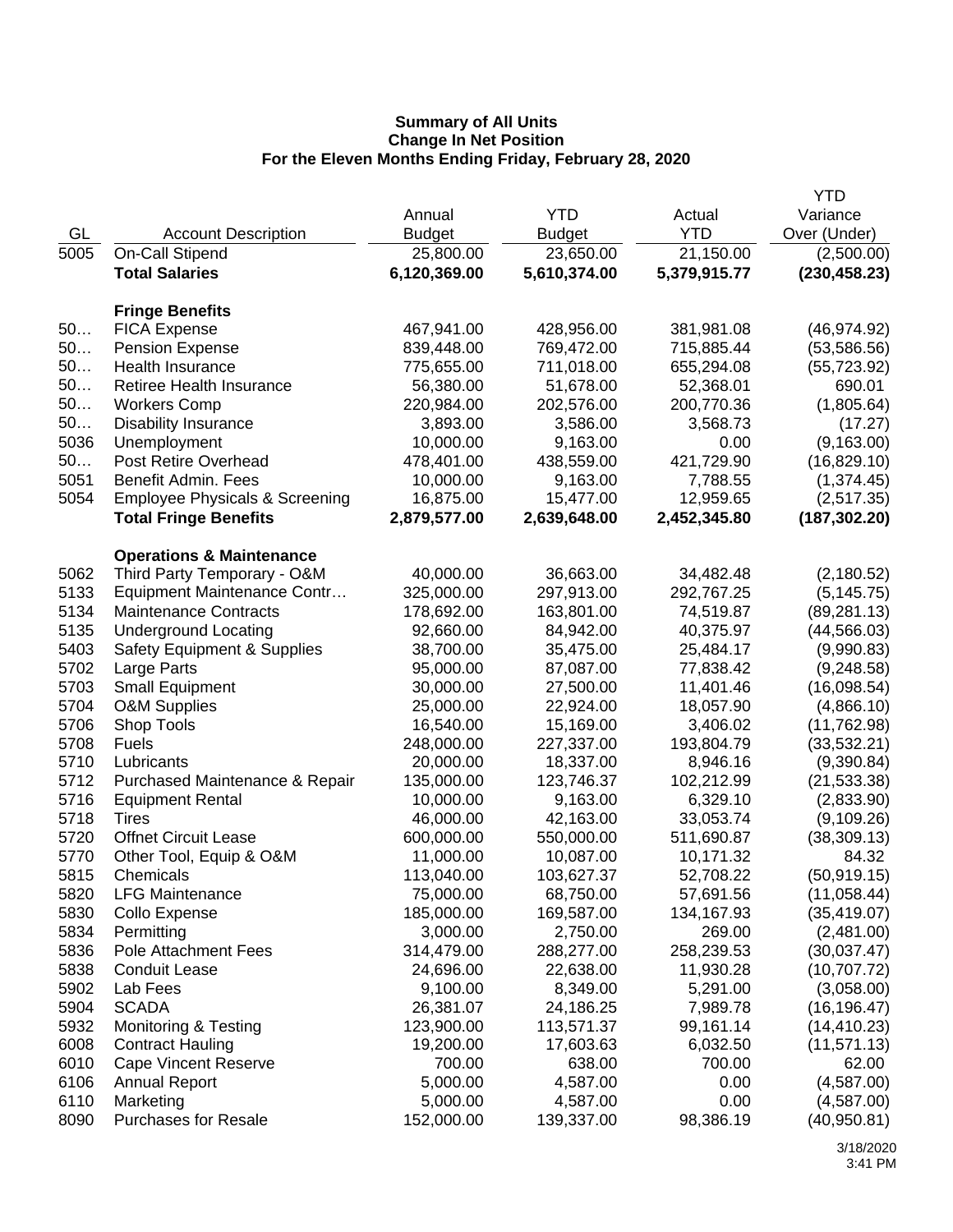|      |                                          |               |               |              | <b>YTD</b>    |
|------|------------------------------------------|---------------|---------------|--------------|---------------|
|      |                                          | Annual        | <b>YTD</b>    | Actual       | Variance      |
| GL   | <b>Account Description</b>               | <b>Budget</b> | <b>Budget</b> | <b>YTD</b>   | Over (Under)  |
|      | Total O & M                              | 2,968,088.07  | 2,720,795.99  | 2,177,109.64 | (543, 686.35) |
|      |                                          |               |               |              |               |
|      | <b>Recycling Transfer Station</b>        |               |               |              |               |
| 50   | <b>Material Reprocessing Wages</b>       | 86,757.00     | 79,530.00     | 59,654.40    | (19, 875.60)  |
| 50   | <b>Material Reprocessing OT</b>          | 0.00          | 0.00          | 464.58       | 464.58        |
| 50   | <b>FICA Expense</b>                      | 6,637.00      | 6,083.00      | 4,298.19     | (1,784.81)    |
| 50   | <b>Pension Expense</b>                   | 8,068.00      | 7,392.00      | 5,095.90     | (2, 296.10)   |
| 50   | Health Insurance                         | 23,120.00     | 21,197.00     | 11,995.28    | (9,201.72)    |
| 50   | <b>Workers Comp</b>                      | 9,552.00      | 8,756.00      | 6,785.25     | (1,970.75)    |
| 50   | <b>Disability Insurance</b>              | 49.00         | 44.00         | 0.00         | (44.00)       |
| 50   | Post Retire Overhead                     | 11,040.00     | 10,120.00     | 8,060.00     | (2,060.00)    |
| 6300 | RTS - Safety Equipment & Sup             | 2,350.00      | 2,159.63      | 1,731.79     | (427.84)      |
| 6305 | RTS - Large Parts                        | 15,000.00     | 13,750.00     | 164.30       | (13,585.70)   |
| 6310 | RTS - Small Equipment                    | 6,755.00      | 6,194.87      | 4,790.70     | (1,404.17)    |
| 6315 | RTS - O&M Supplies                       | 14,000.00     | 12,837.00     | 10,296.95    | (2,540.05)    |
| 6320 | RTS - Fuels                              | 3,500.00      | 3,212.00      | 1,707.98     | (1,504.02)    |
| 6325 | RTS - Purchased Maintenance              | 7,500.00      | 6,875.00      | 3,919.26     | (2,955.74)    |
| 6330 | RTS - Contract Hauling                   | 144,000.00    | 132,003.74    | 0.00         | (132,003.74)  |
| 6335 | RTS - Office Supplies                    | 250.00        | 231.00        | 128.62       | (102.38)      |
| 6340 | <b>RTS - Cellular Services</b>           | 1,020.00      | 935.00        | 0.00         | (935.00)      |
| 6345 | RTS - Other Communications               | 2,400.00      | 2,200.00      | 124.97       | (2,075.03)    |
| 6350 | RTS - Office Equipment Mainte            | 500.00        | 462.00        | 0.00         | (462.00)      |
| 6355 | RTS - Employee Mileage Reim              | 150.00        | 143.00        | 0.00         | (143.00)      |
| 6360 | RTS - Employee Uniforms                  | 400.00        | 372.13        | 283.84       | (88.29)       |
| 6365 | RTS - Gas & Electric                     | 5,000.00      | 4,587.00      | 2,733.93     | (1,853.07)    |
| 6370 | RTS - Propane                            | 5,000.00      | 4,579.63      | 4,004.73     | (574.90)      |
| 6375 | RTS - Building Supplies                  | 2,000.00      | 1,829.63      | 1,370.93     | (458.70)      |
| 6380 | RTS - Site Supplies                      | 2,000.00      | 1,829.63      | 706.59       | (1, 123.04)   |
| 6385 | RTS - Building Maintenance &             | 2,500.00      | 2,291.63      | 1,324.17     | (967.46)      |
| 6390 | RTS - Site Maintenance & Repair          | 4,000.00      | 3,663.00      | 1,914.84     | (1,748.16)    |
| 6395 | RTS - Auto/Light Truck Rep. &            | 1,000.00      | 920.37        | 450.00       | (470.37)      |
| 6400 | RTS - Auto/Light Truck Fuel              | 1,500.00      | 1,375.00      | 0.00         | (1,375.00)    |
| 6410 | RTS - Programming & Software             | 5,000.00      | 4,587.00      | 0.00         | (4,587.00)    |
|      | <b>Total Recycling Transfer Stati</b>    | 371,048.00    | 340,160.26    | 132,007.20   | (208, 153.06) |
|      |                                          |               |               |              |               |
|      | <b>Waste Diversion</b>                   |               |               |              |               |
| 5125 | <b>Promotional Materials - RRR</b>       | 75,000.00     | 68,750.00     | 45,688.18    | (23,061.82)   |
| 6009 | <b>Household Hazardous Waste</b>         | 70,000.00     | 64,163.00     | 66,377.50    | 2,214.50      |
| 6011 | <b>Recycling Incentive</b>               | 67,755.00     | 62,106.00     | 57,780.25    | (4,325.75)    |
| 6012 | Recycling Incentive-County Ca            | 600,000.00    | 550,000.00    | 337,679.93   | (212, 320.07) |
| 6013 | <b>CRT Recycling</b>                     | 115,000.00    | 105,413.00    | 96,392.41    | (9,020.59)    |
| 6015 | Ag Plastics Recycling                    | 5,000.00      | 4,579.63      | 0.00         | (4,579.63)    |
| 6017 | <b>Book Debinding</b>                    | 7,500.00      | 6,875.00      | 5,139.71     | (1,735.29)    |
| 6018 | <b>Mattress Recycling - All Counties</b> | 180,000.00    | 165,003.63    | 151,404.00   | (13,599.63)   |
| 6020 | <b>Waste Audit</b>                       | 35,000.00     | 32,087.00     | 34,000.00    | 1,913.00      |
| 6021 | <b>Regional Tire Recycling</b>           | 70,000.00     | 64,166.63     | 47,031.60    | (17, 135.03)  |
|      | <b>Total Waste Diversion</b>             | 1,225,255.00  | 1,123,143.89  | 841,493.58   | (281, 650.31) |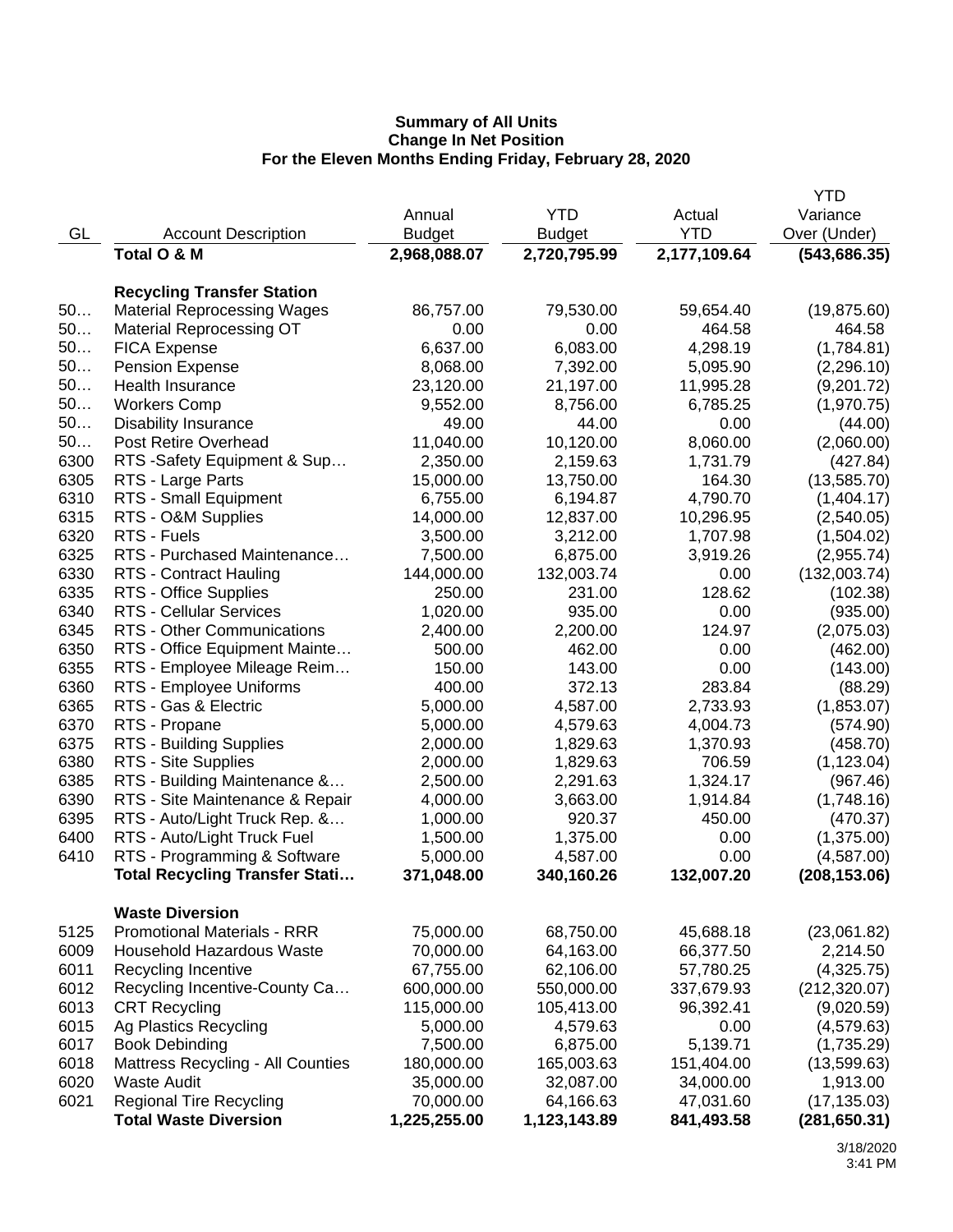|      |                                        |               |               |              | <b>YTD</b>    |
|------|----------------------------------------|---------------|---------------|--------------|---------------|
|      |                                        | Annual        | <b>YTD</b>    | Actual       | Variance      |
| GL   | <b>Account Description</b>             | <b>Budget</b> | <b>Budget</b> | <b>YTD</b>   | Over (Under)  |
| 6002 | <b>Sewage Treatment</b>                | 1,510,963.00  | 1,385,054.00  | 1,178,167.69 | (206, 886.31) |
| 6004 | <b>Water Purchases</b>                 | 706,548.00    | 647,680.00    | 509,181.14   | (138, 498.86) |
| 60   | <b>Closure &amp; Post Closure Care</b> | 807,956.00    | 740,630.00    | 957,092.12   | 216,462.12    |
| 6006 | <b>Host Community Benefits</b>         | 902,316.00    | 827,123.00    | 800,620.23   | (26, 502.77)  |
| 6007 | <b>LFGTE Revenue Sharing</b>           | 10,000.00     | 9,163.00      | 0.00         | (9, 163.00)   |
|      | <b>Office &amp; Administrative</b>     |               |               |              |               |
| 5053 | Misc Employee Costs                    | 10,170.00     | 9,317.00      | 6,811.74     | (2,505.26)    |
| 5102 | <b>Office Rent</b>                     | 131,629.00    | 120,659.00    | 118,175.00   | (2,484.00)    |
| 5104 | <b>Office Supplies</b>                 | 25,750.00     | 23,595.00     | 14,524.89    | (9,070.11)    |
| 5110 | Postage & Shipping                     | 8,500.00      | 7,788.00      | 5,237.09     | (2,550.91)    |
| 5112 |                                        | 37,138.93     | 34,047.64     | 31,494.69    |               |
| 5114 | Telephone<br><b>Cellular Services</b>  |               |               |              | (2,552.95)    |
| 5118 | <b>Other Communications</b>            | 38,500.00     | 35,288.00     | 26,695.13    | (8,592.87)    |
|      |                                        | 11,600.00     | 10,626.00     | 8,334.67     | (2, 291.33)   |
| 5120 | Dues & Subscriptions                   | 12,125.00     | 11,121.00     | 8,141.47     | (2,979.53)    |
| 5122 | Public Info & Advertising              | 14,250.00     | 13,057.00     | 6,235.23     | (6,821.77)    |
| 5123 | <b>Promotional Materials</b>           | 16,000.00     | 14,674.00     | 7,764.80     | (6,909.20)    |
| 5130 | <b>Office Equipment</b>                | 21,000.00     | 19,242.63     | 3,711.01     | (15,531.62)   |
| 5132 | <b>Office Equip Maintenance</b>        | 1,200.00      | 1,100.00      | 529.20       | (570.80)      |
| 5170 | <b>Other Office Expenses</b>           | 11,670.00     | 10,706.63     | 4,922.04     | (5,784.59)    |
| 5172 | <b>Filing Fees</b>                     | 11,300.00     | 10,362.00     | 2,670.79     | (7,691.21)    |
| 5173 | <b>Credit Card Processing Fees</b>     | 1,200.00      | 1,100.00      | 582.04       | (517.96)      |
| 5202 | Employee Mileage Reimburse             | 33,162.00     | 30,400.37     | 21,837.19    | (8,563.18)    |
| 5204 | Empl. Meals & Incidental               | 21,175.00     | 19,415.00     | 7,883.60     | (11,531.40)   |
| 5206 | Empl. Lodging                          | 40,650.00     | 37,258.76     | 21,107.60    | (16, 151.16)  |
| 5270 | <b>Travel &amp; Meeting Expense</b>    | 6,700.00      | 6,160.00      | 3,639.05     | (2,520.95)    |
| 5312 | <b>Continuing Education</b>            | 6,460.00      | 5,925.37      | 0.00         | (5,925.37)    |
| 5370 | Training & Development                 | 51,600.00     | 47,303.63     | 33,672.96    | (13,630.67)   |
| 5402 | <b>Employee Uniforms</b>               | 32,875.00     | 30,143.63     | 20,074.68    | (10,068.95)   |
| 5508 | <b>Cleaning Services</b>               | 27,000.00     | 24,750.00     | 20,960.00    | (3,790.00)    |
| 5570 | <b>Other General Expense</b>           | 4,450.00      | 4,082.87      | 413.90       | (3,668.97)    |
| 6102 | Board Member Travel & Expen            | 1,750.00      | 1,606.00      | 581.84       | (1,024.16)    |
| 6104 | Sponsorships                           | 9,000.00      | 8,250.00      | 8,982.00     | 732.00        |
| 6210 | <b>Trustee Fees</b>                    | 8,500.00      | 7,788.00      | 3,500.00     | (4,288.00)    |
|      | <b>Total Office &amp; Admin</b>        | 595,354.93    | 545,767.53    | 388,482.61   | (157, 284.92) |
|      | <b>Utilities</b>                       |               |               |              |               |
| 5802 | Gas & Electric                         | 150,400.00    | 137,863.00    | 102,488.24   | (35, 374.76)  |
| 5803 | Propane                                | 25,000.00     | 22,913.00     | 13,493.98    | (9,419.02)    |
|      | <b>Total Utilities</b>                 | 175,400.00    | 160,776.00    | 115,982.22   | (44, 793.78)  |
|      | <b>Materials &amp; Supplies</b>        |               |               |              |               |
| 5806 | <b>Building Supplies</b>               | 7,000.00      | 6,413.00      | 3,060.33     | (3,352.67)    |
| 5810 | <b>Site Supplies</b>                   | 20,000.00     | 18,329.63     | 11,636.85    | (6,692.78)    |
| 5824 | Sand, Gravel & Stone                   | 200,000.00    | 183,337.00    | 186,211.23   | 2,874.23      |
| 5826 | Seed & Mulch                           | 30,000.00     | 27,500.00     | 27,262.90    | (237.10)      |
|      |                                        |               |               |              |               |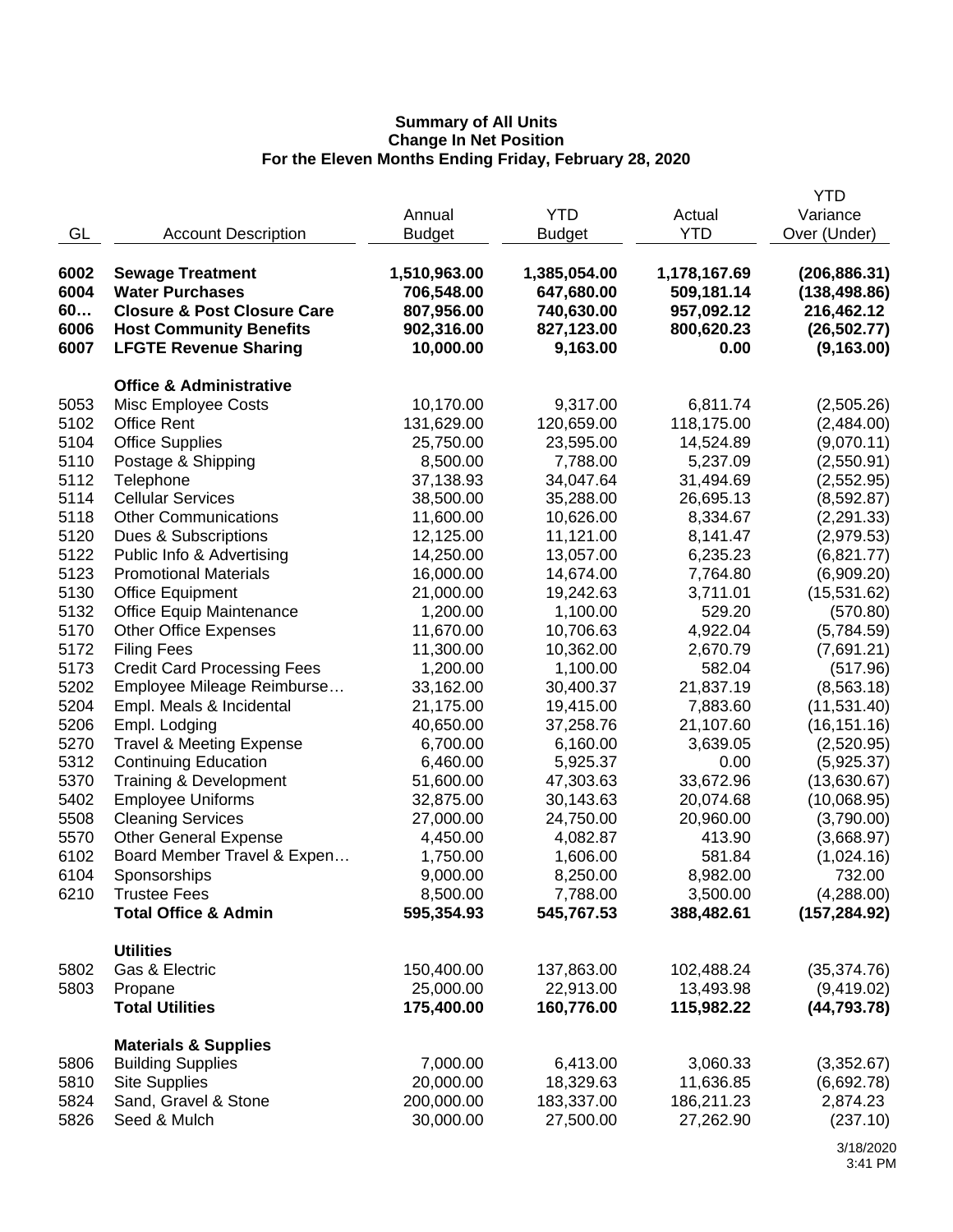|              |                                                | Annual                  | <b>YTD</b>              | Actual                  | <b>YTD</b><br>Variance   |
|--------------|------------------------------------------------|-------------------------|-------------------------|-------------------------|--------------------------|
| GL           | <b>Account Description</b>                     | <b>Budget</b>           | <b>Budget</b>           | <b>YTD</b>              | Over (Under)             |
|              | <b>Total Materials &amp; Supplies</b>          | 257,000.00              | 235,579.63              | 228,171.31              | (7,408.32)               |
|              | <b>Professional Fees</b>                       |                         |                         |                         |                          |
| 5924         | Legal                                          | 122,800.00              | 112,581.37              | 78,185.03               | (34, 396.34)             |
| 5926         | <b>Investment Banking Fees</b>                 | 47,449.73               | 43,507.53               | 40,251.37               | (3,256.16)               |
| 59           | <b>Accounting Fees</b>                         | 41,700.00               | 38,225.00               | 38,900.00               | 675.00                   |
| 5970         | Consulting                                     | 285,562.00              | 261,768.76              | 131,108.40              | (130,660.36)             |
|              | <b>Total Professional Fees</b>                 | 497,511.73              | 456,082.66              | 288,444.80              | (167, 637.86)            |
|              |                                                |                         |                         |                         |                          |
|              | <b>Repairs &amp; Maintenance</b>               |                         |                         |                         |                          |
| 5804         | <b>Building Maintenance &amp; Repair</b>       | 62,234.26               | 57,040.72               | 29,727.76               | (27, 312.96)             |
| 5808         | Site Maint & Repair                            | 33,765.74               | 30,948.28               | 26,575.01               | (4,373.27)               |
| 5812         | Pipeline Maintenance                           | 85,000.00               | 77,924.00               | 53,966.31               | (23,957.69)              |
|              | <b>Total Repairs &amp; Maintenance</b>         | 181,000.00              | 165,913.00              | 110,269.08              | (55, 643.92)             |
|              | <b>Automobile</b>                              |                         |                         |                         |                          |
| 5601         | Auto/Light Truck Rep. & Maint.                 | 34,777.00               | 31,874.37               | 21,124.86               | (10,749.51)              |
| 5602         | Auto/Light Truck Fuel                          | 89,500.00               | 82,038.00               | 58,959.55               | (23,078.45)              |
| 5603         | Auto/Light Truck Rental/Lease                  | 206,200.00              | 189,024.00              | 175,596.95              | (13, 427.05)             |
| 5605         | Vehicle Ins                                    | 44,500.00               | 40,788.00               | 40,791.63               | 3.63                     |
|              | <b>Total Automobile</b>                        | 374,977.00              | 343,724.37              | 296,472.99              | (47, 251.38)             |
|              |                                                |                         |                         |                         |                          |
| 5124         | <b>Computer</b><br><b>Computer Equipment</b>   | 62,640.00               | 57,434.74               | 42,004.28               | (15, 430.46)             |
| 5126         | <b>Computer Maintenance</b>                    | 16,900.00               | 15,488.00               | 7,698.00                | (7,790.00)               |
| 5128         | Programming & Software                         | 192,269.00              | 176,245.63              | 152,196.00              | (24,049.63)              |
| 5129         | <b>ECMS Expense</b>                            | 18,656.00               | 17,105.00               | 18,655.92               | 1,550.92                 |
| 6108         | Web Page Design & Maintenance                  | 2,690.00                | 2,464.00                | 359.88                  | (2, 104.12)              |
| 5906         | GIS                                            | 42,450.00               | 38,918.00               | 31,000.04               | (7,917.96)               |
|              | <b>Total Computer</b>                          | 335,605.00              | 307,655.37              | 251,914.12              | (55, 741.25)             |
|              |                                                |                         |                         |                         |                          |
| 6122         | <b>Bad Debt Expense</b>                        | 0.00                    | 0.00                    | 419,928.02              | 419,928.02               |
| 6114         | <b>Insurance</b>                               | 388,600.00              | 356,224.00              | 356,216.74              | (7.26)                   |
| 6120         | <b>Grants</b>                                  | 812,500.00              | 744,788.00              | 722,175.64              | (22, 612.36)             |
| 61           | <b>Engineering Allocation</b>                  | 0.00                    | (11.00)                 | 0.00                    | 11.00                    |
| 6208         | <b>NYS Administrative Assessm</b>              | 125,047.00              | 114,631.00              | 0.00                    | (114, 631.00)            |
| 7032         | <b>Depreciation</b>                            | 8,806,100.00            | 8,072,262.00            | 7,593,573.60            | (478, 688.40)            |
| 7002<br>6202 | <b>Amortization</b><br><b>Interest Expense</b> | 24,400.00<br>621,199.00 | 22,363.00<br>569,433.37 | 22,336.19<br>437,280.35 | (26.81)<br>(132, 153.02) |
| 7170         | <b>Bond Issuance Costs</b>                     | 130,000.00              | 119,163.00              | 128,847.57              | 9,684.57                 |
| 6901         | <b>Contingency</b>                             | 19,017.27               | 17,441.71               | 0.00                    | (17, 441.71)             |
|              | <b>Total Expenses</b>                          | 30,845,832.00           | 28,275,565.78           | 25,788,028.41           | (2,487,537.37)           |
|              |                                                |                         |                         |                         |                          |
|              | <b>Change in Net Position</b>                  | (2,486,803.00)          | (2,279,771.78)          | 1,703,600.80            | 3,983,372.58             |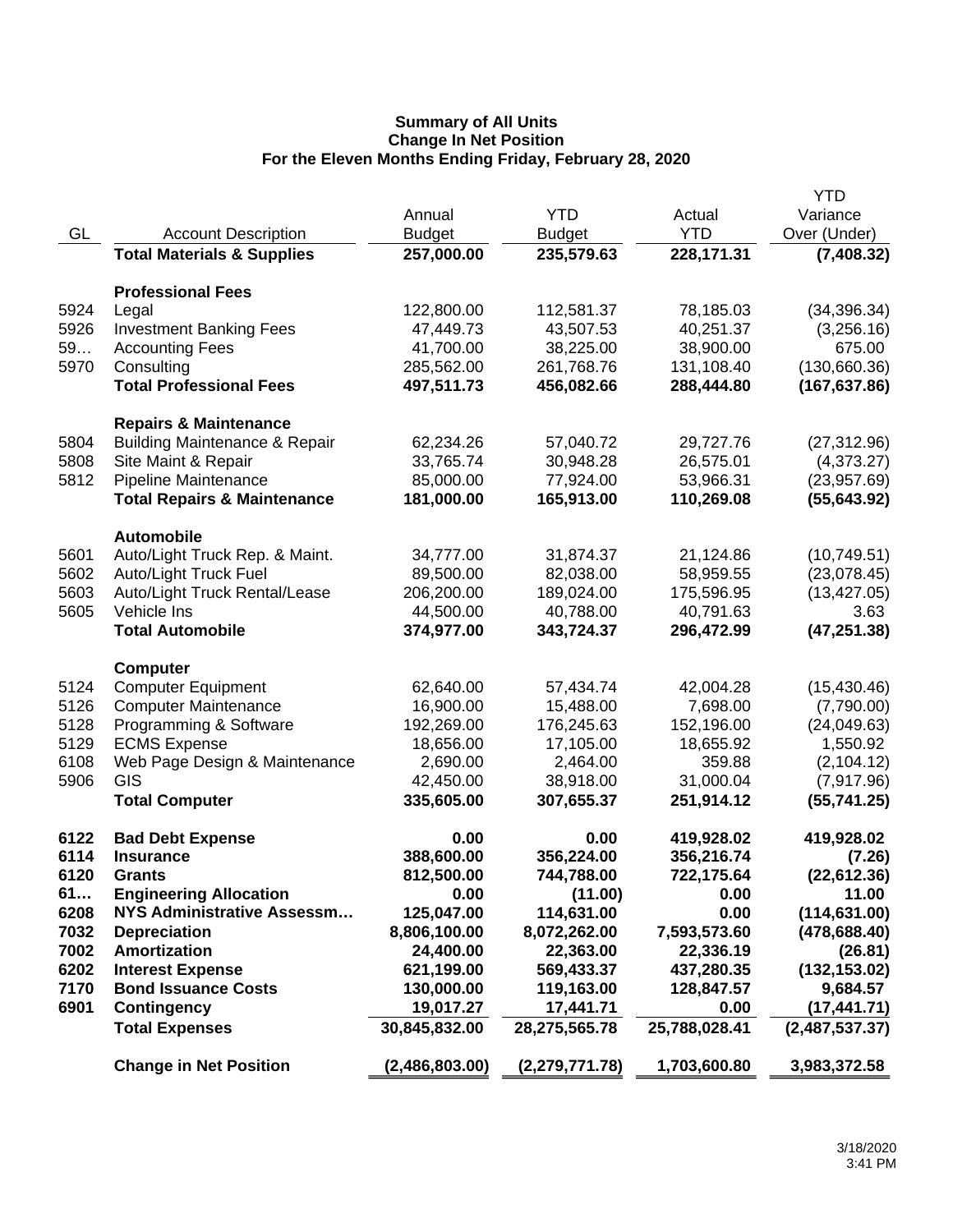# **Administration Change In Net Position For the Eleven Months Ending Friday, February 28, 2020**

| GL           | <b>Account Description</b>             | Annual<br><b>Budget</b> | <b>YTD</b><br><b>Budget</b> | Actual<br><b>YTD</b>  | <b>YTD</b><br>Variance<br>Over (Under) |
|--------------|----------------------------------------|-------------------------|-----------------------------|-----------------------|----------------------------------------|
|              | <b>Grant Revenue</b>                   |                         |                             |                       |                                        |
| 4183         | <b>NY State Grants</b>                 | \$10,000.00             | \$9,163.00                  | \$8,916.25            | (\$246.75)                             |
|              | <b>Total Grant Revenue</b>             | 10,000.00               | 9,163.00                    | 8,916.25              | (246.75)                               |
|              | <b>Other Income</b>                    |                         |                             |                       |                                        |
| 4164         | Miscellaneous                          | 172,900.00              | 158,488.00                  | 175,597.02            | 17,109.02                              |
|              | <b>Total Other Income</b>              | 172,900.00              | 158,488.00                  | 175,597.02            | 17,109.02                              |
| 4201         | <b>Gain on Sale of Assets</b>          | 28,000.00               | 25,663.00                   | 34,266.40             | 8,603.40                               |
|              | <b>Interest Income</b>                 |                         |                             |                       |                                        |
| 4102         | Investment Interest Income             | 313,200.00              | 287,100.00                  | 275,388.82            | (11, 711.18)                           |
| 42           | Mark to Market Adjustment              | 0.00                    | 0.00                        | 94,224.32             | 94,224.32                              |
|              | <b>Total Interest Income</b>           | 313,200.00              | 287,100.00                  | 369,613.14            | 82,513.14                              |
|              | <b>Total Income</b>                    | 524,100.00              | 480,414.00                  | 588,392.81            | 107,978.81                             |
|              | <b>Salaries</b>                        |                         |                             |                       |                                        |
| 50           | <b>Administrative Wages</b>            | 1,116,610.00            | 1,023,561.00                | 1,016,151.23          | (7,409.77)                             |
| 50           | <b>Regional Development Wages</b>      | 0.00                    | 0.00                        | 80.43                 | 80.43                                  |
| 50           | WQ Wages                               | 0.00                    | 0.00                        | 813.16                | 813.16                                 |
| 50           | Overtime Wages                         | 0.00                    | 0.00                        | 876.63                | 876.63                                 |
|              | <b>Total Salaries</b>                  | 1,116,610.00            | 1,023,561.00                | 1,017,921.45          | (5,639.55)                             |
|              | <b>Fringe Benefits</b>                 |                         |                             |                       |                                        |
| 50           | <b>FICA Expense</b>                    | 85,421.00               | 78,298.00                   | 69,089.09             | (9,208.91)                             |
| 50           | <b>Pension Expense</b>                 | 156,928.00              | 143,847.00                  | 142,711.63            | (1, 135.37)                            |
| 50           | Health Insurance                       | 115,730.00              | 106,084.00                  | 105,486.69            | (597.31)                               |
| 50           | <b>Retiree Health Insurance</b>        | 56,380.00               | 51,678.00                   | 52,254.01             | 576.01                                 |
| 50           | <b>Workers Comp</b>                    | 2,094.00                | 1,925.00                    | 3,359.51              | 1,434.51                               |
| 50           | <b>Disability Insurance</b>            | 965.00                  | 880.00                      | 884.62                | 4.62                                   |
| 5036         | Unemployment                           | 10,000.00               | 9,163.00                    | 0.00                  | (9, 163.00)                            |
| 50           | Post Retire Overhead                   | 76,231.00               | 69,883.00                   | 66,857.40             | (3,025.60)                             |
| 5051         | Benefit Admin. Fees                    | 10,000.00               | 9,163.00                    | 7,788.55              | (1, 374.45)                            |
| 5054         | Employee Physicals & Screening         | 875.00                  | 803.00                      | 622.00                | (181.00)                               |
|              | <b>Total Fringe Benefits</b>           | 514,624.00              | 471,724.00                  | 449,053.50            | (22,670.50)                            |
|              | <b>Operations &amp; Maintenance</b>    |                         |                             |                       |                                        |
| 5134         | <b>Maintenance Contracts</b>           | 3,692.00                | 3,388.00                    | 1,666.88              | (1,721.12)                             |
| 5403         | <b>Safety Equipment &amp; Supplies</b> | 7,500.00                | 6,875.00                    | 3,650.49              | (3,224.51)                             |
| 6106         | <b>Annual Report</b>                   | 5,000.00                | 4,587.00                    | 0.00                  | (4,587.00)                             |
|              | Total O & M                            | 16,192.00               | 14,850.00                   | 5,317.37              | (9,532.63)                             |
|              |                                        |                         |                             |                       |                                        |
|              | <b>Office &amp; Administrative</b>     |                         |                             |                       |                                        |
| 5053         | Misc Employee Costs                    | 5,670.00                | 5,203.00                    | 4,867.61              | (335.39)                               |
| 5102<br>5104 | <b>Office Rent</b>                     | 74,249.00<br>10,000.00  | 68,057.00<br>9,163.00       | 67,721.63<br>6,466.83 | (335.37)                               |
|              | <b>Office Supplies</b>                 |                         |                             |                       | (2,696.17)                             |
|              |                                        |                         |                             |                       | 3/18/2020<br>3:41 PM                   |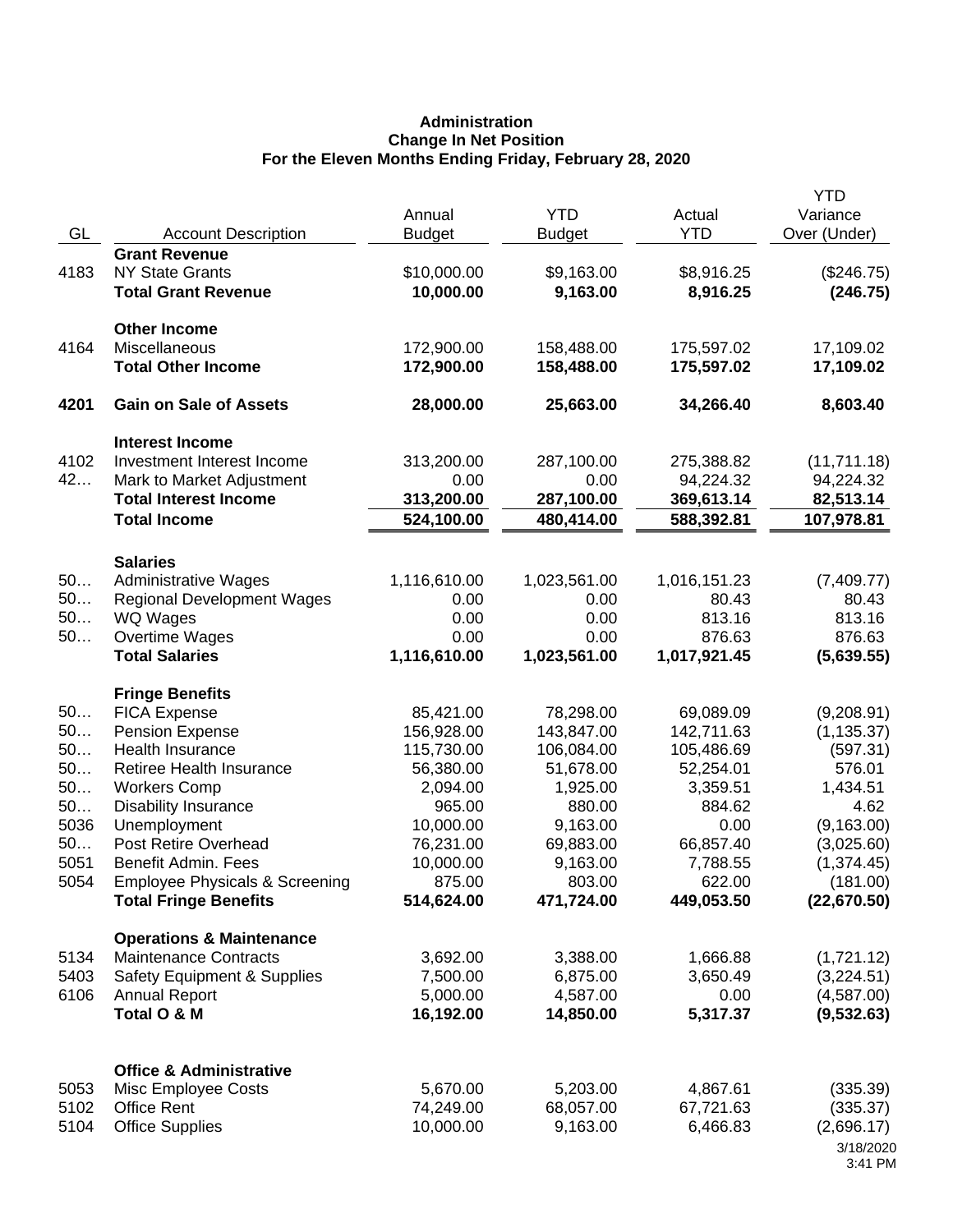# **Administration Change In Net Position For the Eleven Months Ending Friday, February 28, 2020**

| 5110<br>5112 | Postage & Shipping<br>Telephone                         | 6,000.00<br>3,700.00 | 5,500.00<br>3,391.63 | 4,662.71<br>3,135.96 | (837.29)<br>(255.67)    |
|--------------|---------------------------------------------------------|----------------------|----------------------|----------------------|-------------------------|
| 5114         | <b>Cellular Services</b>                                | 4,000.00             | 3,663.00             | 3,173.93             | (489.07)                |
| 5118         | <b>Other Communications</b>                             | 10,000.00            | 9,163.00             | 7,080.72             | (2,082.28)              |
| 5120         | Dues & Subscriptions                                    | 5,000.00             | 4,587.00             | 4,334.28             | (252.72)                |
| 5122         | Public Info & Advertising                               | 4,000.00             | 3,663.00             | 3,583.85             | (79.15)                 |
| 5123         | <b>Promotional Materials</b>                            | 3,000.00             | 2,750.00             | 2,327.01             | (422.99)                |
| 5130         | <b>Office Equipment</b>                                 | 8,000.00             | 7,329.63             | 403.95               | (6,925.68)              |
| 5170         | <b>Other Office Expenses</b>                            | 2,670.00             | 2,453.00             | 1,030.10             | (1,422.90)              |
| 5173         | <b>Credit Card Processing Fees</b>                      | 1,200.00             | 1,100.00             | 582.04               | (517.96)                |
| 5202         | Employee Mileage Reimburse                              | 6,000.00             | 5,500.00             | 4,692.43             | (807.57)                |
| 5204<br>5206 | Empl. Meals & Incidental<br>Empl. Lodging               | 2,150.00<br>3,700.00 | 1,969.00<br>3,388.00 | 1,697.23<br>3,135.60 | (271.77)<br>(252.40)    |
| 5270         | <b>Travel &amp; Meeting Expense</b>                     | 2,850.00             | 2,618.00             | 2,664.83             | 46.83                   |
| 5370         | Training & Development                                  | 13,000.00            | 11,913.00            | 12,165.30            | 252.30                  |
| 5402         | <b>Employee Uniforms</b>                                | 1,350.00             | 1,243.00             | 138.09               | (1, 104.91)             |
| 5508         | <b>Cleaning Services</b>                                | 5,000.00             | 4,587.00             | 3,080.00             | (1,507.00)              |
| 6102         | Board Member Travel & Expen                             | 1,750.00             | 1,606.00             | 581.84               | (1,024.16)              |
| 6104         | Sponsorships                                            | 9,000.00             | 8,250.00             | 8,982.00             | 732.00                  |
|              | <b>Total Office &amp; Admin</b>                         | 182,289.00           | 167,097.26           | 146,507.94           | (20, 589.32)            |
|              | <b>Professional Fees</b>                                |                      |                      |                      |                         |
| 5924         | Legal                                                   | 30,000.00            | 27,500.00            | 22,132.20            | (5,367.80)              |
| 5926         | <b>Investment Banking Fees</b>                          | 8,900.00             | 8,162.00             | 7,334.96             | (827.04)                |
| 59           | <b>Accounting Fees</b>                                  | 41,700.00            | 38,225.00            | 38,900.00            | 675.00                  |
| 5970         | Consulting                                              | 10,162.00            | 9,311.50             | 10,161.50            | 850.00                  |
|              | <b>Total Professional Fees</b>                          | 90,762.00            | 83,198.50            | 78,528.66            | (4,669.84)              |
|              | <b>Automobile</b>                                       | 1,000.00             |                      |                      |                         |
| 5601<br>5602 | Auto/Light Truck Rep. & Maint.<br>Auto/Light Truck Fuel | 1,500.00             | 913.00<br>1,375.00   | 631.27<br>185.69     | (281.73)<br>(1, 189.31) |
|              | <b>Total Automobile</b>                                 | 2,500.00             | 2,288.00             | 816.96               | (1,471.04)              |
|              |                                                         |                      |                      |                      |                         |
| 5124         | <b>Computer</b><br><b>Computer Equipment</b>            | 25,640.00            | 23,507.00            | 20,422.68            | (3,084.32)              |
| 5126         | <b>Computer Maintenance</b>                             | 16,900.00            | 15,488.00            | 7,698.00             | (7,790.00)              |
| 5128         | Programming & Software                                  | 122,606.00           | 112,387.00           | 96,857.18            | (15,529.82)             |
| 5129         | <b>ECMS Expense</b>                                     | 18,656.00            | 17,105.00            | 18,655.92            | 1,550.92                |
| 6108         | Web Page Design & Maintenance                           | 2,690.00             | 2,464.00             | 359.88               | (2, 104.12)             |
|              | <b>Total Computer</b>                                   | 186,492.00           | 170,951.00           | 143,993.66           | (26, 957.34)            |
| 6114         | <b>Insurance</b>                                        | 17,800.00            | 16,313.00            | 16,316.63            | 3.63                    |
| 61           | <b>Admin Allocation</b>                                 | (1,995,799.00)       | (1,829,487.00)       | (1,814,526.03)       | 14,960.97               |
| 7032         | <b>Depreciation</b>                                     | 255,800.00           | 234,487.00           | 226,679.68           | (7,807.32)              |
| 6901         | <b>Contingency</b>                                      | 14,308.00            | 13,121.24            | 0.00                 | (13,121.24)             |
|              | <b>Total Expenses</b>                                   | 401,578.00           | 368,104.00           | 270,609.82           | (97, 494.18)            |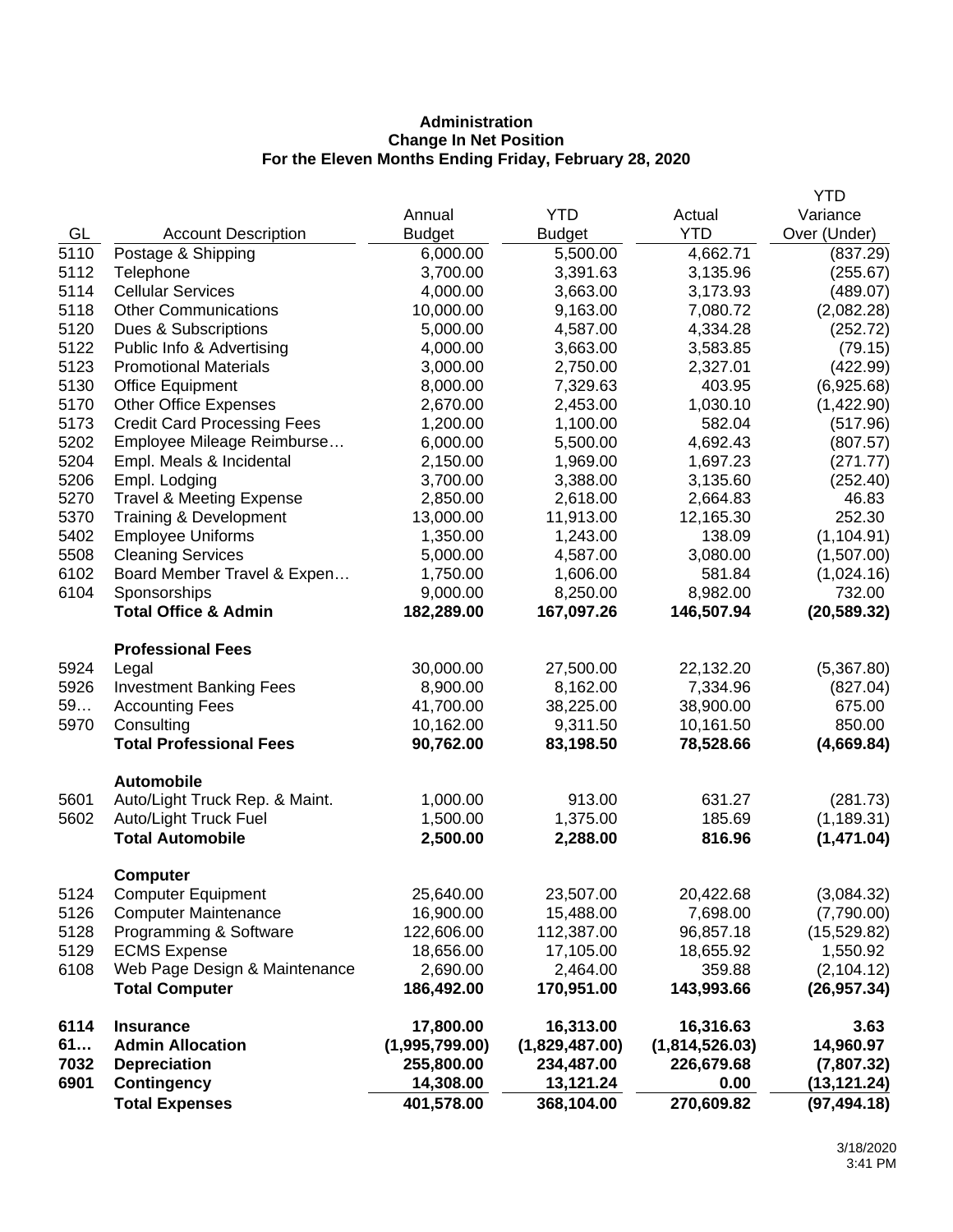## **Administration Change In Net Position For the Eleven Months Ending Friday, February 28, 2020**

|    | <b>Change in Net Position</b> | 122,522.00 | 112,310.00    | 317,782.99 | 205.472.99   |
|----|-------------------------------|------------|---------------|------------|--------------|
| GL | <b>Account Description</b>    | Budaet     | <b>Budget</b> | YTD        | Over (Under) |
|    |                               | Annual     | YTD           | Actual     | Variance     |
|    |                               |            |               |            |              |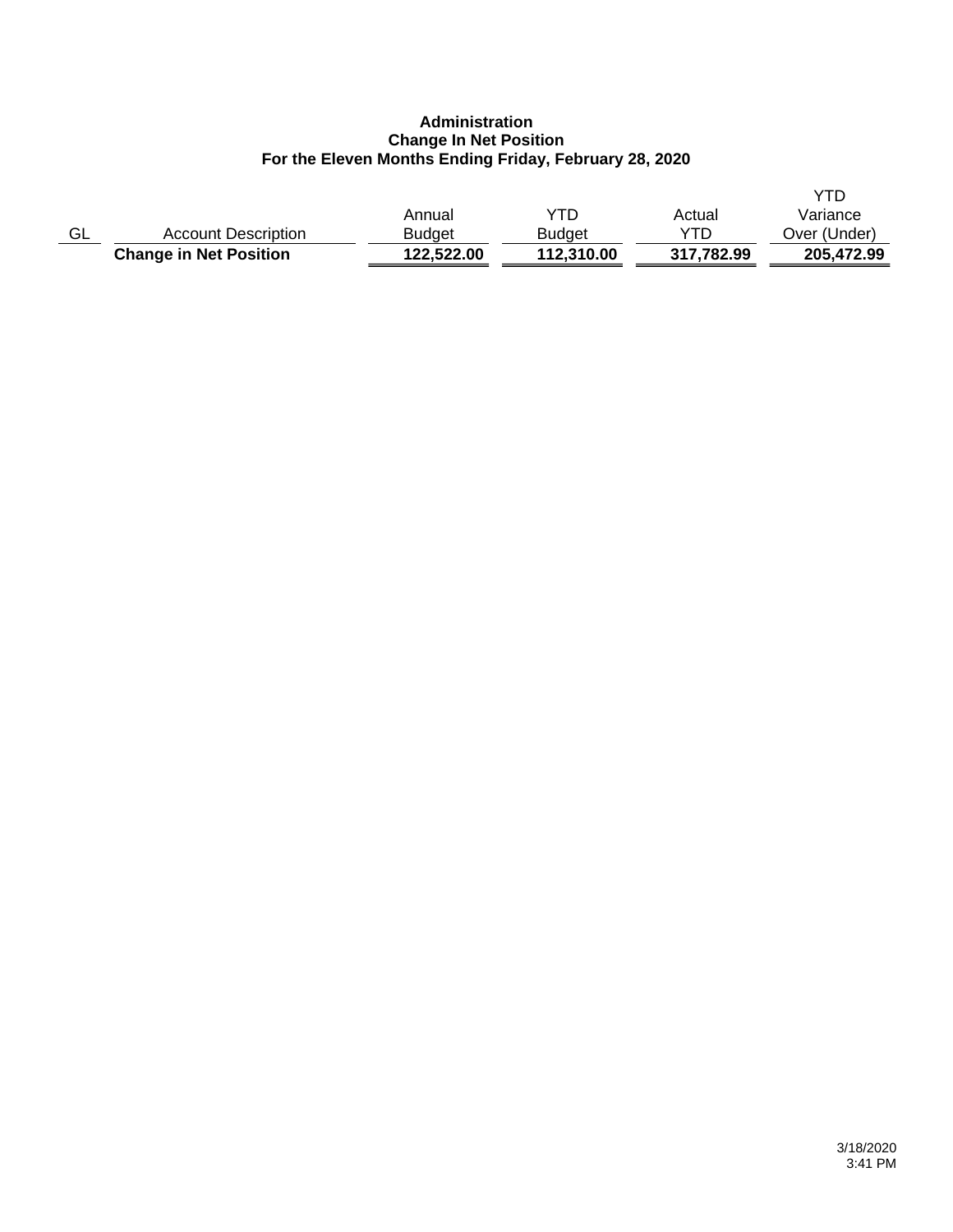| Actual<br><b>YTD</b><br>GL<br>Over (Under)<br><b>Account Description</b><br><b>Budget</b><br><b>Budget</b><br><b>Customer Billings</b><br><b>Customer Billings</b><br>\$7,331,188.00<br>\$6,720,252.00<br>(\$67,099.62)<br>4001<br>\$6,653,152.38<br>4006<br>Replacement Reserve Tip Inco<br>537,188.00<br>492,426.00<br>470,937.23<br>(21, 488.77)<br>4008<br>Closure Reserve Tip Income<br>477,500.00<br>437,712.00<br>418,610.86<br>(19, 101.14)<br>4012<br>Capital Reserve Tip Income<br>477,500.00<br>437,712.00<br>418,610.86<br>(19, 101.14)<br>4013<br>Landfill Gas Tip Income<br>477,500.00<br>437,712.00<br>418,610.86<br>(19, 101.14)<br><b>Total Customer Billings</b><br>9,300,876.00<br>8,525,814.00<br>8,379,922.19<br>(145, 891.81)<br><b>Grant Revenue</b><br>4183<br><b>NY State Grants</b><br>120,000.00<br>110,000.00<br>0.00<br>(110,000.00)<br>120,000.00<br>110,000.00<br>(110,000.00)<br><b>Total Grant Revenue</b><br>0.00<br><b>Other Income</b><br>Miscellaneous<br>15,000.00<br>4164<br>13,750.00<br>40,899.61<br>27,149.61<br>4166<br><b>LFGTE Revenue</b><br>582,330.00<br>533,808.00<br>611,829.63<br>78,021.63<br><b>Total Other Income</b><br>597,330.00<br>652,729.24<br>105,171.24<br>547,558.00<br>4201<br><b>Gain on Sale of Assets</b><br>15,000.00<br>33,275.00<br>13,750.00<br>47,025.00<br><b>Interest Income</b><br>41<br><b>Trustee Interest</b><br>147,140.00<br>134,882.00<br>349,665.40<br>214,783.40<br>4108<br>116,222.00<br>106,535.00<br>114,372.75<br>Reserve Interest<br>7,837.75<br>4116<br>124,514.00<br>Replace Reserve Interest Income<br>114,136.00<br>115,629.40<br>1,493.40<br>4118<br><b>Closure Reserve Interest Income</b><br>188,360.00<br>172,667.00<br>168,600.81<br>(4,066.19)<br>4119<br>Post Close Interest Income<br>142,096.00<br>130,251.00<br>148,379.00<br>18,128.00<br>4120<br>Wetlands Mitigation Interest Inc<br>41,092.00<br>37,664.00<br>37,355.34<br>(308.66)<br>42<br>Mark to Market Adjustment<br>0.00<br>470,577.11<br>470,577.11<br>0.00<br><b>Total Interest Income</b><br>759,424.00<br>696,135.00<br>1,404,579.81<br>708,444.81<br>10,792,630.00<br>10,484,256.24<br>590,999.24<br><b>Total Income</b><br>9,893,257.00<br><b>Salaries</b><br>50<br>101,488.00<br>93,027.00<br><b>Engineering Wages</b><br>40,974.13<br>(52,052.87)<br>50<br><b>MMF Wages</b><br>1,495,022.00<br>1,370,435.00<br>1,214,808.10<br>(155, 626.90)<br>50<br>Overtime Wages<br>35,438.00<br>32,483.00<br>19,907.58<br>(12, 575.42)<br>On-Call Stipend<br>7,150.00<br>5005<br>7,800.00<br>7,050.00<br>(100.00)<br><b>Total Salaries</b><br>1,639,748.00<br>1,503,095.00<br>1,282,739.81<br>(220, 355.19)<br><b>Fringe Benefits</b><br>50<br><b>FICA Expense</b><br>125,397.00<br>114,950.00<br>91,360.69<br>(23,589.31)<br>50<br>230,211.00<br><b>Pension Expense</b><br>211,024.00<br>173,494.43<br>(37,529.57)<br>50<br>Health Insurance<br>248,331.00<br>227,634.00<br>195,454.97<br>(32, 179.03)<br>50<br><b>Workers Comp</b><br>113,726.00<br>104,247.00<br>96,782.28<br>(7,464.72)<br>50<br>1,168.00<br>1,070.63<br><b>Disability Insurance</b><br>1,067.00<br>3.63<br>50<br>Post Retire Overhead<br>156,547.00<br>143,506.00<br>126,340.45<br>(17, 165.55)<br>5054<br><b>Employee Physicals &amp; Screening</b><br>9,500.00<br>7,917.40<br>8,712.00<br>(794.60)<br>811,140.00<br><b>Total Fringe Benefits</b><br>884,880.00<br>692,420.85<br>(118, 719.15) |  |        |            | <b>YTD</b> |
|----------------------------------------------------------------------------------------------------------------------------------------------------------------------------------------------------------------------------------------------------------------------------------------------------------------------------------------------------------------------------------------------------------------------------------------------------------------------------------------------------------------------------------------------------------------------------------------------------------------------------------------------------------------------------------------------------------------------------------------------------------------------------------------------------------------------------------------------------------------------------------------------------------------------------------------------------------------------------------------------------------------------------------------------------------------------------------------------------------------------------------------------------------------------------------------------------------------------------------------------------------------------------------------------------------------------------------------------------------------------------------------------------------------------------------------------------------------------------------------------------------------------------------------------------------------------------------------------------------------------------------------------------------------------------------------------------------------------------------------------------------------------------------------------------------------------------------------------------------------------------------------------------------------------------------------------------------------------------------------------------------------------------------------------------------------------------------------------------------------------------------------------------------------------------------------------------------------------------------------------------------------------------------------------------------------------------------------------------------------------------------------------------------------------------------------------------------------------------------------------------------------------------------------------------------------------------------------------------------------------------------------------------------------------------------------------------------------------------------------------------------------------------------------------------------------------------------------------------------------------------------------------------------------------------------------------------------------------------------------------------------------------------------------------------------------------------------------------------------------------------------------------------------------------------------------------------------------------------------------------------------------------------------------------------------------------------------------------------------------------------------------------------------------------------------|--|--------|------------|------------|
|                                                                                                                                                                                                                                                                                                                                                                                                                                                                                                                                                                                                                                                                                                                                                                                                                                                                                                                                                                                                                                                                                                                                                                                                                                                                                                                                                                                                                                                                                                                                                                                                                                                                                                                                                                                                                                                                                                                                                                                                                                                                                                                                                                                                                                                                                                                                                                                                                                                                                                                                                                                                                                                                                                                                                                                                                                                                                                                                                                                                                                                                                                                                                                                                                                                                                                                                                                                                                                  |  | Annual | <b>YTD</b> | Variance   |
|                                                                                                                                                                                                                                                                                                                                                                                                                                                                                                                                                                                                                                                                                                                                                                                                                                                                                                                                                                                                                                                                                                                                                                                                                                                                                                                                                                                                                                                                                                                                                                                                                                                                                                                                                                                                                                                                                                                                                                                                                                                                                                                                                                                                                                                                                                                                                                                                                                                                                                                                                                                                                                                                                                                                                                                                                                                                                                                                                                                                                                                                                                                                                                                                                                                                                                                                                                                                                                  |  |        |            |            |
|                                                                                                                                                                                                                                                                                                                                                                                                                                                                                                                                                                                                                                                                                                                                                                                                                                                                                                                                                                                                                                                                                                                                                                                                                                                                                                                                                                                                                                                                                                                                                                                                                                                                                                                                                                                                                                                                                                                                                                                                                                                                                                                                                                                                                                                                                                                                                                                                                                                                                                                                                                                                                                                                                                                                                                                                                                                                                                                                                                                                                                                                                                                                                                                                                                                                                                                                                                                                                                  |  |        |            |            |
|                                                                                                                                                                                                                                                                                                                                                                                                                                                                                                                                                                                                                                                                                                                                                                                                                                                                                                                                                                                                                                                                                                                                                                                                                                                                                                                                                                                                                                                                                                                                                                                                                                                                                                                                                                                                                                                                                                                                                                                                                                                                                                                                                                                                                                                                                                                                                                                                                                                                                                                                                                                                                                                                                                                                                                                                                                                                                                                                                                                                                                                                                                                                                                                                                                                                                                                                                                                                                                  |  |        |            |            |
|                                                                                                                                                                                                                                                                                                                                                                                                                                                                                                                                                                                                                                                                                                                                                                                                                                                                                                                                                                                                                                                                                                                                                                                                                                                                                                                                                                                                                                                                                                                                                                                                                                                                                                                                                                                                                                                                                                                                                                                                                                                                                                                                                                                                                                                                                                                                                                                                                                                                                                                                                                                                                                                                                                                                                                                                                                                                                                                                                                                                                                                                                                                                                                                                                                                                                                                                                                                                                                  |  |        |            |            |
|                                                                                                                                                                                                                                                                                                                                                                                                                                                                                                                                                                                                                                                                                                                                                                                                                                                                                                                                                                                                                                                                                                                                                                                                                                                                                                                                                                                                                                                                                                                                                                                                                                                                                                                                                                                                                                                                                                                                                                                                                                                                                                                                                                                                                                                                                                                                                                                                                                                                                                                                                                                                                                                                                                                                                                                                                                                                                                                                                                                                                                                                                                                                                                                                                                                                                                                                                                                                                                  |  |        |            |            |
|                                                                                                                                                                                                                                                                                                                                                                                                                                                                                                                                                                                                                                                                                                                                                                                                                                                                                                                                                                                                                                                                                                                                                                                                                                                                                                                                                                                                                                                                                                                                                                                                                                                                                                                                                                                                                                                                                                                                                                                                                                                                                                                                                                                                                                                                                                                                                                                                                                                                                                                                                                                                                                                                                                                                                                                                                                                                                                                                                                                                                                                                                                                                                                                                                                                                                                                                                                                                                                  |  |        |            |            |
|                                                                                                                                                                                                                                                                                                                                                                                                                                                                                                                                                                                                                                                                                                                                                                                                                                                                                                                                                                                                                                                                                                                                                                                                                                                                                                                                                                                                                                                                                                                                                                                                                                                                                                                                                                                                                                                                                                                                                                                                                                                                                                                                                                                                                                                                                                                                                                                                                                                                                                                                                                                                                                                                                                                                                                                                                                                                                                                                                                                                                                                                                                                                                                                                                                                                                                                                                                                                                                  |  |        |            |            |
|                                                                                                                                                                                                                                                                                                                                                                                                                                                                                                                                                                                                                                                                                                                                                                                                                                                                                                                                                                                                                                                                                                                                                                                                                                                                                                                                                                                                                                                                                                                                                                                                                                                                                                                                                                                                                                                                                                                                                                                                                                                                                                                                                                                                                                                                                                                                                                                                                                                                                                                                                                                                                                                                                                                                                                                                                                                                                                                                                                                                                                                                                                                                                                                                                                                                                                                                                                                                                                  |  |        |            |            |
|                                                                                                                                                                                                                                                                                                                                                                                                                                                                                                                                                                                                                                                                                                                                                                                                                                                                                                                                                                                                                                                                                                                                                                                                                                                                                                                                                                                                                                                                                                                                                                                                                                                                                                                                                                                                                                                                                                                                                                                                                                                                                                                                                                                                                                                                                                                                                                                                                                                                                                                                                                                                                                                                                                                                                                                                                                                                                                                                                                                                                                                                                                                                                                                                                                                                                                                                                                                                                                  |  |        |            |            |
|                                                                                                                                                                                                                                                                                                                                                                                                                                                                                                                                                                                                                                                                                                                                                                                                                                                                                                                                                                                                                                                                                                                                                                                                                                                                                                                                                                                                                                                                                                                                                                                                                                                                                                                                                                                                                                                                                                                                                                                                                                                                                                                                                                                                                                                                                                                                                                                                                                                                                                                                                                                                                                                                                                                                                                                                                                                                                                                                                                                                                                                                                                                                                                                                                                                                                                                                                                                                                                  |  |        |            |            |
|                                                                                                                                                                                                                                                                                                                                                                                                                                                                                                                                                                                                                                                                                                                                                                                                                                                                                                                                                                                                                                                                                                                                                                                                                                                                                                                                                                                                                                                                                                                                                                                                                                                                                                                                                                                                                                                                                                                                                                                                                                                                                                                                                                                                                                                                                                                                                                                                                                                                                                                                                                                                                                                                                                                                                                                                                                                                                                                                                                                                                                                                                                                                                                                                                                                                                                                                                                                                                                  |  |        |            |            |
|                                                                                                                                                                                                                                                                                                                                                                                                                                                                                                                                                                                                                                                                                                                                                                                                                                                                                                                                                                                                                                                                                                                                                                                                                                                                                                                                                                                                                                                                                                                                                                                                                                                                                                                                                                                                                                                                                                                                                                                                                                                                                                                                                                                                                                                                                                                                                                                                                                                                                                                                                                                                                                                                                                                                                                                                                                                                                                                                                                                                                                                                                                                                                                                                                                                                                                                                                                                                                                  |  |        |            |            |
|                                                                                                                                                                                                                                                                                                                                                                                                                                                                                                                                                                                                                                                                                                                                                                                                                                                                                                                                                                                                                                                                                                                                                                                                                                                                                                                                                                                                                                                                                                                                                                                                                                                                                                                                                                                                                                                                                                                                                                                                                                                                                                                                                                                                                                                                                                                                                                                                                                                                                                                                                                                                                                                                                                                                                                                                                                                                                                                                                                                                                                                                                                                                                                                                                                                                                                                                                                                                                                  |  |        |            |            |
|                                                                                                                                                                                                                                                                                                                                                                                                                                                                                                                                                                                                                                                                                                                                                                                                                                                                                                                                                                                                                                                                                                                                                                                                                                                                                                                                                                                                                                                                                                                                                                                                                                                                                                                                                                                                                                                                                                                                                                                                                                                                                                                                                                                                                                                                                                                                                                                                                                                                                                                                                                                                                                                                                                                                                                                                                                                                                                                                                                                                                                                                                                                                                                                                                                                                                                                                                                                                                                  |  |        |            |            |
|                                                                                                                                                                                                                                                                                                                                                                                                                                                                                                                                                                                                                                                                                                                                                                                                                                                                                                                                                                                                                                                                                                                                                                                                                                                                                                                                                                                                                                                                                                                                                                                                                                                                                                                                                                                                                                                                                                                                                                                                                                                                                                                                                                                                                                                                                                                                                                                                                                                                                                                                                                                                                                                                                                                                                                                                                                                                                                                                                                                                                                                                                                                                                                                                                                                                                                                                                                                                                                  |  |        |            |            |
|                                                                                                                                                                                                                                                                                                                                                                                                                                                                                                                                                                                                                                                                                                                                                                                                                                                                                                                                                                                                                                                                                                                                                                                                                                                                                                                                                                                                                                                                                                                                                                                                                                                                                                                                                                                                                                                                                                                                                                                                                                                                                                                                                                                                                                                                                                                                                                                                                                                                                                                                                                                                                                                                                                                                                                                                                                                                                                                                                                                                                                                                                                                                                                                                                                                                                                                                                                                                                                  |  |        |            |            |
|                                                                                                                                                                                                                                                                                                                                                                                                                                                                                                                                                                                                                                                                                                                                                                                                                                                                                                                                                                                                                                                                                                                                                                                                                                                                                                                                                                                                                                                                                                                                                                                                                                                                                                                                                                                                                                                                                                                                                                                                                                                                                                                                                                                                                                                                                                                                                                                                                                                                                                                                                                                                                                                                                                                                                                                                                                                                                                                                                                                                                                                                                                                                                                                                                                                                                                                                                                                                                                  |  |        |            |            |
|                                                                                                                                                                                                                                                                                                                                                                                                                                                                                                                                                                                                                                                                                                                                                                                                                                                                                                                                                                                                                                                                                                                                                                                                                                                                                                                                                                                                                                                                                                                                                                                                                                                                                                                                                                                                                                                                                                                                                                                                                                                                                                                                                                                                                                                                                                                                                                                                                                                                                                                                                                                                                                                                                                                                                                                                                                                                                                                                                                                                                                                                                                                                                                                                                                                                                                                                                                                                                                  |  |        |            |            |
|                                                                                                                                                                                                                                                                                                                                                                                                                                                                                                                                                                                                                                                                                                                                                                                                                                                                                                                                                                                                                                                                                                                                                                                                                                                                                                                                                                                                                                                                                                                                                                                                                                                                                                                                                                                                                                                                                                                                                                                                                                                                                                                                                                                                                                                                                                                                                                                                                                                                                                                                                                                                                                                                                                                                                                                                                                                                                                                                                                                                                                                                                                                                                                                                                                                                                                                                                                                                                                  |  |        |            |            |
|                                                                                                                                                                                                                                                                                                                                                                                                                                                                                                                                                                                                                                                                                                                                                                                                                                                                                                                                                                                                                                                                                                                                                                                                                                                                                                                                                                                                                                                                                                                                                                                                                                                                                                                                                                                                                                                                                                                                                                                                                                                                                                                                                                                                                                                                                                                                                                                                                                                                                                                                                                                                                                                                                                                                                                                                                                                                                                                                                                                                                                                                                                                                                                                                                                                                                                                                                                                                                                  |  |        |            |            |
|                                                                                                                                                                                                                                                                                                                                                                                                                                                                                                                                                                                                                                                                                                                                                                                                                                                                                                                                                                                                                                                                                                                                                                                                                                                                                                                                                                                                                                                                                                                                                                                                                                                                                                                                                                                                                                                                                                                                                                                                                                                                                                                                                                                                                                                                                                                                                                                                                                                                                                                                                                                                                                                                                                                                                                                                                                                                                                                                                                                                                                                                                                                                                                                                                                                                                                                                                                                                                                  |  |        |            |            |
|                                                                                                                                                                                                                                                                                                                                                                                                                                                                                                                                                                                                                                                                                                                                                                                                                                                                                                                                                                                                                                                                                                                                                                                                                                                                                                                                                                                                                                                                                                                                                                                                                                                                                                                                                                                                                                                                                                                                                                                                                                                                                                                                                                                                                                                                                                                                                                                                                                                                                                                                                                                                                                                                                                                                                                                                                                                                                                                                                                                                                                                                                                                                                                                                                                                                                                                                                                                                                                  |  |        |            |            |
|                                                                                                                                                                                                                                                                                                                                                                                                                                                                                                                                                                                                                                                                                                                                                                                                                                                                                                                                                                                                                                                                                                                                                                                                                                                                                                                                                                                                                                                                                                                                                                                                                                                                                                                                                                                                                                                                                                                                                                                                                                                                                                                                                                                                                                                                                                                                                                                                                                                                                                                                                                                                                                                                                                                                                                                                                                                                                                                                                                                                                                                                                                                                                                                                                                                                                                                                                                                                                                  |  |        |            |            |
|                                                                                                                                                                                                                                                                                                                                                                                                                                                                                                                                                                                                                                                                                                                                                                                                                                                                                                                                                                                                                                                                                                                                                                                                                                                                                                                                                                                                                                                                                                                                                                                                                                                                                                                                                                                                                                                                                                                                                                                                                                                                                                                                                                                                                                                                                                                                                                                                                                                                                                                                                                                                                                                                                                                                                                                                                                                                                                                                                                                                                                                                                                                                                                                                                                                                                                                                                                                                                                  |  |        |            |            |
|                                                                                                                                                                                                                                                                                                                                                                                                                                                                                                                                                                                                                                                                                                                                                                                                                                                                                                                                                                                                                                                                                                                                                                                                                                                                                                                                                                                                                                                                                                                                                                                                                                                                                                                                                                                                                                                                                                                                                                                                                                                                                                                                                                                                                                                                                                                                                                                                                                                                                                                                                                                                                                                                                                                                                                                                                                                                                                                                                                                                                                                                                                                                                                                                                                                                                                                                                                                                                                  |  |        |            |            |
|                                                                                                                                                                                                                                                                                                                                                                                                                                                                                                                                                                                                                                                                                                                                                                                                                                                                                                                                                                                                                                                                                                                                                                                                                                                                                                                                                                                                                                                                                                                                                                                                                                                                                                                                                                                                                                                                                                                                                                                                                                                                                                                                                                                                                                                                                                                                                                                                                                                                                                                                                                                                                                                                                                                                                                                                                                                                                                                                                                                                                                                                                                                                                                                                                                                                                                                                                                                                                                  |  |        |            |            |
|                                                                                                                                                                                                                                                                                                                                                                                                                                                                                                                                                                                                                                                                                                                                                                                                                                                                                                                                                                                                                                                                                                                                                                                                                                                                                                                                                                                                                                                                                                                                                                                                                                                                                                                                                                                                                                                                                                                                                                                                                                                                                                                                                                                                                                                                                                                                                                                                                                                                                                                                                                                                                                                                                                                                                                                                                                                                                                                                                                                                                                                                                                                                                                                                                                                                                                                                                                                                                                  |  |        |            |            |
|                                                                                                                                                                                                                                                                                                                                                                                                                                                                                                                                                                                                                                                                                                                                                                                                                                                                                                                                                                                                                                                                                                                                                                                                                                                                                                                                                                                                                                                                                                                                                                                                                                                                                                                                                                                                                                                                                                                                                                                                                                                                                                                                                                                                                                                                                                                                                                                                                                                                                                                                                                                                                                                                                                                                                                                                                                                                                                                                                                                                                                                                                                                                                                                                                                                                                                                                                                                                                                  |  |        |            |            |
|                                                                                                                                                                                                                                                                                                                                                                                                                                                                                                                                                                                                                                                                                                                                                                                                                                                                                                                                                                                                                                                                                                                                                                                                                                                                                                                                                                                                                                                                                                                                                                                                                                                                                                                                                                                                                                                                                                                                                                                                                                                                                                                                                                                                                                                                                                                                                                                                                                                                                                                                                                                                                                                                                                                                                                                                                                                                                                                                                                                                                                                                                                                                                                                                                                                                                                                                                                                                                                  |  |        |            |            |
|                                                                                                                                                                                                                                                                                                                                                                                                                                                                                                                                                                                                                                                                                                                                                                                                                                                                                                                                                                                                                                                                                                                                                                                                                                                                                                                                                                                                                                                                                                                                                                                                                                                                                                                                                                                                                                                                                                                                                                                                                                                                                                                                                                                                                                                                                                                                                                                                                                                                                                                                                                                                                                                                                                                                                                                                                                                                                                                                                                                                                                                                                                                                                                                                                                                                                                                                                                                                                                  |  |        |            |            |
|                                                                                                                                                                                                                                                                                                                                                                                                                                                                                                                                                                                                                                                                                                                                                                                                                                                                                                                                                                                                                                                                                                                                                                                                                                                                                                                                                                                                                                                                                                                                                                                                                                                                                                                                                                                                                                                                                                                                                                                                                                                                                                                                                                                                                                                                                                                                                                                                                                                                                                                                                                                                                                                                                                                                                                                                                                                                                                                                                                                                                                                                                                                                                                                                                                                                                                                                                                                                                                  |  |        |            |            |
|                                                                                                                                                                                                                                                                                                                                                                                                                                                                                                                                                                                                                                                                                                                                                                                                                                                                                                                                                                                                                                                                                                                                                                                                                                                                                                                                                                                                                                                                                                                                                                                                                                                                                                                                                                                                                                                                                                                                                                                                                                                                                                                                                                                                                                                                                                                                                                                                                                                                                                                                                                                                                                                                                                                                                                                                                                                                                                                                                                                                                                                                                                                                                                                                                                                                                                                                                                                                                                  |  |        |            |            |
|                                                                                                                                                                                                                                                                                                                                                                                                                                                                                                                                                                                                                                                                                                                                                                                                                                                                                                                                                                                                                                                                                                                                                                                                                                                                                                                                                                                                                                                                                                                                                                                                                                                                                                                                                                                                                                                                                                                                                                                                                                                                                                                                                                                                                                                                                                                                                                                                                                                                                                                                                                                                                                                                                                                                                                                                                                                                                                                                                                                                                                                                                                                                                                                                                                                                                                                                                                                                                                  |  |        |            |            |
|                                                                                                                                                                                                                                                                                                                                                                                                                                                                                                                                                                                                                                                                                                                                                                                                                                                                                                                                                                                                                                                                                                                                                                                                                                                                                                                                                                                                                                                                                                                                                                                                                                                                                                                                                                                                                                                                                                                                                                                                                                                                                                                                                                                                                                                                                                                                                                                                                                                                                                                                                                                                                                                                                                                                                                                                                                                                                                                                                                                                                                                                                                                                                                                                                                                                                                                                                                                                                                  |  |        |            |            |
|                                                                                                                                                                                                                                                                                                                                                                                                                                                                                                                                                                                                                                                                                                                                                                                                                                                                                                                                                                                                                                                                                                                                                                                                                                                                                                                                                                                                                                                                                                                                                                                                                                                                                                                                                                                                                                                                                                                                                                                                                                                                                                                                                                                                                                                                                                                                                                                                                                                                                                                                                                                                                                                                                                                                                                                                                                                                                                                                                                                                                                                                                                                                                                                                                                                                                                                                                                                                                                  |  |        |            |            |
|                                                                                                                                                                                                                                                                                                                                                                                                                                                                                                                                                                                                                                                                                                                                                                                                                                                                                                                                                                                                                                                                                                                                                                                                                                                                                                                                                                                                                                                                                                                                                                                                                                                                                                                                                                                                                                                                                                                                                                                                                                                                                                                                                                                                                                                                                                                                                                                                                                                                                                                                                                                                                                                                                                                                                                                                                                                                                                                                                                                                                                                                                                                                                                                                                                                                                                                                                                                                                                  |  |        |            |            |
|                                                                                                                                                                                                                                                                                                                                                                                                                                                                                                                                                                                                                                                                                                                                                                                                                                                                                                                                                                                                                                                                                                                                                                                                                                                                                                                                                                                                                                                                                                                                                                                                                                                                                                                                                                                                                                                                                                                                                                                                                                                                                                                                                                                                                                                                                                                                                                                                                                                                                                                                                                                                                                                                                                                                                                                                                                                                                                                                                                                                                                                                                                                                                                                                                                                                                                                                                                                                                                  |  |        |            |            |
|                                                                                                                                                                                                                                                                                                                                                                                                                                                                                                                                                                                                                                                                                                                                                                                                                                                                                                                                                                                                                                                                                                                                                                                                                                                                                                                                                                                                                                                                                                                                                                                                                                                                                                                                                                                                                                                                                                                                                                                                                                                                                                                                                                                                                                                                                                                                                                                                                                                                                                                                                                                                                                                                                                                                                                                                                                                                                                                                                                                                                                                                                                                                                                                                                                                                                                                                                                                                                                  |  |        |            |            |
|                                                                                                                                                                                                                                                                                                                                                                                                                                                                                                                                                                                                                                                                                                                                                                                                                                                                                                                                                                                                                                                                                                                                                                                                                                                                                                                                                                                                                                                                                                                                                                                                                                                                                                                                                                                                                                                                                                                                                                                                                                                                                                                                                                                                                                                                                                                                                                                                                                                                                                                                                                                                                                                                                                                                                                                                                                                                                                                                                                                                                                                                                                                                                                                                                                                                                                                                                                                                                                  |  |        |            |            |
|                                                                                                                                                                                                                                                                                                                                                                                                                                                                                                                                                                                                                                                                                                                                                                                                                                                                                                                                                                                                                                                                                                                                                                                                                                                                                                                                                                                                                                                                                                                                                                                                                                                                                                                                                                                                                                                                                                                                                                                                                                                                                                                                                                                                                                                                                                                                                                                                                                                                                                                                                                                                                                                                                                                                                                                                                                                                                                                                                                                                                                                                                                                                                                                                                                                                                                                                                                                                                                  |  |        |            |            |
|                                                                                                                                                                                                                                                                                                                                                                                                                                                                                                                                                                                                                                                                                                                                                                                                                                                                                                                                                                                                                                                                                                                                                                                                                                                                                                                                                                                                                                                                                                                                                                                                                                                                                                                                                                                                                                                                                                                                                                                                                                                                                                                                                                                                                                                                                                                                                                                                                                                                                                                                                                                                                                                                                                                                                                                                                                                                                                                                                                                                                                                                                                                                                                                                                                                                                                                                                                                                                                  |  |        |            |            |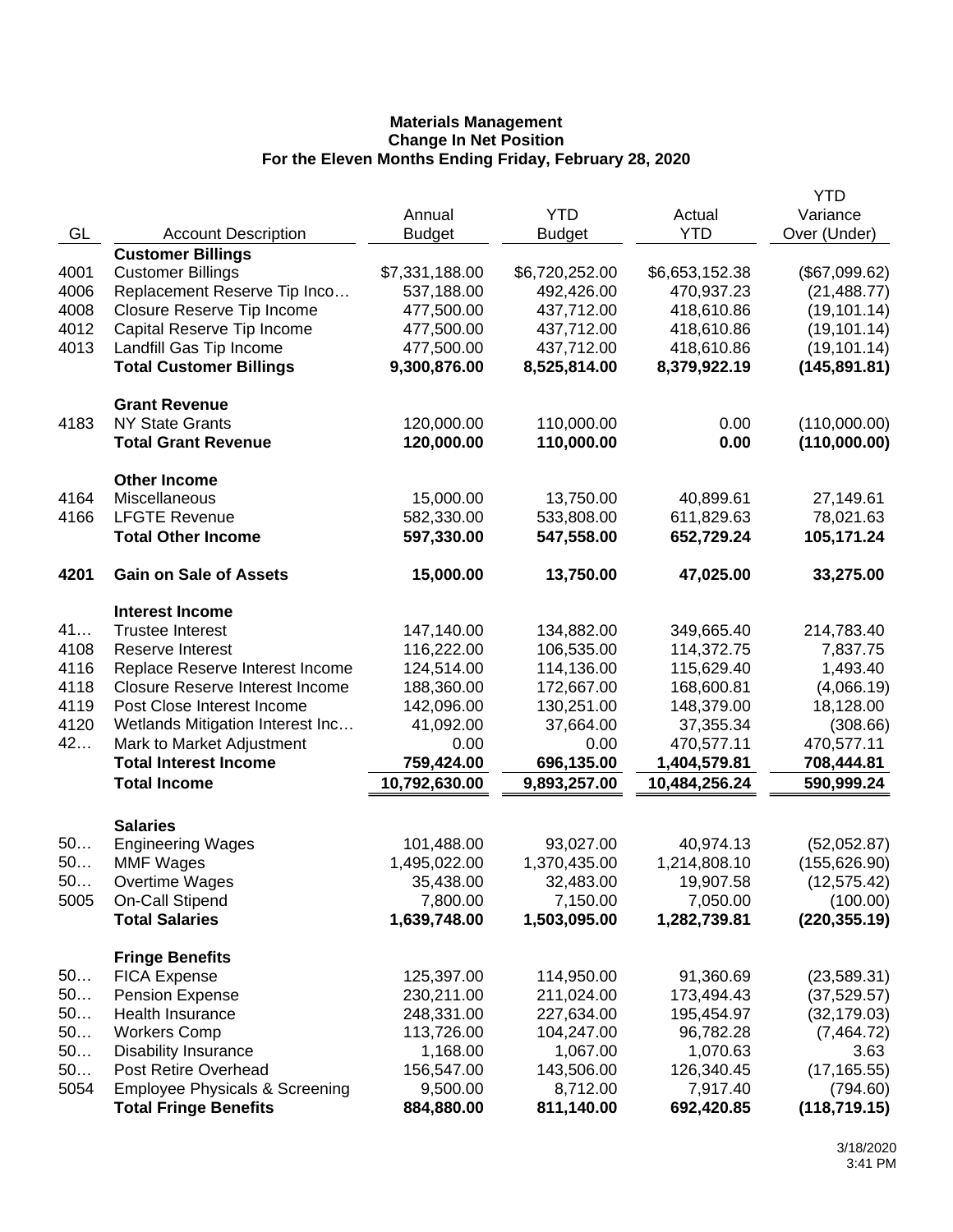|              |                                        |               |               |            | YTD                      |
|--------------|----------------------------------------|---------------|---------------|------------|--------------------------|
|              |                                        | Annual        | <b>YTD</b>    | Actual     | Variance                 |
| GL           | <b>Account Description</b>             | <b>Budget</b> | <b>Budget</b> | <b>YTD</b> | Over (Under)             |
|              | <b>Operations &amp; Maintenance</b>    |               |               |            |                          |
| 5062         | Third Party Temporary - O&M            | 36,000.00     | 33,000.00     | 34,482.48  | 1,482.48                 |
| 5403         | <b>Safety Equipment &amp; Supplies</b> | 14,000.00     | 12,837.00     | 8,581.96   | (4,255.04)               |
| 5702         | Large Parts                            | 95,000.00     | 87,087.00     | 77,838.42  | (9,248.58)               |
| 5703         | <b>Small Equipment</b>                 | 30,000.00     | 27,500.00     | 11,401.46  | (16,098.54)              |
| 5704         | O&M Supplies                           | 20,000.00     | 18,337.00     | 13,445.58  | (4,891.42)               |
| 5708         | <b>Fuels</b>                           | 248,000.00    | 227,337.00    | 193,804.79 | (33,532.21)              |
| 5710         | Lubricants                             | 20,000.00     | 18,337.00     | 8,946.16   | (9,390.84)               |
| 5712         | Purchased Maintenance & Repair         | 90,000.00     | 82,496.37     | 87,053.35  | 4,556.98                 |
| 5716         | <b>Equipment Rental</b>                | 10,000.00     | 9,163.00      | 6,329.10   | (2,833.90)               |
| 5718         | <b>Tires</b>                           | 46,000.00     | 42,163.00     | 33,053.74  | (9,109.26)               |
| 5770         | Other Tool, Equip & O&M                | 2,500.00      | 2,288.00      | 2,499.61   | 211.61                   |
| 5815         | Chemicals                              | 20,000.00     | 18,337.00     | 10,358.02  | (7,978.98)               |
| 5820         | <b>LFG Maintenance</b>                 | 75,000.00     | 68,750.00     | 57,691.56  | (11,058.44)              |
| 5932         | <b>Monitoring &amp; Testing</b>        | 123,900.00    | 113,571.37    | 99,161.14  | (14, 410.23)             |
| 6008         | <b>Contract Hauling</b>                | 19,200.00     | 17,603.63     | 6,032.50   | (11, 571.13)             |
|              | Total O & M                            | 849,600.00    | 778,807.37    | 650,679.87 | (128, 127.50)            |
|              |                                        |               |               |            |                          |
|              | <b>Recycling Transfer Station</b>      |               |               |            |                          |
| 50           | <b>Material Reprocessing Wages</b>     | 86,757.00     | 79,530.00     | 59,654.40  | (19, 875.60)             |
| 50           | <b>Material Reprocessing OT</b>        | 0.00          | 0.00          | 464.58     | 464.58                   |
| 50           | <b>FICA Expense</b>                    | 6,637.00      | 6,083.00      | 4,298.19   | (1,784.81)               |
| 50           | Pension Expense                        | 8,068.00      | 7,392.00      | 5,095.90   | (2, 296.10)              |
| 50           | Health Insurance                       | 23,120.00     | 21,197.00     | 11,995.28  | (9,201.72)               |
| 50           | <b>Workers Comp</b>                    | 9,552.00      | 8,756.00      | 6,785.25   | (1,970.75)               |
| 50           | <b>Disability Insurance</b>            | 49.00         | 44.00         | 0.00       | (44.00)                  |
| 50           | Post Retire Overhead                   | 11,040.00     | 10,120.00     | 8,060.00   | (2,060.00)               |
| 6300         | RTS -Safety Equipment & Sup            | 2,350.00      | 2,159.63      | 1,731.79   | (427.84)                 |
| 6305         | RTS - Large Parts                      | 15,000.00     | 13,750.00     | 164.30     | (13,585.70)              |
| 6310         | RTS - Small Equipment                  | 6,755.00      | 6,194.87      | 4,790.70   | (1,404.17)               |
| 6315         | RTS - O&M Supplies                     | 14,000.00     | 12,837.00     | 10,296.95  |                          |
| 6320         | RTS - Fuels                            | 3,500.00      | 3,212.00      | 1,707.98   | (2,540.05)               |
| 6325         | RTS - Purchased Maintenance            | 7,500.00      | 6,875.00      | 3,919.26   | (1,504.02)<br>(2,955.74) |
| 6330         | <b>RTS - Contract Hauling</b>          | 144,000.00    | 132,003.74    | 0.00       | (132,003.74)             |
|              |                                        |               |               |            |                          |
| 6335         | RTS - Office Supplies                  | 250.00        | 231.00        | 128.62     | (102.38)                 |
| 6340<br>6345 | <b>RTS - Cellular Services</b>         | 1,020.00      | 935.00        | 0.00       | (935.00)                 |
|              | <b>RTS - Other Communications</b>      | 2,400.00      | 2,200.00      | 124.97     | (2,075.03)               |
| 6350         | RTS - Office Equipment Mainte          | 500.00        | 462.00        | 0.00       | (462.00)                 |
| 6355         | RTS - Employee Mileage Reim            | 150.00        | 143.00        | 0.00       | (143.00)                 |
| 6360         | RTS - Employee Uniforms                | 400.00        | 372.13        | 283.84     | (88.29)                  |
| 6365         | RTS - Gas & Electric                   | 5,000.00      | 4,587.00      | 2,733.93   | (1,853.07)               |
| 6370         | RTS - Propane                          | 5,000.00      | 4,579.63      | 4,004.73   | (574.90)                 |
| 6375         | RTS - Building Supplies                | 2,000.00      | 1,829.63      | 1,370.93   | (458.70)                 |
| 6380         | RTS - Site Supplies                    | 2,000.00      | 1,829.63      | 706.59     | (1, 123.04)              |
| 6385         | RTS - Building Maintenance &           | 2,500.00      | 2,291.63      | 1,324.17   | (967.46)                 |
| 6390         | RTS - Site Maintenance & Repair        | 4,000.00      | 3,663.00      | 1,914.84   | (1,748.16)               |
| 6395         | RTS - Auto/Light Truck Rep. &          | 1,000.00      | 920.37        | 450.00     | (470.37)                 |
|              |                                        |               |               |            |                          |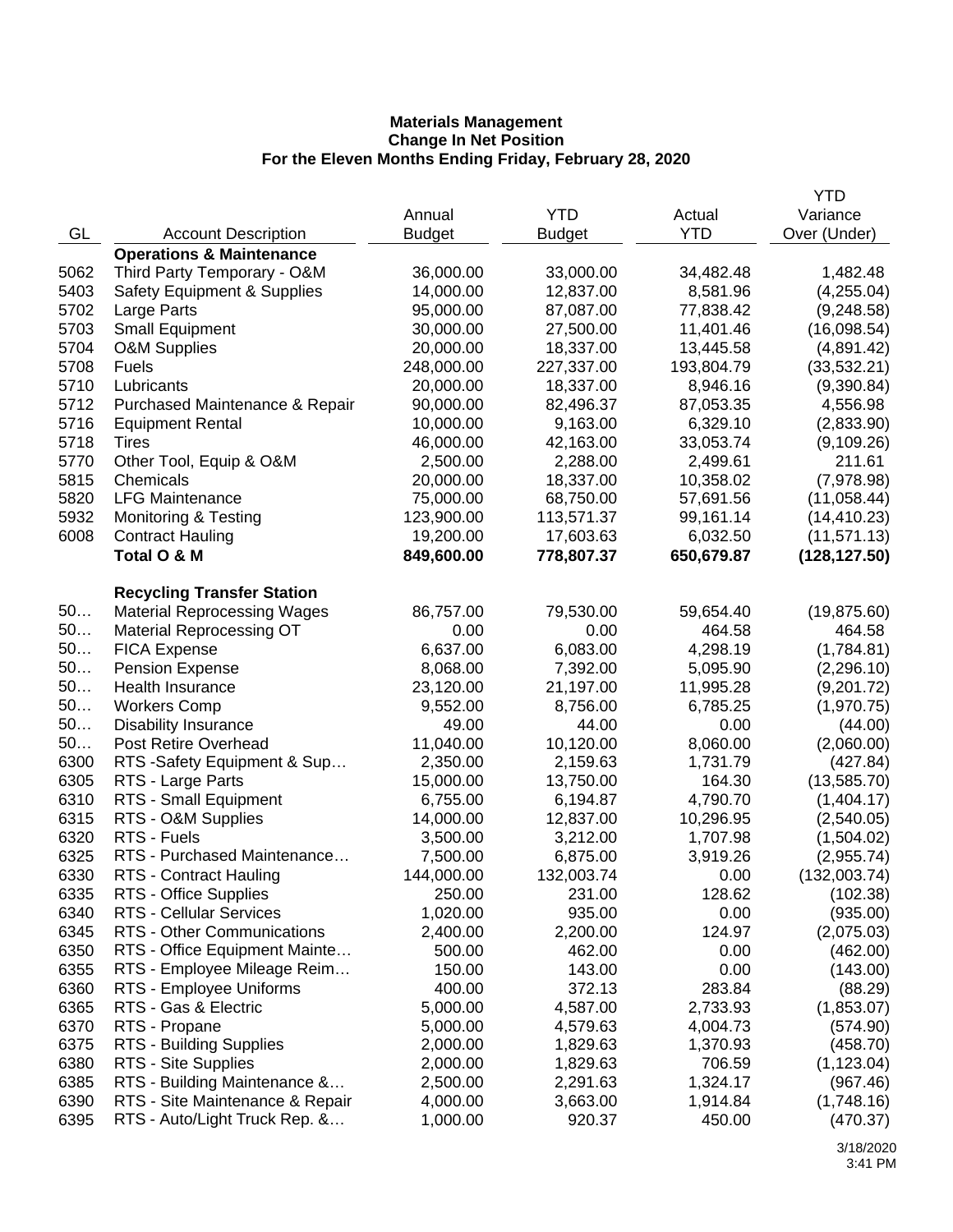|      |                                        |               |               |            | <b>YTD</b>    |
|------|----------------------------------------|---------------|---------------|------------|---------------|
|      |                                        | Annual        | <b>YTD</b>    | Actual     | Variance      |
| GL   | <b>Account Description</b>             | <b>Budget</b> | <b>Budget</b> | <b>YTD</b> | Over (Under)  |
| 6400 | RTS - Auto/Light Truck Fuel            | 1,500.00      | 1,375.00      | 0.00       | (1,375.00)    |
| 6410 | RTS - Programming & Software           | 5,000.00      | 4,587.00      | 0.00       | (4,587.00)    |
|      | <b>Total Recycling Transfer Stati</b>  | 371,048.00    | 340,160.26    | 132,007.20 | (208, 153.06) |
|      | <b>Waste Diversion</b>                 |               |               |            |               |
| 5125 | <b>Promotional Materials - RRR</b>     | 75,000.00     | 68,750.00     | 45,688.18  | (23,061.82)   |
| 6009 | <b>Household Hazardous Waste</b>       | 70,000.00     | 64,163.00     | 66,377.50  | 2,214.50      |
| 6011 | Recycling Incentive                    | 67,755.00     | 62,106.00     | 57,780.25  | (4,325.75)    |
| 6012 | Recycling Incentive-County Ca          | 600,000.00    | 550,000.00    | 337,679.93 | (212, 320.07) |
| 6013 | <b>CRT Recycling</b>                   | 115,000.00    | 105,413.00    | 96,392.41  | (9,020.59)    |
| 6015 | Ag Plastics Recycling                  | 5,000.00      | 4,579.63      | 0.00       | (4,579.63)    |
| 6017 | <b>Book Debinding</b>                  | 7,500.00      | 6,875.00      | 5,139.71   | (1,735.29)    |
| 6018 | Mattress Recycling - All Counties      | 180,000.00    | 165,003.63    | 151,404.00 | (13,599.63)   |
| 6020 | <b>Waste Audit</b>                     | 35,000.00     | 32,087.00     | 34,000.00  | 1,913.00      |
| 6021 | <b>Regional Tire Recycling</b>         | 70,000.00     | 64,166.63     | 47,031.60  | (17, 135.03)  |
|      | <b>Total Waste Diversion</b>           | 1,225,255.00  | 1,123,143.89  | 841,493.58 | (281, 650.31) |
| 6002 | <b>Sewage Treatment</b>                | 398,443.00    | 365,244.00    | 319,237.58 | (46,006.42)   |
| 60   | <b>Closure &amp; Post Closure Care</b> | 807,956.00    | 740,630.00    | 957,092.12 | 216,462.12    |
| 6006 | <b>Host Community Benefits</b>         | 813,373.00    | 745,591.00    | 711,677.35 | (33, 913.65)  |
| 6007 | <b>LFGTE Revenue Sharing</b>           | 10,000.00     | 9,163.00      | 0.00       | (9, 163.00)   |
|      | <b>Office &amp; Administrative</b>     |               |               |            |               |
| 5053 | Misc Employee Costs                    | 1,000.00      | 913.00        | 549.49     | (363.51)      |
| 5104 | <b>Office Supplies</b>                 | 5,000.00      | 4,587.00      | 1,235.59   | (3,351.41)    |
| 5112 | Telephone                              | 7,640.00      | 7,007.00      | 6,668.19   | (338.81)      |
| 5114 | <b>Cellular Services</b>               | 9,100.00      | 8,338.00      | 5,241.81   | (3,096.19)    |
| 5120 | Dues & Subscriptions                   | 3,000.00      | 2,750.00      | 1,731.99   | (1,018.01)    |
| 5122 | Public Info & Advertising              | 2,500.00      | 2,288.00      | 1,333.72   | (954.28)      |
| 5123 | <b>Promotional Materials</b>           | 8,000.00      | 7,337.00      | 5,187.79   | (2, 149.21)   |
| 5130 | <b>Office Equipment</b>                | 1,000.00      | 913.00        | 210.67     | (702.33)      |
| 5132 | <b>Office Equip Maintenance</b>        | 1,200.00      | 1,100.00      | 529.20     | (570.80)      |
| 5202 | Employee Mileage Reimburse             | 5,000.00      | 4,587.00      | 821.51     | (3,765.49)    |
| 5204 | Empl. Meals & Incidental               | 1,800.00      | 1,650.00      | 35.47      | (1,614.53)    |
| 5206 | Empl. Lodging                          | 4,800.00      | 4,400.00      | 1,777.00   | (2,623.00)    |
| 5270 | <b>Travel &amp; Meeting Expense</b>    | 750.00        | 693.00        | 0.00       | (693.00)      |
| 5312 | <b>Continuing Education</b>            | 1,460.00      | 1,338.37      | 0.00       | (1,338.37)    |
| 5370 | Training & Development                 | 8,000.00      | 7,337.00      | 1,915.41   | (5,421.59)    |
| 5402 | <b>Employee Uniforms</b>               | 20,100.00     | 18,425.00     | 13,006.90  | (5,418.10)    |
| 5508 | <b>Cleaning Services</b>               | 10,000.00     | 9,163.00      | 7,740.00   | (1,423.00)    |
| 6210 | <b>Trustee Fees</b>                    | 8,500.00      | 7,788.00      | 3,500.00   | (4,288.00)    |
|      | <b>Total Office &amp; Admin</b>        | 98,850.00     | 90,614.37     | 51,484.74  | (39, 129.63)  |
|      | <b>Utilities</b>                       |               |               |            |               |
| 5802 | Gas & Electric                         | 40,000.00     | 36,663.00     | 31,872.34  | (4,790.66)    |
| 5803 | Propane                                | 25,000.00     | 22,913.00     | 13,493.98  | (9,419.02)    |
|      | <b>Total Utilities</b>                 | 65,000.00     | 59,576.00     | 45,366.32  | (14, 209.68)  |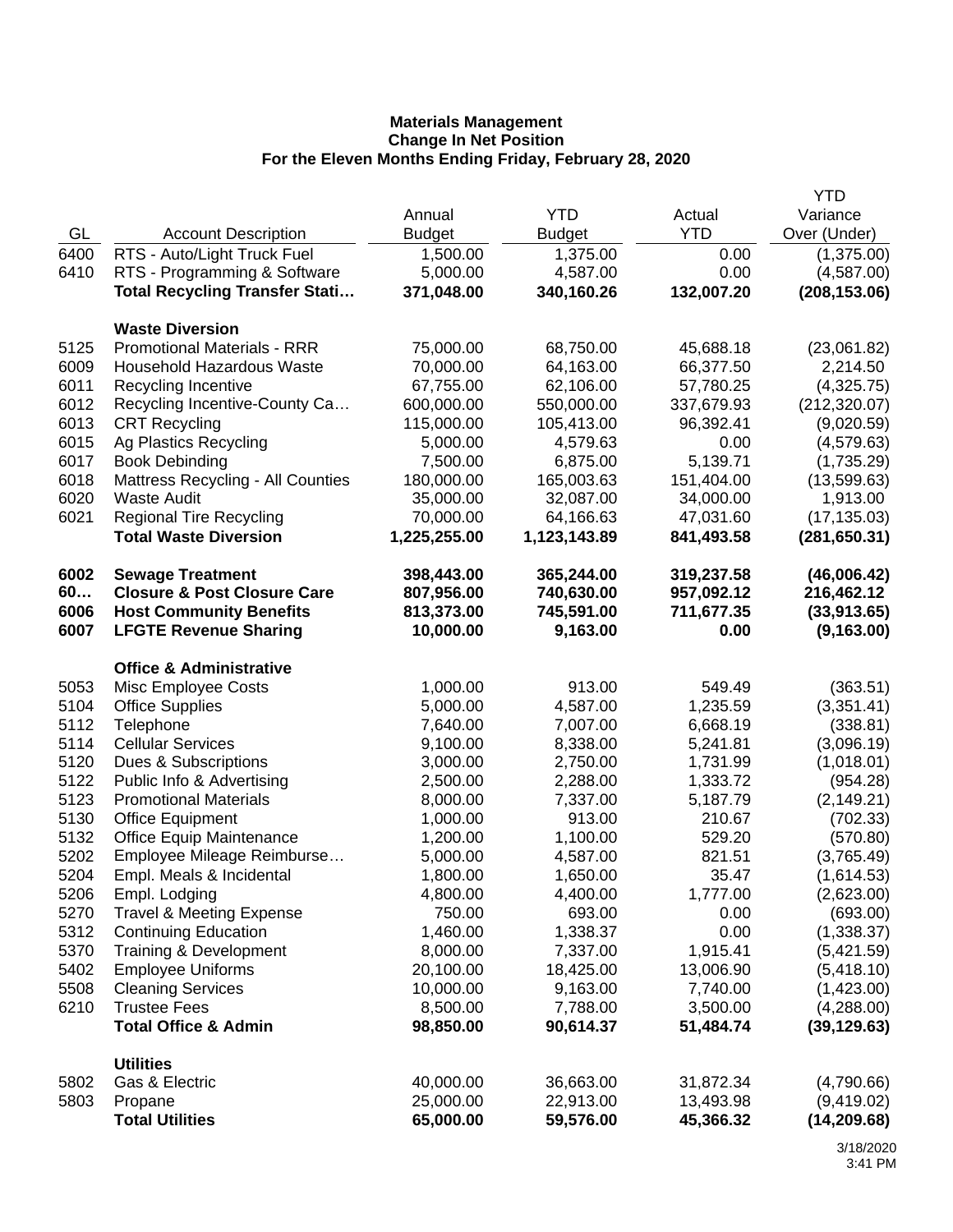|      |                                          |                  |                |               | YTD              |
|------|------------------------------------------|------------------|----------------|---------------|------------------|
|      |                                          | Annual           | <b>YTD</b>     | Actual        | Variance         |
| GL   | <b>Account Description</b>               | <b>Budget</b>    | <b>Budget</b>  | <b>YTD</b>    | Over (Under)     |
|      | <b>Materials &amp; Supplies</b>          |                  |                |               |                  |
| 5806 | <b>Building Supplies</b>                 | 7,000.00         | 6,413.00       | 3,060.33      | (3,352.67)       |
| 5810 | <b>Site Supplies</b>                     | 20,000.00        | 18,329.63      | 11,636.85     | (6,692.78)       |
| 5824 | Sand, Gravel & Stone                     | 200,000.00       | 183,337.00     | 186,211.23    | 2,874.23         |
| 5826 | Seed & Mulch                             | 30,000.00        | 27,500.00      | 27,262.90     | (237.10)         |
|      | <b>Total Materials &amp; Supplies</b>    | 257,000.00       | 235,579.63     | 228,171.31    | (7,408.32)       |
|      | <b>Professional Fees</b>                 |                  |                |               |                  |
| 5924 | Legal                                    | 5,500.00         | 5,038.00       | 2,550.00      | (2,488.00)       |
| 5926 | <b>Investment Banking Fees</b>           | 18,034.00        | 16,533.00      | 14,974.87     | (1,558.13)       |
| 5970 | Consulting                               | 3,500.00         | 3,212.00       | 180.00        | (3,032.00)       |
|      | <b>Total Professional Fees</b>           | 27,034.00        | 24,783.00      | 17,704.87     | (7,078.13)       |
|      | <b>Repairs &amp; Maintenance</b>         |                  |                |               |                  |
| 5804 | <b>Building Maintenance &amp; Repair</b> | 25,000.00        | 22,913.00      | 6,594.82      | (16, 318.18)     |
|      | <b>Total Repairs &amp; Maintenance</b>   | 25,000.00        | 22,913.00      | 6,594.82      | (16, 318.18)     |
|      | <b>Automobile</b>                        |                  |                |               |                  |
| 5603 | Auto/Light Truck Rental/Lease            | 23,400.00        | 21,450.00      | 21,966.63     | 516.63           |
|      | <b>Total Automobile</b>                  | 23,400.00        | 21,450.00      | 21,966.63     | 516.63           |
|      | <b>Computer</b>                          |                  |                |               |                  |
| 5124 | <b>Computer Equipment</b>                | 8,300.00         | 7,612.00       | 5,568.20      | (2,043.80)       |
| 5128 | Programming & Software                   | 5,040.00         | 4,623.63       | 5,039.84      | 416.21           |
|      | <b>Total Computer</b>                    | 13,340.00        | 12,235.63      | 10,608.04     | (1,627.59)       |
| 6114 | <b>Insurance</b>                         | 146,000.00       | 133,837.00     | 133,833.37    | (3.63)           |
| 61   | <b>Admin Allocation</b>                  | 769,515.00       | 705,386.00     | 699,499.80    | (5,886.20)       |
| 61   | <b>Engineering Allocation</b>            | 32,073.00        | 29,403.00      | 13,806.85     | (15, 596.15)     |
| 6208 | <b>NYS Administrative Assessm</b>        | 51,703.00        | 47,399.00      | 0.00          | (47, 399.00)     |
| 7032 | <b>Depreciation</b>                      | 4,162,900.00     | 3,815,988.00   | 3,664,714.82  | (151, 273.18)    |
| 6202 | <b>Interest Expense</b>                  | 555,297.00       | 509,021.37     | 422,339.56    | (86, 681.81)     |
| 7170 | <b>Bond Issuance Costs</b>               | 130,000.00       | 119,163.00     | 128,847.57    | 9,684.57         |
|      | <b>Total Expenses</b>                    | 13,357,415.00    | 12,244,323.52  | 11,032,287.06 | (1, 212, 036.46) |
|      | <b>Change in Net Position</b>            | (2, 564, 785.00) | (2,351,066.52) | (548, 030.82) | 1,803,035.70     |
|      |                                          |                  |                |               |                  |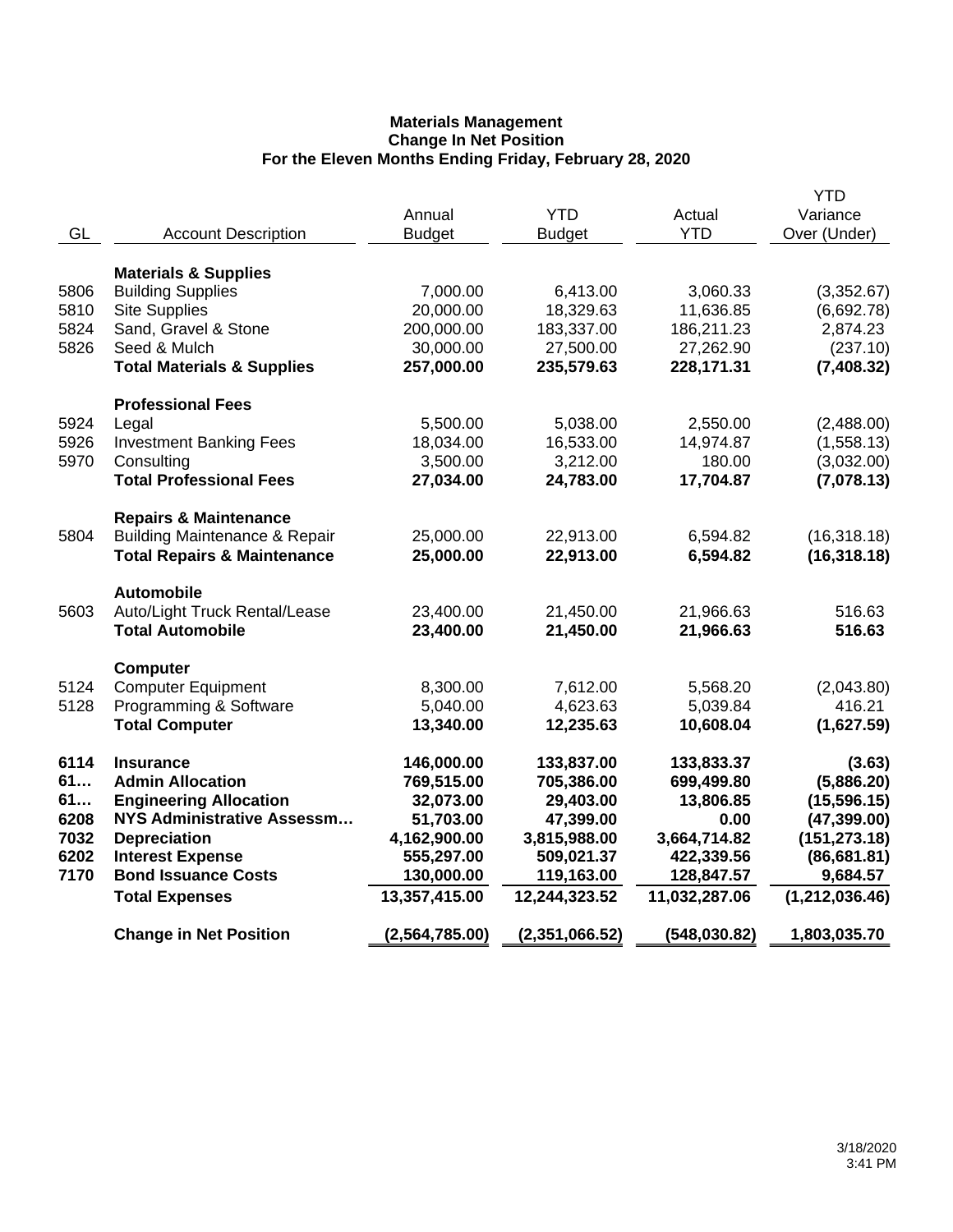# **Telecommunications Change In Net Position For the Eleven Months Ending Friday, February 28, 2020**

|      |                                                                    | Annual                 | <b>YTD</b>             | Actual                 | YTD<br>Variance          |
|------|--------------------------------------------------------------------|------------------------|------------------------|------------------------|--------------------------|
| GL   | <b>Account Description</b>                                         | <b>Budget</b>          | <b>Budget</b>          | <b>YTD</b>             | Over (Under)             |
|      | <b>Customer Billings</b>                                           |                        |                        |                        |                          |
| 4001 | <b>Customer Billings</b>                                           | \$5,782,654.00         | \$5,300,768.00         | \$5,396,770.04         | \$96,002.04              |
| 4004 | Dark Fiber Billings                                                | 414,444.00             | 379,907.00             | 495,355.51             | 115,448.51               |
|      | <b>Total Customer Billings</b>                                     | 6,197,098.00           | 5,680,675.00           | 5,892,125.55           | 211,450.55               |
|      | <b>Other Income</b>                                                |                        |                        |                        |                          |
| 4164 | Miscellaneous<br><b>Total Other Income</b>                         | 47,050.00<br>47,050.00 | 43,131.00<br>43,131.00 | 62,775.89<br>62,775.89 | 19,644.89<br>19,644.89   |
|      |                                                                    |                        |                        |                        |                          |
| 4102 | <b>Interest Income</b><br>Investment Interest Income               | 2,915.00               | 2,673.00               | 34,409.38              | 31,736.38                |
| 4108 | Reserve Interest                                                   | 160,193.00             | 146,839.00             | 212,308.03             | 65,469.03                |
| 42   | Mark to Market Adjustment                                          | 0.00                   | 0.00                   | 122,409.25             | 122,409.25               |
|      | <b>Total Interest Income</b>                                       | 163,108.00             | 149,512.00             | 369,126.66             | 219,614.66               |
|      | <b>Total Income</b>                                                | 6,407,256.00           | 5,873,318.00           | 6,324,028.10           | 450,710.10               |
|      | <b>Salaries</b>                                                    |                        |                        |                        |                          |
| 50   | <b>Engineering Wages</b>                                           | 37,944.00              | 34,782.00              | 24,958.95              | (9,823.05)               |
| 50   | <b>Technology Wages</b>                                            | 1,159,837.00           | 1,063,183.00           | 1,055,878.59           | (7,304.41)               |
| 50   | WQ Wages                                                           | 0.00                   | 0.00                   | 175.26                 | 175.26                   |
| 50   | Overtime Wages                                                     | 2,350.00               | 2,156.00               | 2,376.15               | 220.15                   |
|      | <b>Total Salaries</b>                                              | 1,200,131.00           | 1,100,121.00           | 1,083,388.95           | (16, 732.05)             |
|      | <b>Fringe Benefits</b>                                             |                        |                        |                        |                          |
| 50   | <b>FICA Expense</b>                                                | 91,631.00              | 83,996.00              | 80,000.96              | (3,995.04)               |
| 50   | Pension Expense                                                    | 174,617.00             | 160,061.00             | 141,599.02             | (18, 461.98)             |
| 50   | <b>Health Insurance</b>                                            | 111,155.00             | 101,893.00             | 75,633.36              | (26, 259.64)             |
| 50   | Retiree Health Insurance                                           | 0.00                   | 0.00                   | 114.00                 | 114.00                   |
| 50   | <b>Workers Comp</b>                                                | 2,900.00               | 2,662.00               | 2,188.78               | (473.22)                 |
| 50   | <b>Disability Insurance</b>                                        | 429.00                 | 396.00                 | 393.25                 | (2.75)                   |
| 50   | Post Retire Overhead                                               | 72,036.00              | 66,033.00              | 66,338.76              | 305.76                   |
| 5054 | <b>Employee Physicals &amp; Screening</b>                          | 500.00<br>453,268.00   | 462.00<br>415,503.00   | 271.25<br>366,539.38   | (190.75)<br>(48, 963.62) |
|      | <b>Total Fringe Benefits</b>                                       |                        |                        |                        |                          |
| 5062 | <b>Operations &amp; Maintenance</b><br>Third Party Temporary - O&M | 1,500.00               | 1,371.37               | 0.00                   | (1,371.37)               |
| 5133 | Equipment Maintenance Contr                                        | 325,000.00             | 297,913.00             | 292,767.25             | (5, 145.75)              |
| 5134 | <b>Maintenance Contracts</b>                                       | 175,000.00             | 160,413.00             | 72,852.99              | (87, 560.01)             |
| 5135 | <b>Underground Locating</b>                                        | 92,660.00              | 84,942.00              | 40,375.97              | (44, 566.03)             |
| 5403 | <b>Safety Equipment &amp; Supplies</b>                             | 900.00                 | 825.00                 | 244.00                 | (581.00)                 |
| 5704 | <b>O&amp;M Supplies</b>                                            | 4,500.00               | 4,125.00               | 4,612.32               | 487.32                   |
| 5712 | Purchased Maintenance & Repair                                     | 45,000.00              | 41,250.00              | 15,159.64              | (26,090.36)              |
| 5720 | <b>Offnet Circuit Lease</b>                                        | 600,000.00             | 550,000.00             | 511,690.87             | (38, 309.13)             |
| 5770 | Other Tool, Equip & O&M                                            | 8,000.00               | 7,337.00               | 7,671.71               | 334.71                   |
| 5830 | Collo Expense                                                      | 185,000.00             | 169,587.00             | 134,167.93             | (35, 419.07)             |
| 5834 | Permitting                                                         | 3,000.00               | 2,750.00               | 269.00                 | (2,481.00)               |
| 5836 | <b>Pole Attachment Fees</b>                                        | 314,479.00             | 288,277.00             | 258,239.53             | (30,037.47)              |
|      |                                                                    |                        |                        |                        | 3/18/2020<br>3:41 PM     |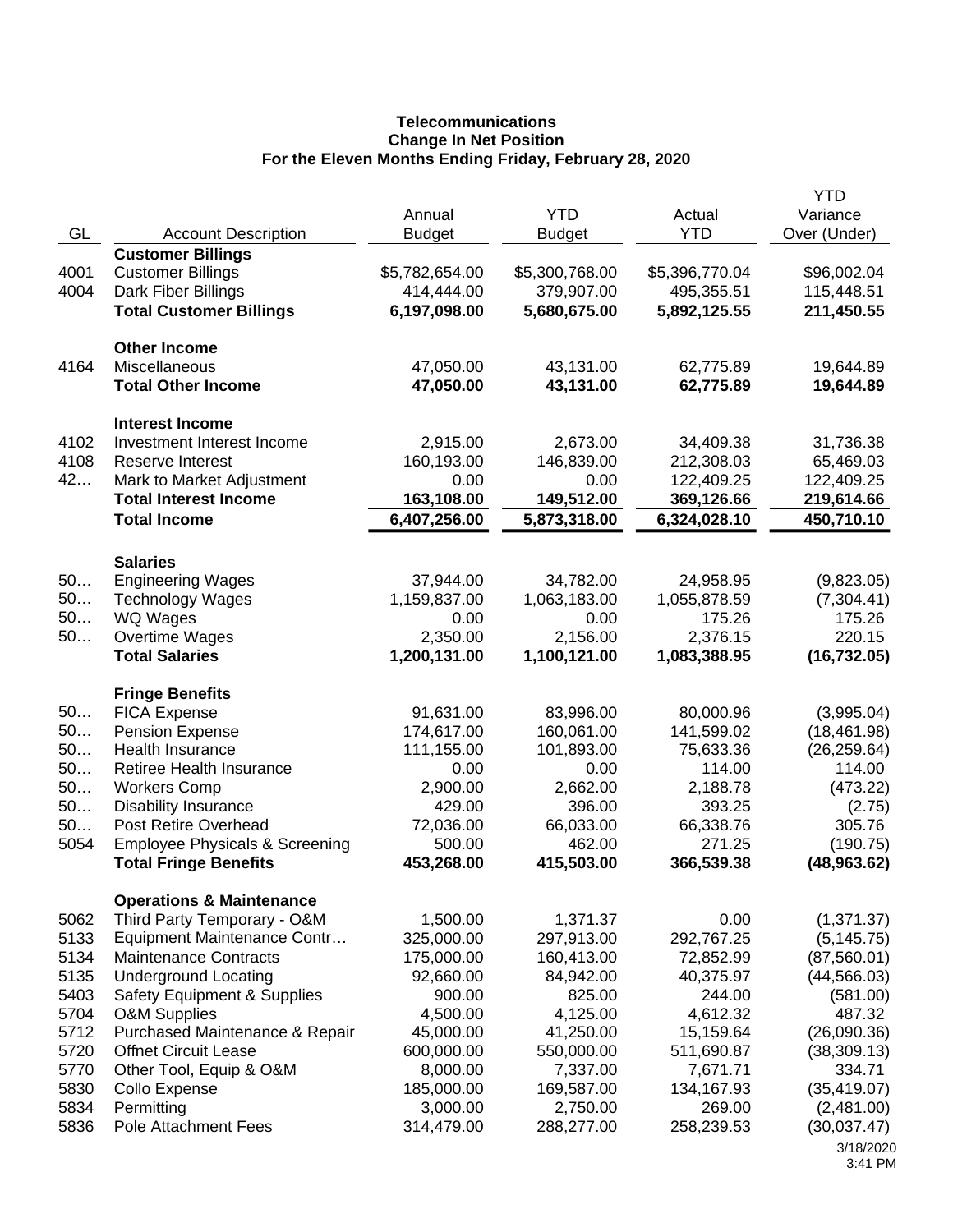# **Telecommunications Change In Net Position For the Eleven Months Ending Friday, February 28, 2020**

|              |                                     |                       |               |                    | <b>YTD</b>           |
|--------------|-------------------------------------|-----------------------|---------------|--------------------|----------------------|
|              |                                     | Annual                | <b>YTD</b>    | Actual             | Variance             |
| GL           | <b>Account Description</b>          | <b>Budget</b>         | <b>Budget</b> | <b>YTD</b>         | Over (Under)         |
| 5838         | <b>Conduit Lease</b>                | 24,696.00             | 22,638.00     | 11,930.28          | (10,707.72)          |
|              | Total O & M                         | 1,779,735.00          | 1,631,428.37  | 1,349,981.49       | (281, 446.88)        |
|              |                                     |                       |               |                    |                      |
|              | <b>Office &amp; Administrative</b>  |                       |               |                    |                      |
| 5053         | Misc Employee Costs                 | 2,400.00              | 2,200.00      | 1,175.39           | (1,024.61)           |
| 5102         | <b>Office Rent</b>                  | 46,619.00             | 42,735.00     | 40,589.12          | (2, 145.88)          |
| 5104         | <b>Office Supplies</b>              | 2,200.00              | 2,013.00      | 1,016.05           | (996.95)             |
| 5110         | Postage & Shipping                  | 1,000.00              | 913.00        | 234.38             | (678.62)             |
| 5112         | Telephone                           | 12,000.00             | 11,000.00     | 10,354.42          | (645.58)             |
| 5114         | <b>Cellular Services</b>            | 5,700.00              | 5,225.00      | 4,370.78           | (854.22)             |
| 5118         | <b>Other Communications</b>         | 1,600.00              | 1,463.00      | 1,253.95           | (209.05)             |
| 5120         | Dues & Subscriptions                | 500.00                | 462.00        | 0.00               | (462.00)             |
| 5122         | Public Info & Advertising           | 2,000.00              | 1,837.00      | 0.00               | (1,837.00)           |
| 5123         | <b>Promotional Materials</b>        | 5,000.00              | 4,587.00      | 250.00             | (4,337.00)           |
| 5130         | <b>Office Equipment</b>             | 5,000.00              | 4,587.00      | 300.00             | (4,287.00)           |
| 5170         | <b>Other Office Expenses</b>        | 9,000.00              | 8,253.63      | 3,891.94           | (4,361.69)           |
| 5172         | <b>Filing Fees</b>                  |                       |               |                    |                      |
| 5202         |                                     | 10,000.00             | 9,163.00      | 2,090.79<br>923.06 | (7,072.21)           |
|              | Employee Mileage Reimburse          | 1,962.00              | 1,804.00      |                    | (880.94)             |
| 5204         | Empl. Meals & Incidental            | 9,500.00              | 8,712.00      | 4,862.63           | (3,849.37)           |
| 5206         | Empl. Lodging                       | 15,850.00             | 14,529.13     | 9,686.34           | (4,842.79)           |
| 5270         | <b>Travel &amp; Meeting Expense</b> | 500.00                | 462.00        | 327.48             | (134.52)             |
| 5370         | Training & Development              | 9,300.00              | 8,528.63      | 7,978.86           | (549.77)             |
| 5402         | <b>Employee Uniforms</b>            | 1,450.00              | 1,331.00      | 546.00             | (785.00)             |
| 5570         | <b>Other General Expense</b>        | 1,000.00              | 913.00        | 0.00               | (913.00)             |
|              | <b>Total Office &amp; Admin</b>     | 142,581.00            | 130,718.39    | 89,851.19          | (40, 867.20)         |
|              | <b>Utilities</b>                    |                       |               |                    |                      |
| 5802         | Gas & Electric                      | 4,400.00              | 4,037.00      | 2,903.84           | (1, 133.16)          |
|              | <b>Total Utilities</b>              | 4,400.00              | 4,037.00      | 2,903.84           | (1, 133.16)          |
|              | <b>Professional Fees</b>            |                       |               |                    |                      |
| 5924         | Legal                               | 18,500.00             | 16,962.00     | 18,315.00          | 1,353.00             |
| 5926         | <b>Investment Banking Fees</b>      | 5,050.73              | 4,633.53      | 5,050.73           | 417.20               |
| 5970         | Consulting                          | 14,650.00             | 13,429.13     | 6,400.00           | (7,029.13)           |
|              | <b>Total Professional Fees</b>      | 38,200.73             | 35,024.66     | 29,765.73          | (5,258.93)           |
|              | <b>Automobile</b>                   |                       |               |                    |                      |
| 5601         | Auto/Light Truck Rep. & Maint.      | 12,000.00             | 11,000.00     | 10,674.37          | (325.63)             |
| 5602         | Auto/Light Truck Fuel               | 22,000.00             | 20,163.00     | 18,954.72          | (1,208.28)           |
| 5603         | Auto/Light Truck Rental/Lease       | 47,900.00             | 43,912.00     | 38,859.58          | (5,052.42)           |
| 5605         | Vehicle Ins                         | 11,200.00             | 10,263.00     | 10,266.63          | 3.63                 |
|              | <b>Total Automobile</b>             | 93,100.00             | 85,338.00     | 78,755.30          | (6, 582.70)          |
|              |                                     |                       |               |                    |                      |
|              | <b>Computer</b>                     |                       |               |                    |                      |
| 5124<br>5128 | <b>Computer Equipment</b>           | 8,000.00<br>12,000.00 | 7,337.00      | 4,552.05           | (2,784.95)<br>408.98 |
|              | Programming & Software              |                       | 11,000.00     | 11,408.98          |                      |
|              |                                     |                       |               |                    | $0.40$ $0.000$       |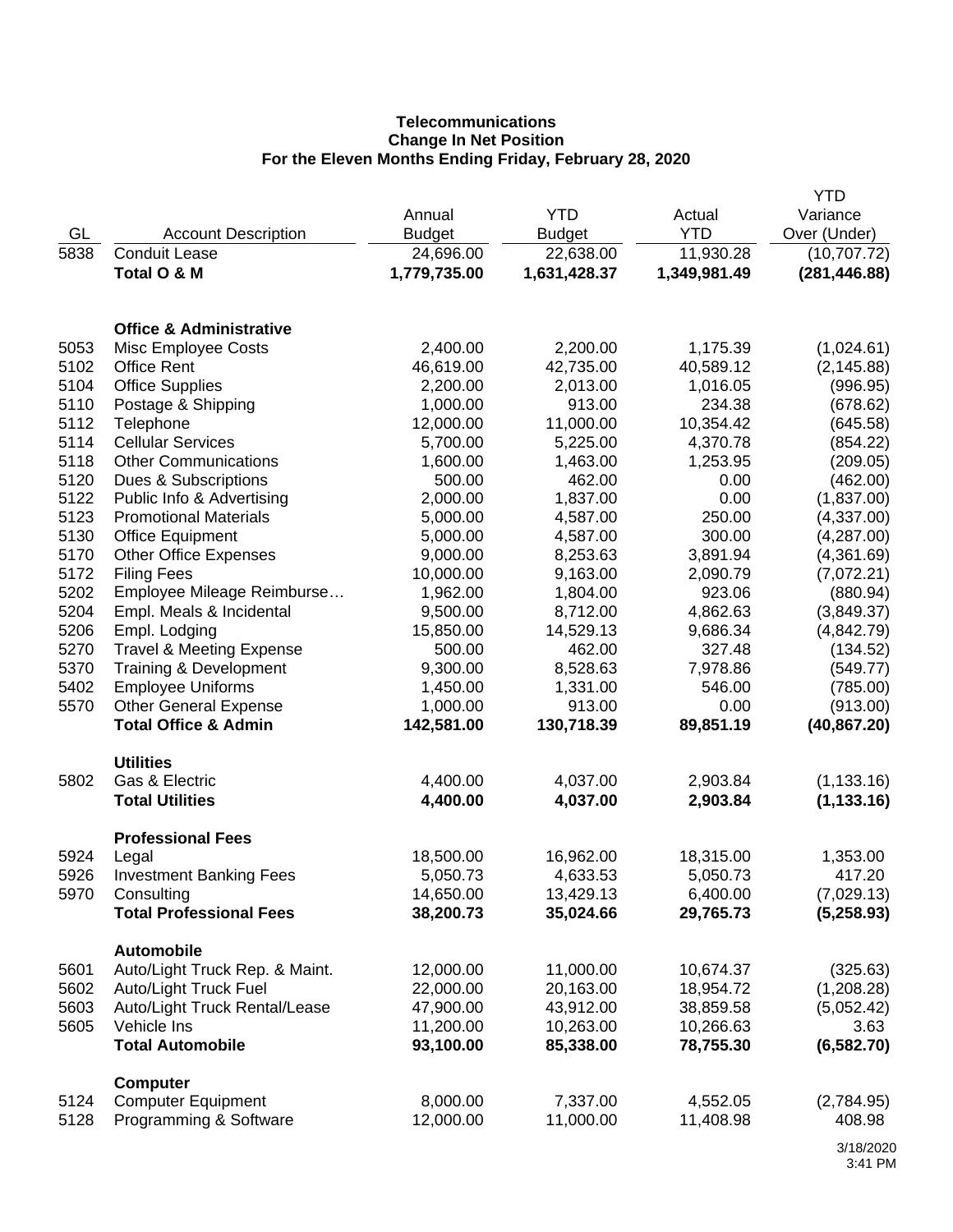## **Telecommunications Change In Net Position For the Eleven Months Ending Friday, February 28, 2020**

|      |                                   |                |                |               | <b>YTD</b>    |
|------|-----------------------------------|----------------|----------------|---------------|---------------|
|      |                                   | Annual         | <b>YTD</b>     | Actual        | Variance      |
| GL   | <b>Account Description</b>        | <b>Budget</b>  | <b>Budget</b>  | <b>YTD</b>    | Over (Under)  |
|      | <b>Total Computer</b>             | 20,000.00      | 18,337.00      | 15,961.03     | (2,375.97)    |
| 6122 | <b>Bad Debt Expense</b>           | 0.00           | 0.00           | 136,763.02    | 136,763.02    |
| 6114 | <b>Insurance</b>                  | 116,300.00     | 106,612.00     | 106,608.37    | (3.63)        |
| 61   | <b>Admin Allocation</b>           | 570,964.00     | 523,380.00     | 519,135.90    | (4, 244.10)   |
| 61   | <b>Engineering Allocation</b>     | 16,959.00      | 15,543.00      | 10,934.27     | (4,608.73)    |
| 6208 | <b>NYS Administrative Assessm</b> | 34,608.00      | 31,724.00      | 0.00          | (31,724.00)   |
| 7032 | <b>Depreciation</b>               | 3,684,400.00   | 3,377,363.00   | 3,162,223.28  | (215,139.72)  |
| 6901 | <b>Contingency</b>                | 4,709.27       | 4,320.47       | 0.00          | (4,320.47)    |
|      | <b>Total Expenses</b>             | 8,159,356.00   | 7,479,449.89   | 6,952,811.75  | (526, 638.14) |
|      | <b>Change in Net Position</b>     | (1,752,100.00) | (1,606,131.89) | (628, 783.65) | 977,348.24    |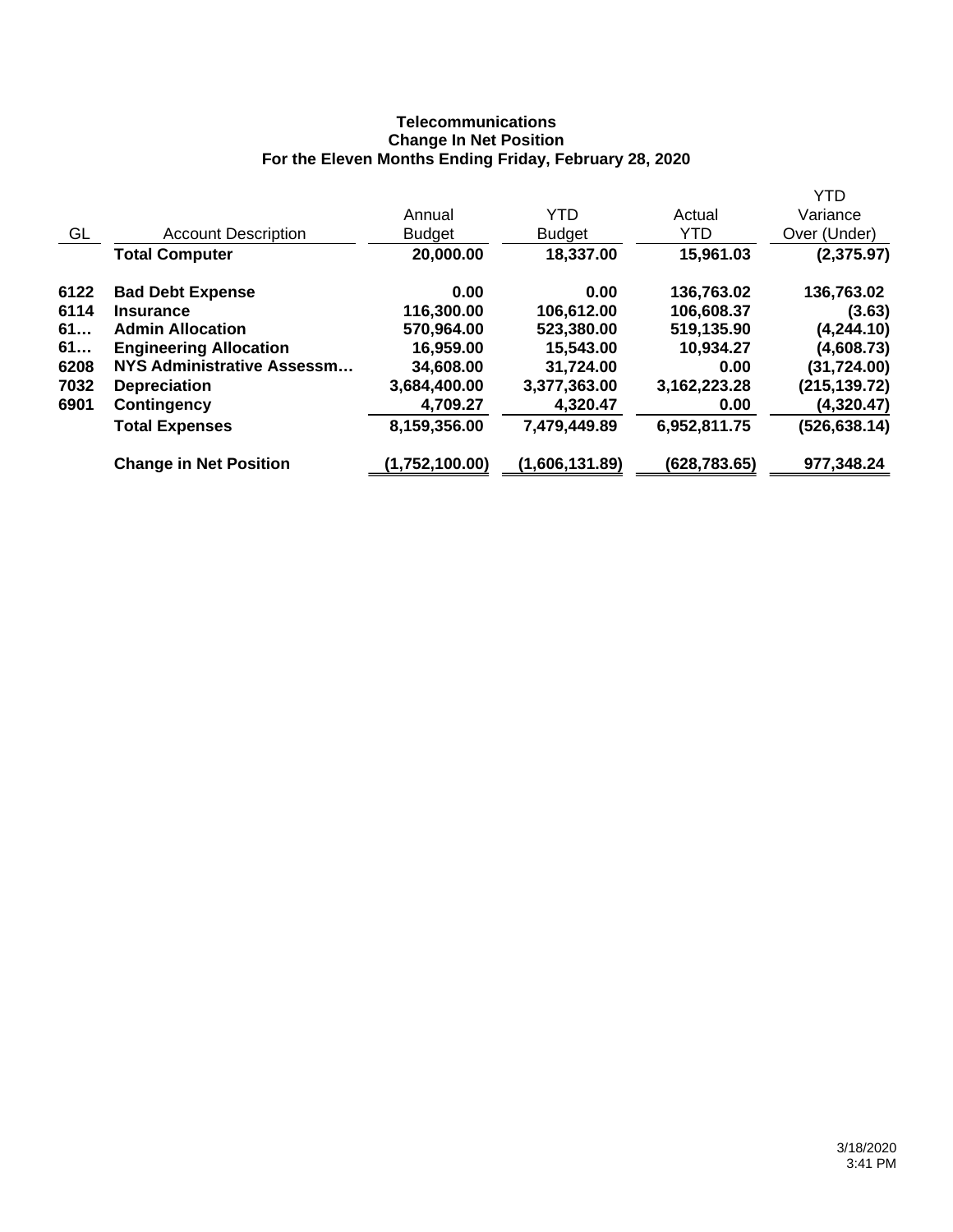#### **Water Quality Change In Net Position For the Eleven Months Ending Friday, February 28, 2020**

|              |                                                   |                            |                            |                          | <b>YTD</b>                                  |
|--------------|---------------------------------------------------|----------------------------|----------------------------|--------------------------|---------------------------------------------|
|              |                                                   | Annual                     | <b>YTD</b>                 | Actual                   | Variance                                    |
| GL           | <b>Account Description</b>                        | <b>Budget</b>              | <b>Budget</b>              | <b>YTD</b>               | Over (Under)                                |
|              | <b>Customer Billings</b>                          |                            |                            |                          |                                             |
| 4001         | <b>Customer Billings</b>                          | \$5,306,138.00             | \$4,863,958.00             | \$4,950,500.29           | \$86,542.29                                 |
| 4005         | <b>Capital Billings</b>                           | 277,287.00                 | 254,177.00                 | 254,180.24               | 3.24                                        |
|              | <b>Total Customer Billings</b>                    | 5,583,425.00               | 5,118,135.00               | 5,204,680.53             | 86,545.53                                   |
|              | <b>Other Income</b>                               |                            |                            |                          |                                             |
| 4164         | Miscellaneous                                     | 12,501.00                  | 11,462.00                  | 11,459.25                | (2.75)                                      |
|              | <b>Total Other Income</b>                         | 12,501.00                  | 11,462.00                  | 11,459.25                | (2.75)                                      |
|              | <b>Interest Income</b>                            |                            |                            |                          |                                             |
| 4102         | Investment Interest Income                        | 8,600.00                   | 7,887.00                   | 8,048.25                 | 161.25                                      |
| 4108         | <b>Reserve Interest</b>                           | 63,600.00                  | 58,300.00                  | 51,046.48                | (7,253.52)                                  |
| 42           | Mark to Market Adjustment                         | 0.00                       | 0.00                       | 53,809.75                | 53,809.75                                   |
|              | <b>Total Interest Income</b>                      | 72,200.00                  | 66,187.00                  | 112,904.48               | 46,717.48                                   |
|              | <b>Total Income</b>                               | 5,668,126.00               | 5,195,784.00               | 5,329,044.26             | 133,260.26                                  |
|              | <b>Salaries</b>                                   |                            |                            |                          |                                             |
| 50           | <b>Engineering Wages</b>                          | 75,250.00                  | 68,992.00                  | 44,895.14                | (24,096.86)                                 |
| 50           | WQ Wages                                          | 910,351.00                 | 834,493.00                 | 807,259.17               | (27, 233.83)                                |
| 50           | Overtime Wages                                    | 115,362.00                 | 105,754.00                 | 106,446.71               | 692.71                                      |
| 5005         | <b>On-Call Stipend</b>                            | 18,000.00                  | 16,500.00                  | 14,100.00                | (2,400.00)                                  |
|              | <b>Total Salaries</b>                             | 1,118,963.00               | 1,025,739.00               | 972,701.02               | (53,037.98)                                 |
|              | <b>Fringe Benefits</b>                            |                            |                            |                          |                                             |
| 50           | <b>FICA Expense</b>                               | 85,555.00                  | 78,441.00                  | 69,584.34                | (8,856.66)                                  |
| 50           | <b>Pension Expense</b>                            | 147,530.00                 | 135,234.00                 | 128,117.41               | (7, 116.59)                                 |
| 50           | Health Insurance                                  | 153,719.00                 | 140,910.00                 | 134,235.58               | (6,674.42)                                  |
| 50           | <b>Workers Comp</b>                               | 70,100.00                  | 64,262.00                  | 66,145.48                | 1,883.48                                    |
| 50           | <b>Disability Insurance</b>                       | 600.00                     | 550.00                     | 550.11                   | 0.11                                        |
| 50           | Post Retire Overhead                              | 99,527.00                  | 91,245.00                  | 86,128.89                | (5, 116.11)                                 |
| 5054         | <b>Employee Physicals &amp; Screening</b>         | 5,500.00                   | 5,038.00                   | 3,851.25                 | (1, 186.75)                                 |
|              | <b>Total Fringe Benefits</b>                      | 562,531.00                 | 515,680.00                 | 488,613.06               | (27,066.94)                                 |
|              | <b>Operations &amp; Maintenance</b>               |                            |                            |                          |                                             |
| 5062         | Third Party Temporary - O&M                       | 2,500.00                   | 2,291.63                   | 0.00                     | (2,291.63)                                  |
| 5403         | <b>Safety Equipment &amp; Supplies</b>            | 15,000.00                  | 13,750.00                  | 11,902.89                | (1,847.11)                                  |
| 5704         | <b>O&amp;M Supplies</b>                           | 500.00                     | 462.00                     | 0.00                     | (462.00)                                    |
| 5706         | Shop Tools                                        | 16,540.00                  | 15,169.00                  | 3,406.02                 | (11, 762.98)                                |
| 5770         | Other Tool, Equip & O&M                           | 500.00                     | 462.00                     | 0.00                     | (462.00)                                    |
| 5815         | Chemicals                                         | 93,040.00                  | 85,290.37                  | 42,350.20                | (42, 940.17)                                |
| 5902         | Lab Fees                                          | 9,100.00                   | 8,349.00                   | 5,291.00                 | (3,058.00)                                  |
| 6010         | <b>Cape Vincent Reserve</b>                       | 700.00                     | 638.00                     | 700.00                   | 62.00                                       |
| 8090         | <b>Purchases for Resale</b>                       | 50,000.00                  | 45,837.00                  | 13,194.46                | (32, 642.54)                                |
|              | Total O & M                                       | 187,880.00                 | 172,249.00                 | 76,844.57                | (95, 404.43)                                |
| 6002<br>6004 | <b>Sewage Treatment</b><br><b>Water Purchases</b> | 1,112,520.00<br>706,548.00 | 1,019,810.00<br>647,680.00 | 858,930.11<br>509,181.14 | (160, 879.89)<br>(138, 498.86)<br>3/18/2020 |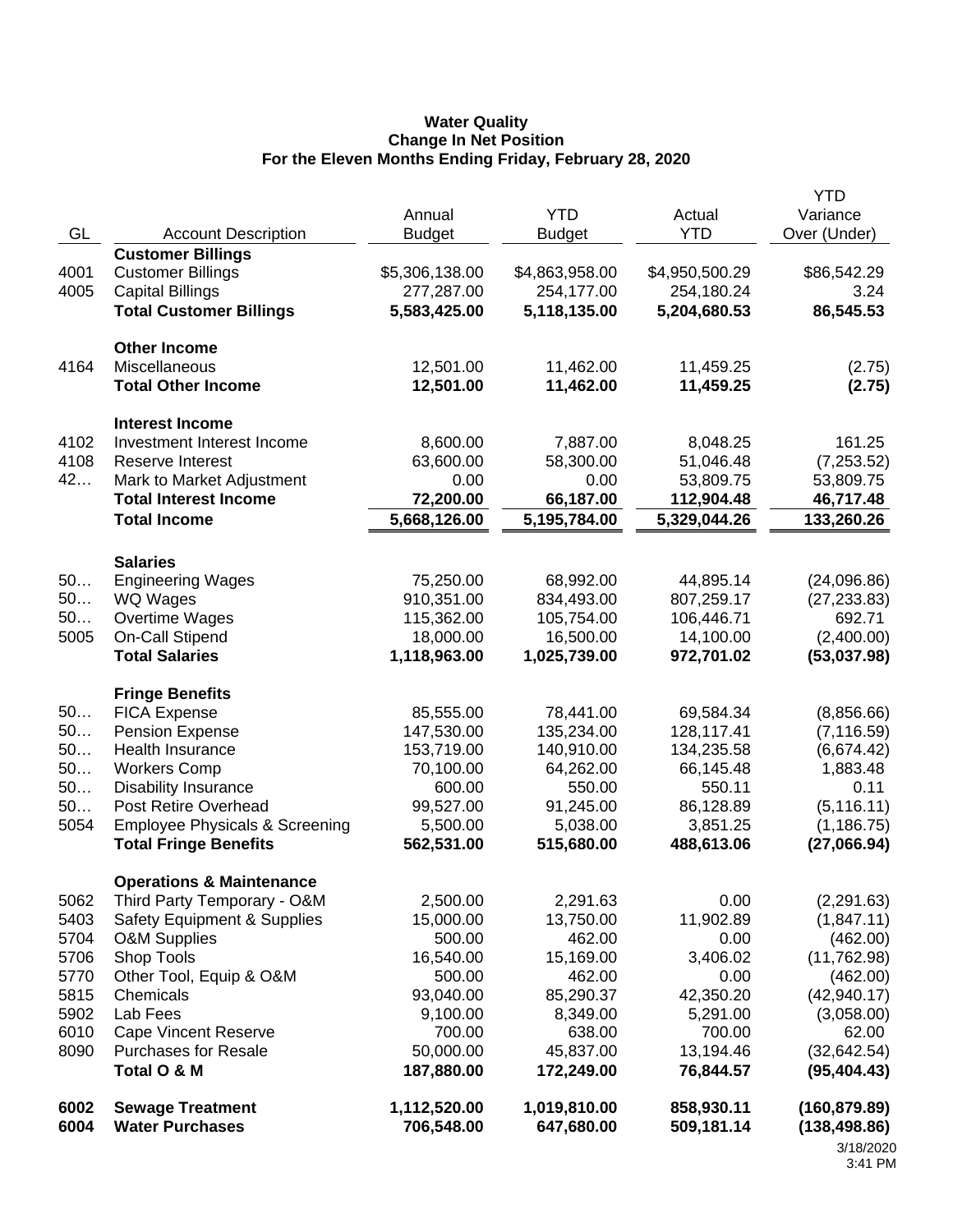#### **Water Quality Change In Net Position For the Eleven Months Ending Friday, February 28, 2020**

|              |                                              |                        |                        |                         | <b>YTD</b>                |
|--------------|----------------------------------------------|------------------------|------------------------|-------------------------|---------------------------|
|              |                                              | Annual                 | <b>YTD</b>             | Actual                  | Variance                  |
| GL           | <b>Account Description</b>                   | <b>Budget</b>          | <b>Budget</b>          | <b>YTD</b>              | Over (Under)              |
|              |                                              |                        |                        |                         |                           |
|              | <b>Office &amp; Administrative</b>           |                        |                        |                         |                           |
| 5053         | Misc Employee Costs                          | 100.00                 | 88.00                  | 0.00                    | (88.00)                   |
| 5104         | <b>Office Supplies</b>                       | 5,500.00               | 5,038.00               | 4,482.54                | (555.46)                  |
| 5110         | Postage & Shipping                           | 1,500.00               | 1,375.00               | 340.00                  | (1,035.00)                |
| 5112         | Telephone                                    | 10,120.00              | 9,276.63               | 8,200.37                | (1,076.26)                |
| 5114         | <b>Cellular Services</b>                     | 12,900.00              | 11,825.00              | 9,528.56                | (2, 296.44)               |
| 5120         | Dues & Subscriptions                         | 2,000.00               | 1,837.00               | 1,332.20                | (504.80)                  |
| 5122         | Public Info & Advertising                    | 2,750.00               | 2,519.00               | 1,087.54                | (1,431.46)                |
| 5130         | <b>Office Equipment</b>                      | 1,000.00               | 913.00                 | 0.00                    | (913.00)                  |
| 5202         | Employee Mileage Reimburse                   | 1,700.00               | 1,551.00               | 0.00                    | (1,551.00)                |
| 5204         | Empl. Meals & Incidental                     | 3,000.00               | 2,750.00               | 484.95                  | (2,265.05)                |
| 5206         | Empl. Lodging                                | 7,000.00               | 6,413.00               | 2,513.60                | (3,899.40)                |
| 5270         | <b>Travel &amp; Meeting Expense</b>          | 300.00                 | 275.00                 | 35.00                   | (240.00)                  |
| 5312         | <b>Continuing Education</b>                  | 5,000.00               | 4,587.00               | 0.00                    | (4,587.00)                |
| 5370         | Training & Development                       | 10,000.00              | 9,163.00               | 4,055.39                | (5, 107.61)               |
| 5402         | <b>Employee Uniforms</b>                     | 9,000.00               | 8,250.00               | 5,967.69                | (2, 282.31)               |
| 5508         | <b>Cleaning Services</b>                     | 12,000.00              | 11,000.00              | 10,140.00               | (860.00)                  |
|              | <b>Total Office &amp; Admin</b>              | 83,870.00              | 76,860.63              | 48,167.84               | (28, 692.79)              |
|              |                                              |                        |                        |                         |                           |
|              | <b>Utilities</b>                             |                        |                        |                         |                           |
| 5802         | Gas & Electric                               | 106,000.00             | 97,163.00              | 67,712.06               | (29, 450.94)              |
|              | <b>Total Utilities</b>                       | 106,000.00             | 97,163.00              | 67,712.06               | (29, 450.94)              |
|              | <b>Professional Fees</b>                     |                        |                        |                         |                           |
| 5924         | Legal                                        | 5,000.00               | 4,587.00               | 0.00                    | (4,587.00)                |
| 5926         | <b>Investment Banking Fees</b>               | 1,903.00               | 1,749.00               | 1,636.50                | (112.50)                  |
|              | <b>Total Professional Fees</b>               | 6,903.00               | 6,336.00               | 1,636.50                | (4,699.50)                |
|              |                                              |                        |                        |                         |                           |
|              | <b>Repairs &amp; Maintenance</b>             |                        |                        |                         |                           |
| 5804<br>5808 | <b>Building Maintenance &amp; Repair</b>     | 37,234.26              | 34,127.72              | 23,132.94               | (10, 994.78)              |
| 5812         | Site Maint & Repair<br>Pipeline Maintenance  | 33,765.74<br>85,000.00 | 30,948.28<br>77,924.00 | 26,575.01               | (4,373.27)<br>(23,957.69) |
|              |                                              |                        | 143,000.00             | 53,966.31<br>103,674.26 |                           |
|              | <b>Total Repairs &amp; Maintenance</b>       | 156,000.00             |                        |                         | (39, 325.74)              |
|              | <b>Automobile</b>                            |                        |                        |                         |                           |
| 5601         | Auto/Light Truck Rep. & Maint.               | 19,000.00              | 17,413.00              | 9,379.44                | (8,033.56)                |
| 5602         | Auto/Light Truck Fuel                        | 60,000.00              | 55,000.00              | 36,968.58               | (18,031.42)               |
| 5603         | Auto/Light Truck Rental/Lease                | 126,300.00             | 115,775.00             | 106,662.37              | (9, 112.63)               |
| 5605         | Vehicle Ins                                  | 30,600.00              | 28,050.00              | 28,050.00               | 0.00                      |
|              | <b>Total Automobile</b>                      | 235,900.00             | 216,238.00             | 181,060.39              | (35, 177.61)              |
|              |                                              |                        |                        |                         |                           |
| 5124         | <b>Computer</b><br><b>Computer Equipment</b> | 15,600.00              | 14,307.37              | 8,513.37                | (5,794.00)                |
| 5128         | Programming & Software                       | 51,520.00              | 47,223.00              | 38,890.00               | (8,333.00)                |
|              | <b>Total Computer</b>                        | 67,120.00              | 61,530.37              | 47,403.37               | (14, 127.00)              |
|              |                                              |                        |                        |                         |                           |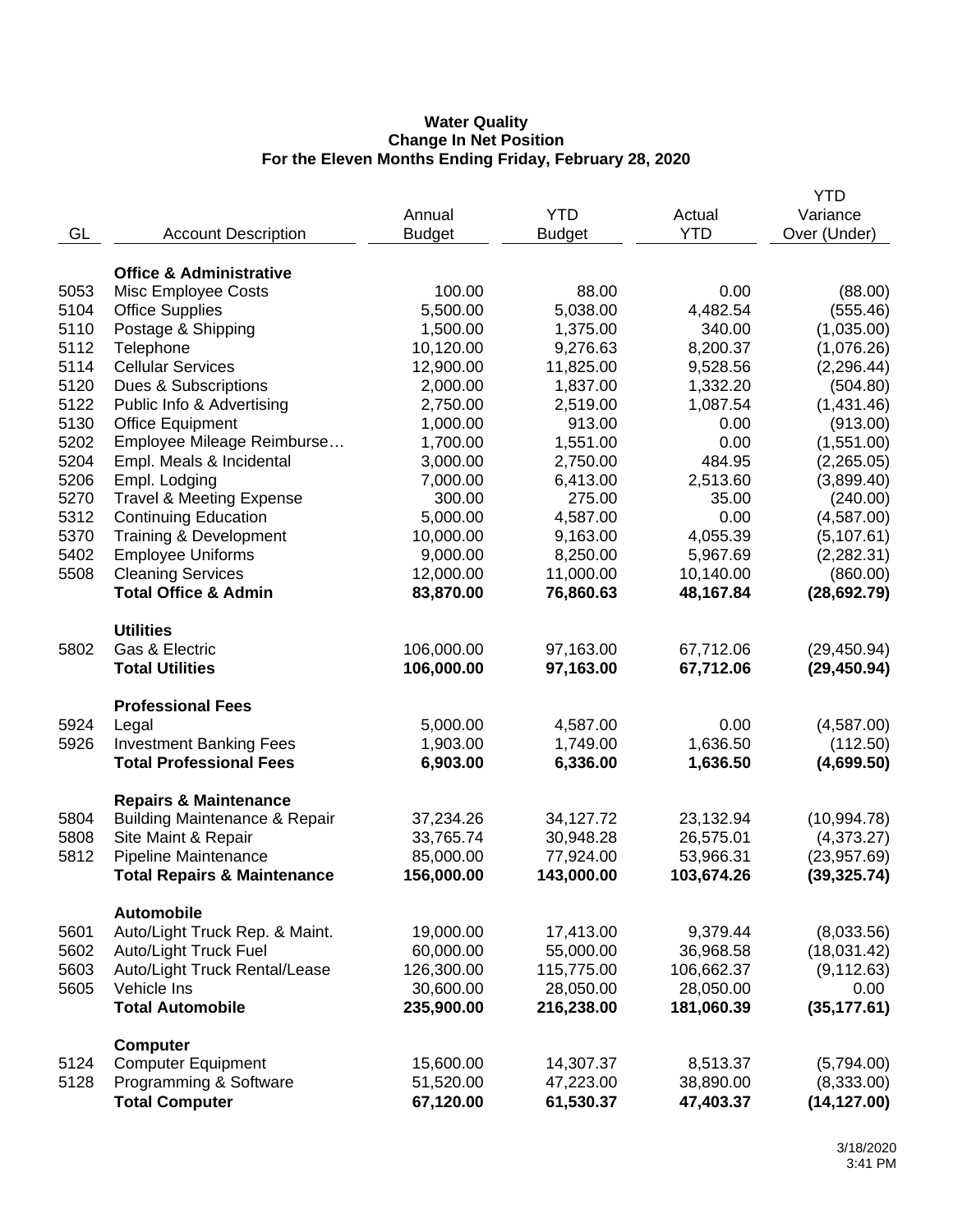#### **Water Quality Change In Net Position For the Eleven Months Ending Friday, February 28, 2020**

|      |                                   |               |               |              | <b>YTD</b>   |
|------|-----------------------------------|---------------|---------------|--------------|--------------|
|      |                                   | Annual        | YTD           | Actual       | Variance     |
| GL   | <b>Account Description</b>        | <b>Budget</b> | <b>Budget</b> | YTD.         | Over (Under) |
| 6114 | <b>Insurance</b>                  | 82,200.00     | 75,350.00     | 75,350.00    | 0.00         |
| 61   | <b>Admin Allocation</b>           | 457,677.00    | 419,540.00    | 416,070.81   | (3,469.19)   |
| 61   | <b>Engineering Allocation</b>     | 42,616.00     | 39,061.00     | 20,157.56    | (18,903.44)  |
| 6208 | <b>NYS Administrative Assessm</b> | 32,099.00     | 29,425.00     | 0.00         | (29,425.00)  |
| 7032 | <b>Depreciation</b>               | 667,400.00    | 611,787.00    | 507,996.16   | (103,790.84) |
| 7002 | Amortization                      | 24,400.00     | 22,363.00     | 22,336.19    | (26.81)      |
| 6202 | <b>Interest Expense</b>           | 61,902.00     | 56,749.00     | 12,663.00    | (44,086.00)  |
|      | <b>Total Expenses</b>             | 5,712,529.00  | 5,236,561.00  | 4,410,498.04 | (826,062.96) |
|      | <b>Change in Net Position</b>     | (44,403.00)   | (40,777.00)   | 918,546.22   | 959,323.22   |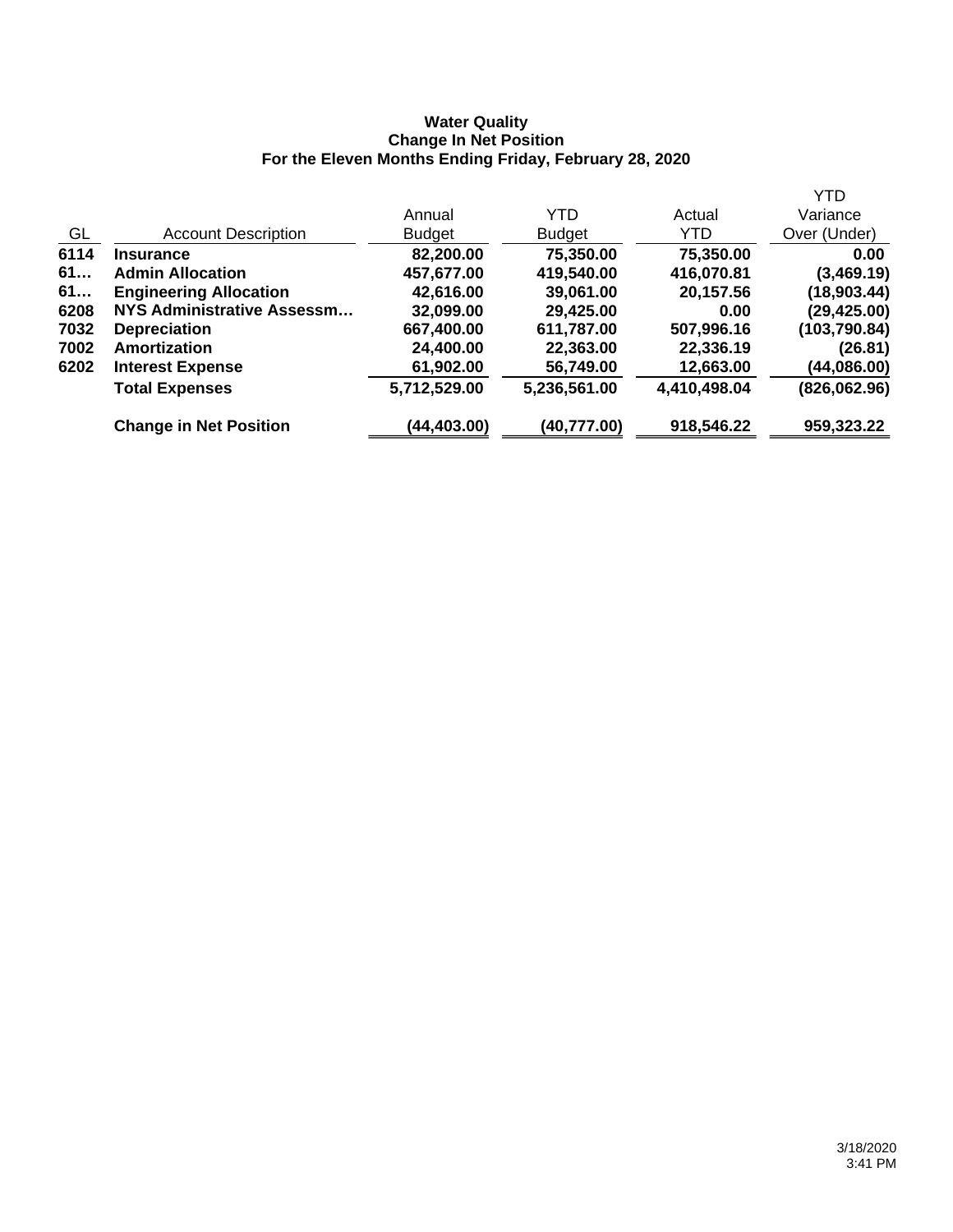#### **Army Sewer Change In Net Position For the Eleven Months Ending Friday, February 28, 2020**

|              |                                            | Annual                 | <b>YTD</b>             | Actual                 | <b>YTD</b><br>Variance  |
|--------------|--------------------------------------------|------------------------|------------------------|------------------------|-------------------------|
| GL           | <b>Account Description</b>                 | <b>Budget</b>          | <b>Budget</b>          | <b>YTD</b>             | Over (Under)            |
|              | <b>Customer Billings</b>                   |                        |                        |                        |                         |
| 4001         | <b>Customer Billings</b>                   | \$2,452,737.00         | \$2,248,345.00         | \$2,328,568.36         | \$80,223.36             |
|              | <b>Total Customer Billings</b>             | 2,452,737.00           | 2,248,345.00           | 2,328,568.36           | 80,223.36               |
|              | <b>Other Income</b>                        |                        |                        |                        |                         |
| 4164         | Miscellaneous                              | 12,501.00              | 11,462.00              | 11,459.25              | (2.75)                  |
|              | <b>Total Other Income</b>                  | 12,501.00              | 11,462.00              | 11,459.25              | (2.75)                  |
|              | <b>Interest Income</b>                     |                        |                        |                        |                         |
| 4108         | <b>Reserve Interest</b>                    | 41,200.00              | 37,763.00              | 33,030.08              | (4,732.92)              |
| 42           | Mark to Market Adjustment                  | 0.00                   | 0.00                   | 34,818.07              | 34,818.07               |
|              | <b>Total Interest Income</b>               | 41,200.00              | 37,763.00              | 67,848.15              | 30,085.15               |
|              | <b>Total Income</b>                        | 2,506,438.00           | 2,297,570.00           | 2,407,875.76           | 110,305.76              |
|              | <b>Salaries</b>                            |                        |                        |                        |                         |
| 50           | <b>Engineering Wages</b>                   | 24,726.00              | 22,671.00              | 16,350.87              | (6,320.13)              |
| 50           | WQ Wages                                   | 333,081.00             | 305,327.00             | 272,440.63             | (32,886.37)             |
| 50           | Overtime Wages                             | 26,191.00              | 24,013.00              | 25,941.68              | 1,928.68                |
| 5005         | On-Call Stipend                            | 3,840.00               | 3,520.00               | 2,820.00               | (700.00)                |
|              | <b>Total Salaries</b>                      | 387,838.00             | 355,531.00             | 317,553.18             | (37, 977.82)            |
|              | <b>Fringe Benefits</b>                     |                        |                        |                        |                         |
| 50           | <b>FICA Expense</b>                        | 29,670.00              | 27,203.00              | 23,439.47              | (3,763.53)              |
| 50<br>50     | <b>Pension Expense</b><br>Health Insurance | 51,038.00<br>53,475.00 | 46,783.00<br>49,016.00 | 42,507.86<br>46,308.78 | (4,275.14)              |
| 50           | <b>Workers Comp</b>                        | 24,407.00              | 22,374.00              | 26,857.70              | (2,707.22)<br>4,483.70  |
| 50           | <b>Disability Insurance</b>                | 210.00                 | 198.00                 | 192.50                 | (5.50)                  |
| 50           | Post Retire Overhead                       | 34,542.00              | 31,669.00              | 29,380.41              | (2,288.59)              |
| 5054         | <b>Employee Physicals &amp; Screening</b>  | 3,000.00               | 2,750.00               | 1,958.75               | (791.25)                |
|              | <b>Total Fringe Benefits</b>               | 196,342.00             | 179,993.00             | 170,645.47             | (9,347.53)              |
|              | <b>Operations &amp; Maintenance</b>        |                        |                        |                        |                         |
| 5062         | Third Party Temporary - O&M                | 2,500.00               | 2,291.63               | 0.00                   | (2,291.63)              |
| 5403         | <b>Safety Equipment &amp; Supplies</b>     | 15,000.00              | 13,750.00              | 11,902.89              | (1,847.11)              |
| 5706         | Shop Tools                                 | 12,000.00              | 11,000.00              | 3,406.02               | (7,593.98)              |
| 5815         | Chemicals                                  | 90,040.00              | 82,540.37              | 41,293.00              | (41, 247.37)            |
| 5902         | Lab Fees                                   | 500.00                 | 462.00                 | 0.00                   | (462.00)                |
|              | Total O & M                                | 120,040.00             | 110,044.00             | 56,601.91              | (53, 442.09)            |
| 6002         | <b>Sewage Treatment</b>                    | 1,112,520.00           | 1,019,810.00           | 858,930.11             | (160, 879.89)           |
| 6004         | <b>Water Purchases</b>                     | 3,200.00               | 2,937.00               | 2,872.00               | (65.00)                 |
|              | <b>Office &amp; Administrative</b>         |                        |                        |                        |                         |
| 5053         | Misc Employee Costs                        | 100.00                 | 88.00                  | 0.00                   | (88.00)                 |
| 5104         | <b>Office Supplies</b>                     | 5,500.00               | 5,038.00               | 4,482.54               | (555.46)                |
| 5110<br>5112 | Postage & Shipping<br>Telephone            | 1,500.00<br>10,120.00  | 1,375.00<br>9,276.63   | 340.00<br>8,200.37     | (1,035.00)              |
|              |                                            |                        |                        |                        | (1,076.26)<br>3/18/2020 |
|              |                                            |                        |                        |                        | 3:41 PM                 |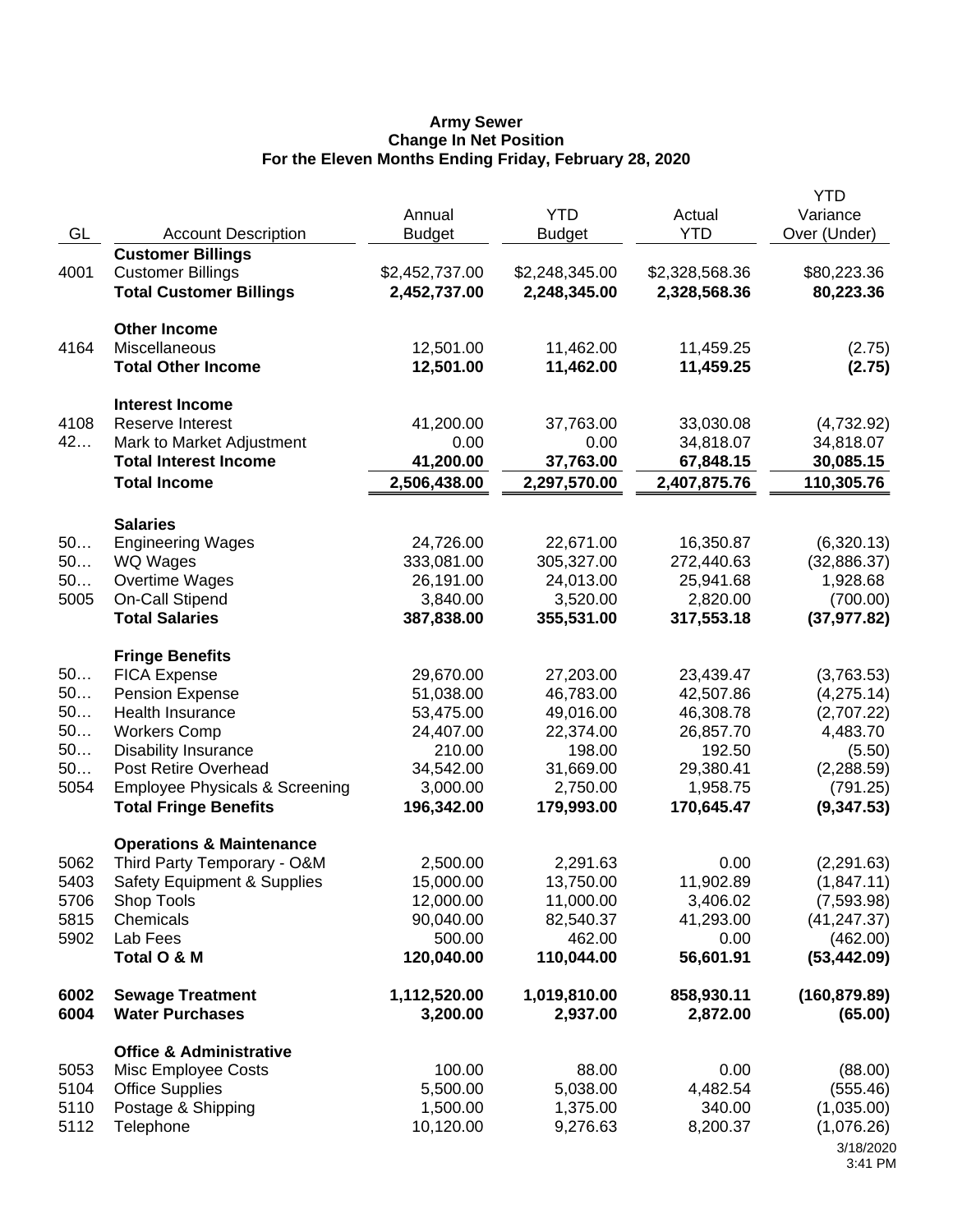#### **Army Sewer Change In Net Position For the Eleven Months Ending Friday, February 28, 2020**

|      |                                          |               |               |               | YTD           |
|------|------------------------------------------|---------------|---------------|---------------|---------------|
|      |                                          | Annual        | <b>YTD</b>    | Actual        | Variance      |
| GL   | <b>Account Description</b>               | <b>Budget</b> | <b>Budget</b> | <b>YTD</b>    | Over (Under)  |
| 5114 | <b>Cellular Services</b>                 | 12,900.00     | 11,825.00     | 9,528.56      | (2, 296.44)   |
| 5120 | Dues & Subscriptions                     | 2,000.00      | 1,837.00      | 1,332.20      | (504.80)      |
| 5122 | Public Info & Advertising                | 1,500.00      | 1,375.00      | 1,087.54      | (287.46)      |
| 5130 | <b>Office Equipment</b>                  | 1,000.00      | 913.00        | 0.00          | (913.00)      |
| 5202 | Employee Mileage Reimburse               | 1,000.00      | 913.00        | 0.00          | (913.00)      |
| 5204 | Empl. Meals & Incidental                 | 3,000.00      | 2,750.00      | 484.95        | (2,265.05)    |
| 5206 | Empl. Lodging                            | 7,000.00      | 6,413.00      | 2,513.60      | (3,899.40)    |
| 5312 | <b>Continuing Education</b>              | 5,000.00      | 4,587.00      | 0.00          | (4, 587.00)   |
| 5370 | Training & Development                   | 10,000.00     | 9,163.00      | 4,055.39      | (5, 107.61)   |
| 5402 | <b>Employee Uniforms</b>                 | 9,000.00      | 8,250.00      | 5,967.69      | (2, 282.31)   |
| 5508 | <b>Cleaning Services</b>                 | 12,000.00     | 11,000.00     | 10,140.00     | (860.00)      |
|      | <b>Total Office &amp; Admin</b>          | 81,620.00     | 74,803.63     | 48,132.84     | (26, 670.79)  |
|      | <b>Utilities</b>                         |               |               |               |               |
| 5802 | Gas & Electric                           | 59,750.00     | 54,769.00     | 39,173.49     | (15, 595.51)  |
|      | <b>Total Utilities</b>                   | 59,750.00     | 54,769.00     | 39,173.49     | (15, 595.51)  |
|      | <b>Professional Fees</b>                 |               |               |               |               |
| 5924 | Legal                                    | 3,000.00      | 2,750.00      | 0.00          | (2,750.00)    |
| 5926 | <b>Investment Banking Fees</b>           | 1,158.00      | 1,067.00      | 1,063.72      | (3.28)        |
|      | <b>Total Professional Fees</b>           | 4,158.00      | 3,817.00      | 1,063.72      | (2,753.28)    |
|      | <b>Repairs &amp; Maintenance</b>         |               |               |               |               |
| 5804 | <b>Building Maintenance &amp; Repair</b> | 24,234.26     | 22,214.72     | 16,581.30     | (5,633.42)    |
| 5808 | Site Maint & Repair                      | 23,265.74     | 21,323.28     | 21,433.43     | 110.15        |
| 5812 | Pipeline Maintenance                     | 45,000.00     | 41,250.00     | 28,158.58     | (13,091.42)   |
|      | <b>Total Repairs &amp; Maintenance</b>   | 92,500.00     | 84,788.00     | 66,173.31     | (18, 614.69)  |
|      | <b>Automobile</b>                        |               |               |               |               |
| 5601 | Auto/Light Truck Rep. & Maint.           | 19,000.00     | 17,413.00     | 9,379.44      | (8,033.56)    |
| 5602 | Auto/Light Truck Fuel                    | 60,000.00     | 55,000.00     | 36,968.58     | (18,031.42)   |
| 5603 | Auto/Light Truck Rental/Lease            | 126,300.00    | 115,775.00    | 106,662.37    | (9, 112.63)   |
| 5605 | Vehicle Ins                              | 30,600.00     | 28,050.00     | 28,050.00     | 0.00          |
|      | <b>Total Automobile</b>                  | 235,900.00    | 216,238.00    | 181,060.39    | (35, 177.61)  |
|      | <b>Computer</b>                          |               |               |               |               |
| 5124 | <b>Computer Equipment</b>                | 13,900.00     | 12,745.37     | 8,513.37      | (4,232.00)    |
| 5128 | Programming & Software                   | 29,560.00     | 27,093.00     | 24,460.00     | (2,633.00)    |
|      | <b>Total Computer</b>                    | 43,460.00     | 39,838.37     | 32,973.37     | (6,865.00)    |
| 6114 | <b>Insurance</b>                         | 37,500.00     | 34,375.00     | 34,375.00     | 0.00          |
| 61   | <b>Admin Allocation</b>                  | 286,033.00    | 262,196.00    | 260,021.60    | (2, 174.40)   |
| 61   | <b>Engineering Allocation</b>            | 10,673.00     | 9,779.00      | 5,935.53      | (3,843.47)    |
| 6208 | <b>NYS Administrative Assessm</b>        | 14,700.00     | 13,475.00     | 0.00          | (13, 475.00)  |
| 89   | <b>Water Quality Allocation</b>          | (209, 796.00) | (192, 313.00) | (151, 362.89) | 40,950.11     |
| 7032 | <b>Depreciation</b>                      | 318,900.00    | 292,325.00    | 245,752.47    | (46, 572.53)  |
|      | <b>Total Expenses</b>                    | 2,795,338.00  | 2,562,406.00  | 2,169,901.50  | (392, 504.50) |
|      |                                          |               |               |               |               |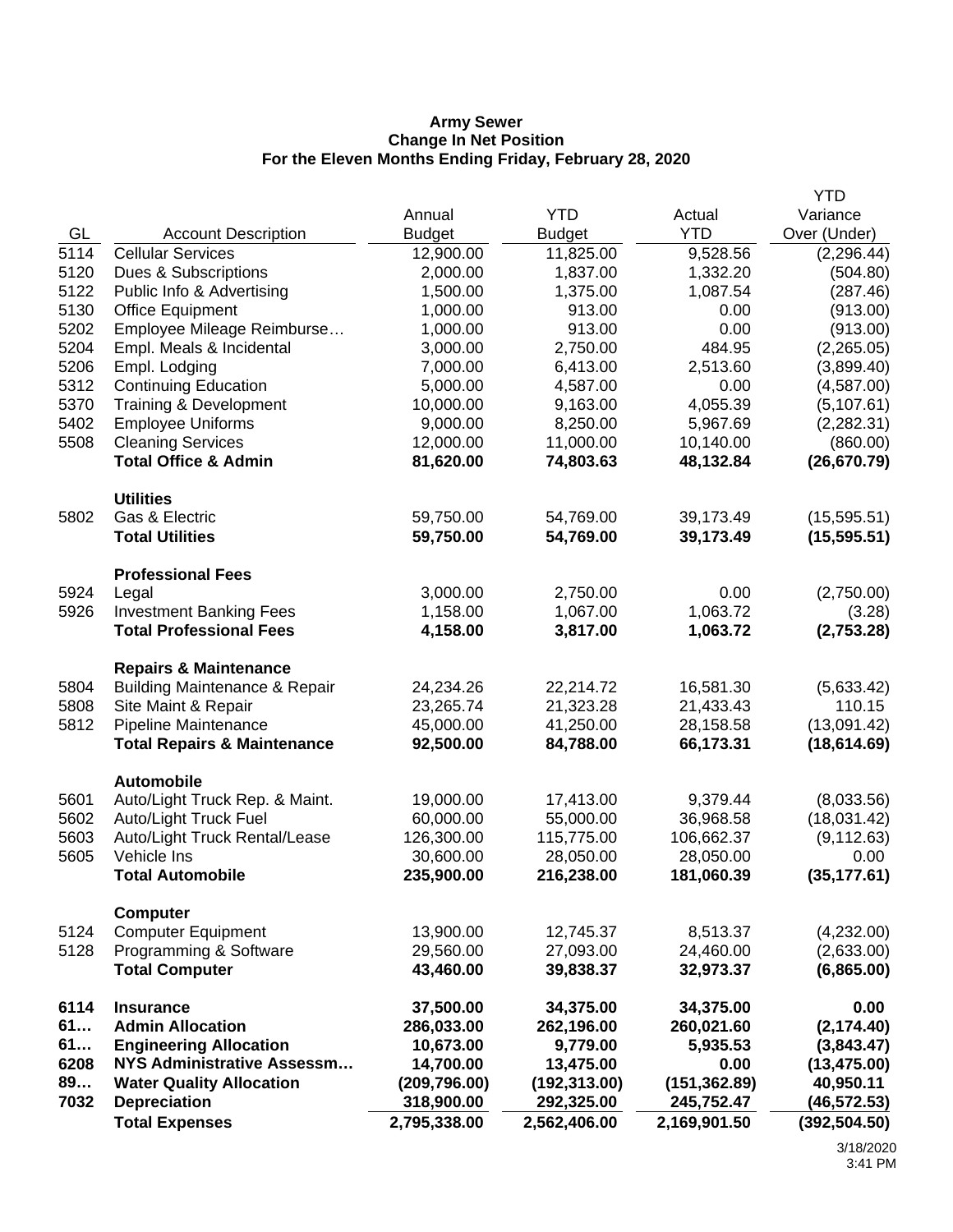## **Army Sewer Change In Net Position For the Eleven Months Ending Friday, February 28, 2020**

|    | <b>Change in Net Position</b> | (288,900.00)            | (264, 836.00)        | 237,974.26    | 502,810.26                      |
|----|-------------------------------|-------------------------|----------------------|---------------|---------------------------------|
| GL | <b>Account Description</b>    | Annual<br><b>Budget</b> | YTD<br><b>Budget</b> | Actual<br>YTD | YTD<br>Variance<br>Over (Under) |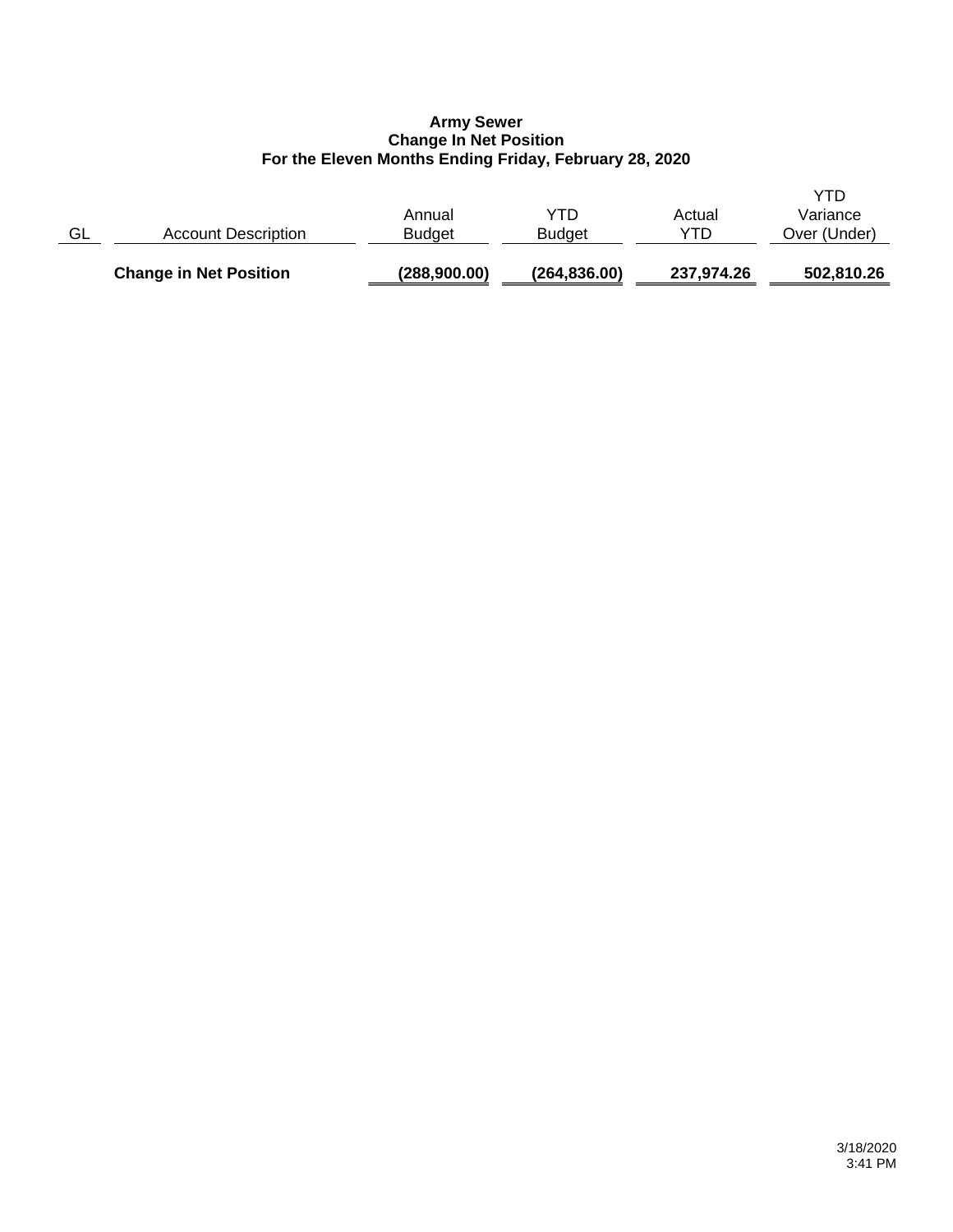#### **Army Water Line Change In Net Position For the Eleven Months Ending Friday, February 28, 2020**

|      |                                           | Annual         | <b>YTD</b>     | Actual         | <b>YTD</b><br>Variance |
|------|-------------------------------------------|----------------|----------------|----------------|------------------------|
| GL   | <b>Account Description</b>                | <b>Budget</b>  | <b>Budget</b>  | <b>YTD</b>     | Over (Under)           |
|      | <b>Customer Billings</b>                  |                |                |                |                        |
| 4001 | <b>Customer Billings</b>                  | \$1,937,009.00 | \$1,775,587.00 | \$1,837,467.16 | \$61,880.16            |
|      | <b>Total Customer Billings</b>            | 1,937,009.00   | 1,775,587.00   | 1,837,467.16   | 61,880.16              |
|      | <b>Interest Income</b>                    |                |                |                |                        |
| 4108 | Reserve Interest                          | 22,400.00      | 20,537.00      | 18,016.40      | (2,520.60)             |
| 42   | Mark to Market Adjustment                 | 0.00           | 0.00           | 18,991.68      | 18,991.68              |
|      | <b>Total Interest Income</b>              | 22,400.00      | 20,537.00      | 37,008.08      | 16,471.08              |
|      | <b>Total Income</b>                       | 1,959,409.00   | 1,796,124.00   | 1,874,475.24   | 78,351.24              |
|      | <b>Salaries</b>                           |                |                |                |                        |
| 50   | <b>Engineering Wages</b>                  | 24,726.00      | 22,671.00      | 15,726.64      | (6,944.36)             |
| 50   | WQ Wages                                  | 283,461.00     | 259,842.00     | 228,047.89     | (31,794.11)            |
| 50   | Overtime Wages                            | 5,276.00       | 4,840.00       | 7,956.37       | 3,116.37               |
| 5005 | On-Call Stipend                           | 3,840.00       | 3,520.00       | 2,820.00       | (700.00)               |
|      | <b>Total Salaries</b>                     | 317,303.00     | 290,873.00     | 254,550.90     | (36, 322.10)           |
|      | <b>Fringe Benefits</b>                    |                |                |                |                        |
| 50   | <b>FICA Expense</b>                       | 24,274.00      | 22,253.00      | 17,656.64      | (4,596.36)             |
| 50   | <b>Pension Expense</b>                    | 41,772.00      | 38,291.00      | 33,127.12      | (5, 163.88)            |
| 50   | Health Insurance                          | 43,777.00      | 40,128.00      | 37,330.71      | (2,797.29)             |
| 50   | <b>Workers Comp</b>                       | 19,687.00      | 18,051.00      | 11,771.14      | (6,279.86)             |
| 50   | <b>Disability Insurance</b>               | 173.00         | 154.00         | 158.62         | 4.62                   |
| 50   | <b>Post Retire Overhead</b>               | 28,196.00      | 25,850.00      | 22,388.94      | (3,461.06)             |
| 5054 | <b>Employee Physicals &amp; Screening</b> | 2,500.00       | 2,288.00       | 1,892.50       | (395.50)               |
|      | <b>Total Fringe Benefits</b>              | 160,379.00     | 147,015.00     | 124,325.67     | (22, 689.33)           |
|      | <b>Operations &amp; Maintenance</b>       |                |                |                |                        |
| 5706 | Shop Tools                                | 4,040.00       | 3,707.00       | 0.00           | (3,707.00)             |
| 5902 | Lab Fees                                  | 5,000.00       | 4,587.00       | 2,783.00       | (1,804.00)             |
|      | Total O & M                               | 9,040.00       | 8,294.00       | 2,783.00       | (5,511.00)             |
| 6004 | <b>Water Purchases</b>                    | 596,936.00     | 547,195.00     | 432,943.20     | (114, 251.80)          |
|      | <b>Office &amp; Administrative</b>        |                |                |                |                        |
| 5122 | Public Info & Advertising                 | 1,000.00       | 913.00         | 0.00           | (913.00)               |
| 5202 | Employee Mileage Reimburse                | 100.00         | 88.00          | 0.00           | (88.00)                |
|      | <b>Total Office &amp; Admin</b>           | 1,100.00       | 1,001.00       | 0.00           | (1,001.00)             |
|      | <b>Utilities</b>                          |                |                |                |                        |
| 5802 | Gas & Electric                            | 21,250.00      | 19,481.00      | 11,633.66      | (7, 847.34)            |
|      | <b>Total Utilities</b>                    | 21,250.00      | 19,481.00      | 11,633.66      | (7, 847.34)            |
|      | <b>Professional Fees</b>                  |                |                |                |                        |
| 5924 | Legal                                     | 1,500.00       | 1,375.00       | 0.00           | (1,375.00)             |
| 5926 | <b>Investment Banking Fees</b>            | 745.00         | 682.00         | 572.78         | (109.22)               |
|      | <b>Total Professional Fees</b>            | 2,245.00       | 2,057.00       | 572.78         | (1,484.22)             |
|      |                                           |                |                |                | 3/18/2020<br>3:41 PM   |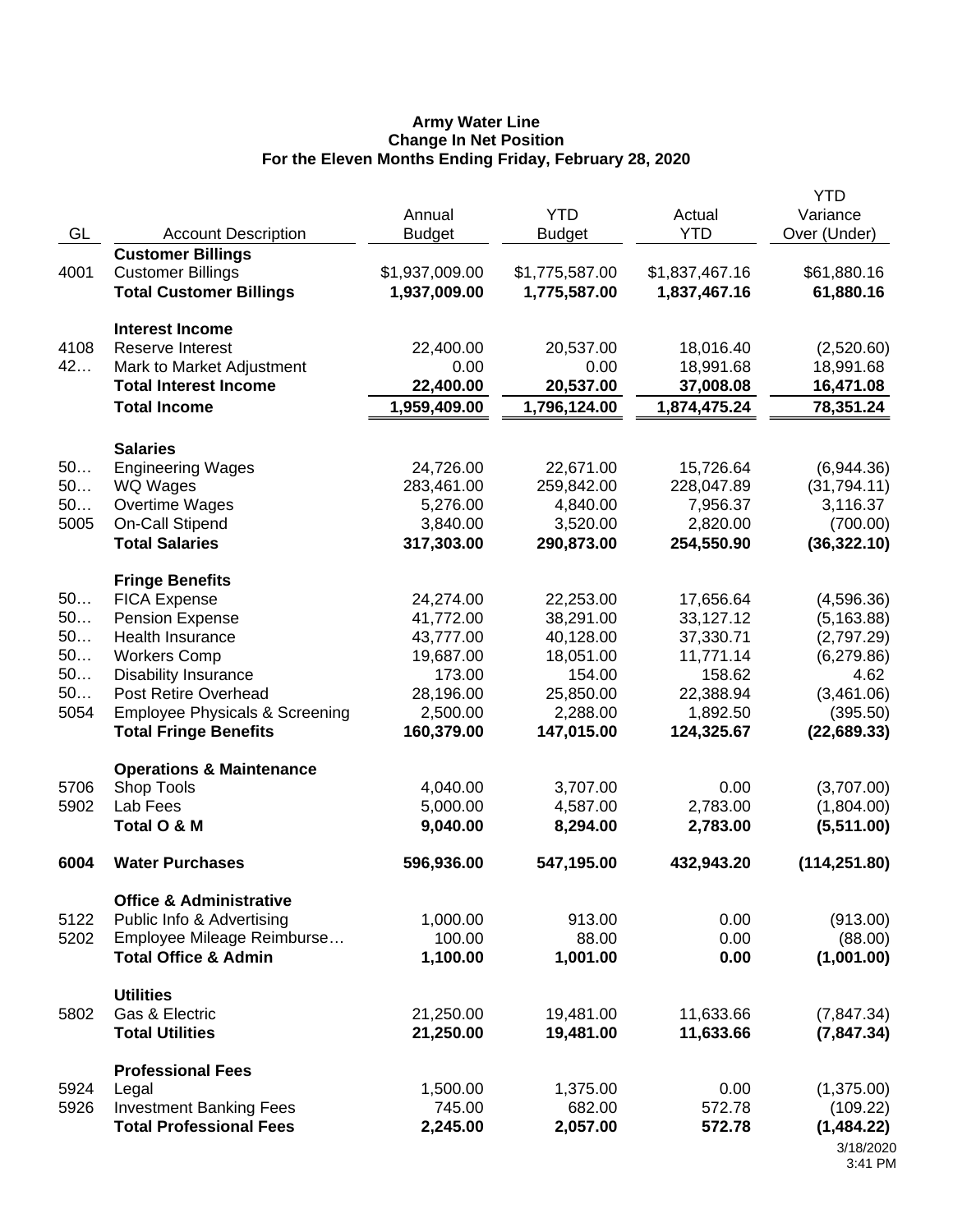## **Army Water Line Change In Net Position For the Eleven Months Ending Friday, February 28, 2020**

|      |                                          |               |               |              | YTD           |
|------|------------------------------------------|---------------|---------------|--------------|---------------|
|      |                                          | Annual        | <b>YTD</b>    | Actual       | Variance      |
| GL   | <b>Account Description</b>               | <b>Budget</b> | <b>Budget</b> | <b>YTD</b>   | Over (Under)  |
|      |                                          |               |               |              |               |
|      | <b>Repairs &amp; Maintenance</b>         |               |               |              |               |
| 5804 | <b>Building Maintenance &amp; Repair</b> | 4,000.00      | 3,663.00      | 2,037.54     | (1,625.46)    |
| 5808 | Site Maint & Repair                      | 7,000.00      | 6,413.00      | 3,355.00     | (3,058.00)    |
| 5812 | Pipeline Maintenance                     | 20,000.00     | 18,337.00     | 14,756.71    | (3,580.29)    |
|      | <b>Total Repairs &amp; Maintenance</b>   | 31,000.00     | 28,413.00     | 20,149.25    | (8, 263.75)   |
|      | <b>Computer</b>                          |               |               |              |               |
| 5124 | <b>Computer Equipment</b>                | 1,700.00      | 1,562.00      | 0.00         | (1,562.00)    |
| 5128 | Programming & Software                   | 21,960.00     | 20,130.00     | 14,430.00    | (5,700.00)    |
|      | <b>Total Computer</b>                    | 23,660.00     | 21,692.00     | 14,430.00    | (7, 262.00)   |
| 6114 | <b>Insurance</b>                         | 25,300.00     | 23,188.00     | 23,191.63    | 3.63          |
| 61   | <b>Admin Allocation</b>                  | 119,182.00    | 109,252.00    | 108,327.17   | (924.83)      |
| 61   | <b>Engineering Allocation</b>            | 10,142.00     | 9,295.00      | 5,776.74     | (3,518.26)    |
| 6208 | NYS Administrative Assessm               | 10,765.00     | 9,867.00      | 0.00         | (9,867.00)    |
| 89   | <b>Water Quality Allocation</b>          | 91,107.00     | 83,512.00     | 58,879.51    | (24, 632.49)  |
| 7032 | <b>Depreciation</b>                      | 206,700.00    | 189,475.00    | 131,841.86   | (57, 633.14)  |
|      | <b>Total Expenses</b>                    | 1,626,109.00  | 1,490,610.00  | 1,189,405.37 | (301, 204.63) |
|      | <b>Change in Net Position</b>            | 333,300.00    | 305,514.00    | 685,069.87   | 379,555.87    |
|      |                                          |               |               |              |               |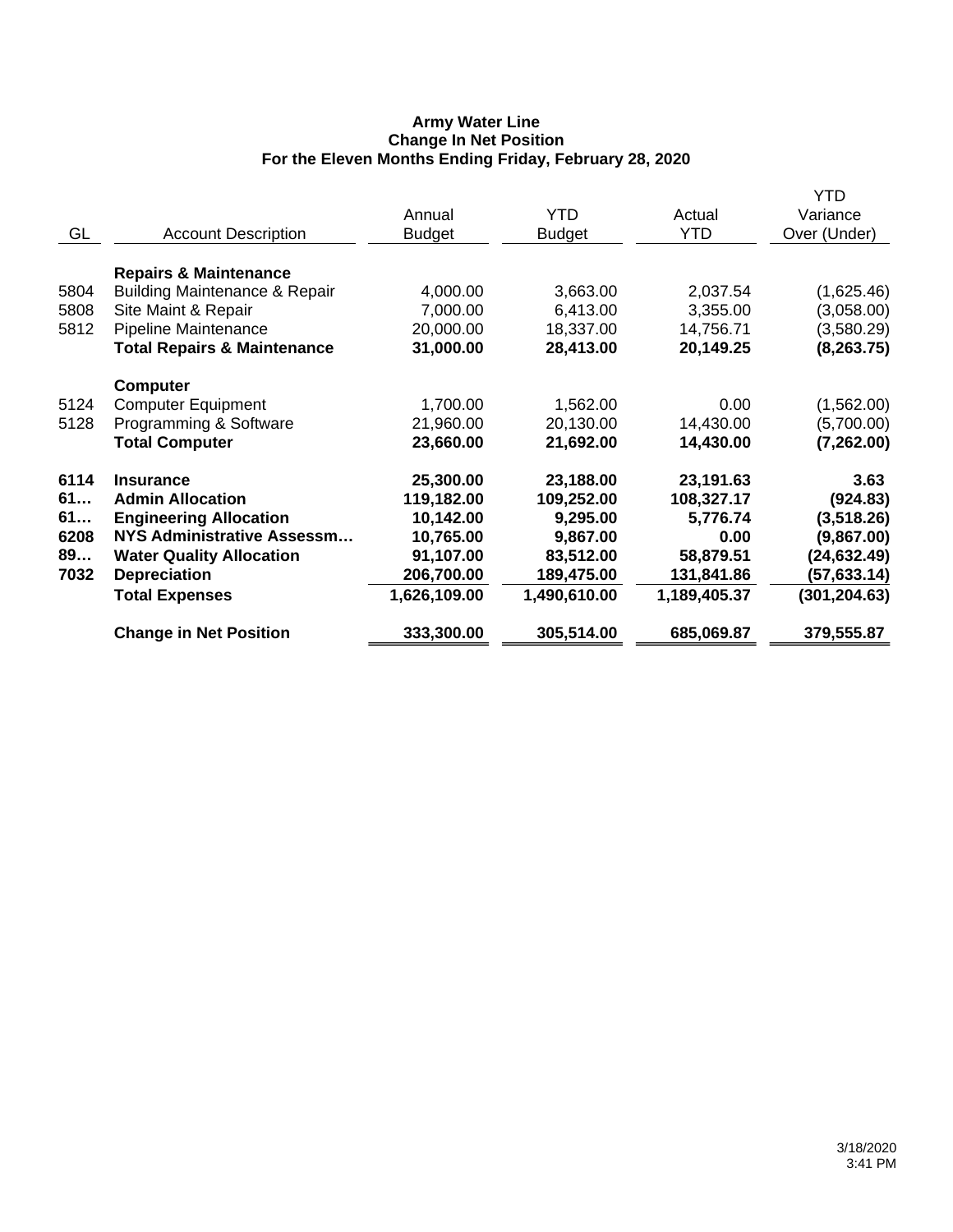#### **Regional Water Line Change In Net Position For the Eleven Months Ending Friday, February 28, 2020**

|          |                                                   |                      |                      |                      | <b>YTD</b>               |
|----------|---------------------------------------------------|----------------------|----------------------|----------------------|--------------------------|
| GL       | <b>Account Description</b>                        | Annual               | <b>YTD</b>           | Actual<br><b>YTD</b> | Variance<br>Over (Under) |
|          | <b>Customer Billings</b>                          | <b>Budget</b>        | <b>Budget</b>        |                      |                          |
| 4001     | <b>Customer Billings</b>                          | \$106,412.00         | \$97,548.00          | \$82,674.38          | (\$14,873.62)            |
| 4005     | <b>Capital Billings</b>                           | 277,287.00           | 254,177.00           | 254,180.24           | 3.24                     |
|          | <b>Total Customer Billings</b>                    | 383,699.00           | 351,725.00           | 336,854.62           | (14, 870.38)             |
|          |                                                   |                      |                      |                      |                          |
|          | <b>Interest Income</b>                            |                      |                      |                      |                          |
| 4102     | Investment Interest Income                        | 8,600.00             | 7,887.00             | 8,048.25             | 161.25                   |
|          | <b>Total Interest Income</b>                      | 8,600.00             | 7,887.00             | 8,048.25             | 161.25                   |
|          | <b>Total Income</b>                               | 392,299.00           | 359,612.00           | 344,902.87           | (14, 709.13)             |
|          | <b>Salaries</b>                                   |                      |                      |                      |                          |
| 50       | <b>Engineering Wages</b>                          | 7,857.00             | 7,205.00             | 3,699.00             | (3,506.00)               |
| 50       | WQ Wages                                          | 22,647.00            | 20,757.00            | 18,426.69            | (2,330.31)               |
| 50       | Overtime Wages                                    | 1,381.00             | 1,265.00             | 952.81               | (312.19)                 |
| 5005     | On-Call Stipend                                   | 1,920.00             | 1,760.00             | 1,410.00             | (350.00)                 |
|          | <b>Total Salaries</b>                             | 33,805.00            | 30,987.00            | 24,488.50            | (6,498.50)               |
|          |                                                   |                      |                      |                      |                          |
|          | <b>Fringe Benefits</b>                            |                      |                      |                      |                          |
| 50       | <b>FICA Expense</b>                               | 2,586.00             | 2,376.00             | 1,714.81             | (661.19)                 |
| 50       | <b>Pension Expense</b><br><b>Health Insurance</b> | 4,608.00             | 4,224.00             | 3,343.24             | (880.76)                 |
| 50<br>50 | <b>Workers Comp</b>                               | 4,714.00<br>1,753.00 | 4,323.00<br>1,606.00 | 4,378.00<br>1,110.65 | 55.00                    |
| 50       | <b>Disability Insurance</b>                       | 17.00                | 11.00                | 15.62                | (495.35)<br>4.62         |
| 50       | Post Retire Overhead                              | 2,887.00             | 2,651.00             | 2,204.79             | (446.21)                 |
|          | <b>Total Fringe Benefits</b>                      | 16,565.00            | 15,191.00            | 12,767.11            | (2,423.89)               |
|          |                                                   |                      |                      |                      |                          |
|          | <b>Operations &amp; Maintenance</b>               |                      |                      |                      |                          |
| 5706     | Shop Tools                                        | 500.00               | 462.00               | 0.00                 | (462.00)                 |
| 5815     | Chemicals                                         | 3,000.00             | 2,750.00             | 1,057.20             | (1,692.80)               |
| 5902     | Lab Fees                                          | 3,600.00             | 3,300.00             | 2,508.00             | (792.00)                 |
| 6010     | <b>Cape Vincent Reserve</b>                       | 700.00               | 638.00               | 700.00               | 62.00                    |
|          | Total O & M                                       | 7,800.00             | 7,150.00             | 4,265.20             | (2,884.80)               |
| 6004     | <b>Water Purchases</b>                            | 106,412.00           | 97,548.00            | 73,365.94            | (24, 182.06)             |
|          | <b>Office &amp; Administrative</b>                |                      |                      |                      |                          |
| 5122     | Public Info & Advertising                         | 250.00               | 231.00               | 0.00                 | (231.00)                 |
| 5202     | Employee Mileage Reimburse                        | 100.00               | 88.00                | 0.00                 | (88.00)                  |
|          | <b>Total Office &amp; Admin</b>                   | 350.00               | 319.00               | 0.00                 | (319.00)                 |
|          | <b>Utilities</b>                                  |                      |                      |                      |                          |
| 5802     | Gas & Electric                                    | 25,000.00            | 22,913.00            | 16,904.91            | (6,008.09)               |
|          | <b>Total Utilities</b>                            | 25,000.00            | 22,913.00            | 16,904.91            | (6,008.09)               |
|          |                                                   |                      |                      |                      |                          |
|          | <b>Professional Fees</b>                          |                      |                      |                      |                          |
| 5924     | Legal                                             | 500.00               | 462.00               | 0.00                 | (462.00)                 |
|          | <b>Total Professional Fees</b>                    | 500.00               | 462.00               | 0.00                 | (462.00)                 |
|          |                                                   |                      |                      |                      | 3/18/2020<br>3:41 PM     |
|          |                                                   |                      |                      |                      |                          |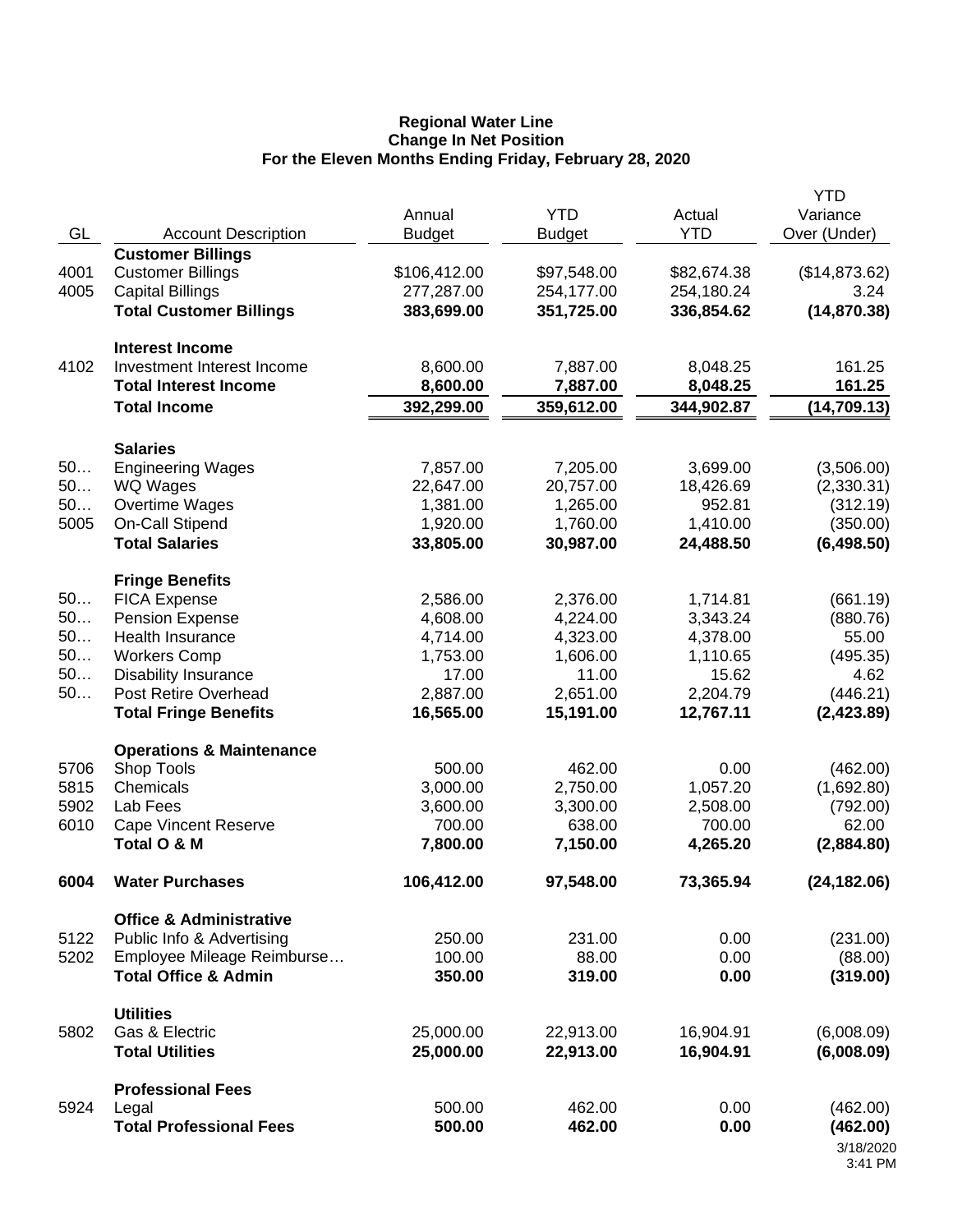## **Regional Water Line Change In Net Position For the Eleven Months Ending Friday, February 28, 2020**

| GL                                                     | <b>Account Description</b>                                                                                                                                                                                                               | Annual<br><b>Budget</b>                                                                                         | YTD<br><b>Budget</b>                                                                                            | Actual<br><b>YTD</b>                                                                                        | YTD<br>Variance<br>Over (Under)                                                                                  |
|--------------------------------------------------------|------------------------------------------------------------------------------------------------------------------------------------------------------------------------------------------------------------------------------------------|-----------------------------------------------------------------------------------------------------------------|-----------------------------------------------------------------------------------------------------------------|-------------------------------------------------------------------------------------------------------------|------------------------------------------------------------------------------------------------------------------|
| 5804<br>5808<br>5812                                   | <b>Repairs &amp; Maintenance</b><br><b>Building Maintenance &amp; Repair</b><br>Site Maint & Repair<br>Pipeline Maintenance<br><b>Total Repairs &amp; Maintenance</b>                                                                    | 9,000.00<br>3,500.00<br>20,000.00<br>32,500.00                                                                  | 8,250.00<br>3,212.00<br>18,337.00<br>29,799.00                                                                  | 4,514.10<br>1,786.58<br>11,051.02<br>17,351.70                                                              | (3,735.90)<br>(1,425.42)<br>(7, 285.98)<br>(12, 447.30)                                                          |
| 6114<br>61<br>61<br>6208<br>89<br>7032<br>7002<br>6202 | <b>Insurance</b><br><b>Admin Allocation</b><br><b>Engineering Allocation</b><br>NYS Administrative Assessm<br><b>Water Quality Allocation</b><br><b>Depreciation</b><br>Amortization<br><b>Interest Expense</b><br><b>Total Expenses</b> | 4,800.00<br>16,492.00<br>5,259.00<br>2,131.00<br>7,759.00<br>141,800.00<br>24,400.00<br>61,902.00<br>487,475.00 | 4,400.00<br>15,114.00<br>4,818.00<br>1,958.00<br>7,117.00<br>129,987.00<br>22,363.00<br>56,749.00<br>446,875.00 | 4,400.00<br>15,060.57<br>2,532.05<br>0.00<br>5,326.12<br>130,401.83<br>22,336.19<br>12,663.00<br>341,863.12 | 0.00<br>(53.43)<br>(2, 285.95)<br>(1,958.00)<br>(1,790.88)<br>414.83<br>(26.81)<br>(44, 086.00)<br>(105, 011.88) |
|                                                        | <b>Change in Net Position</b>                                                                                                                                                                                                            | (95, 176.00)                                                                                                    | (87, 263.00)                                                                                                    | 3,039.75                                                                                                    | 90,302.75                                                                                                        |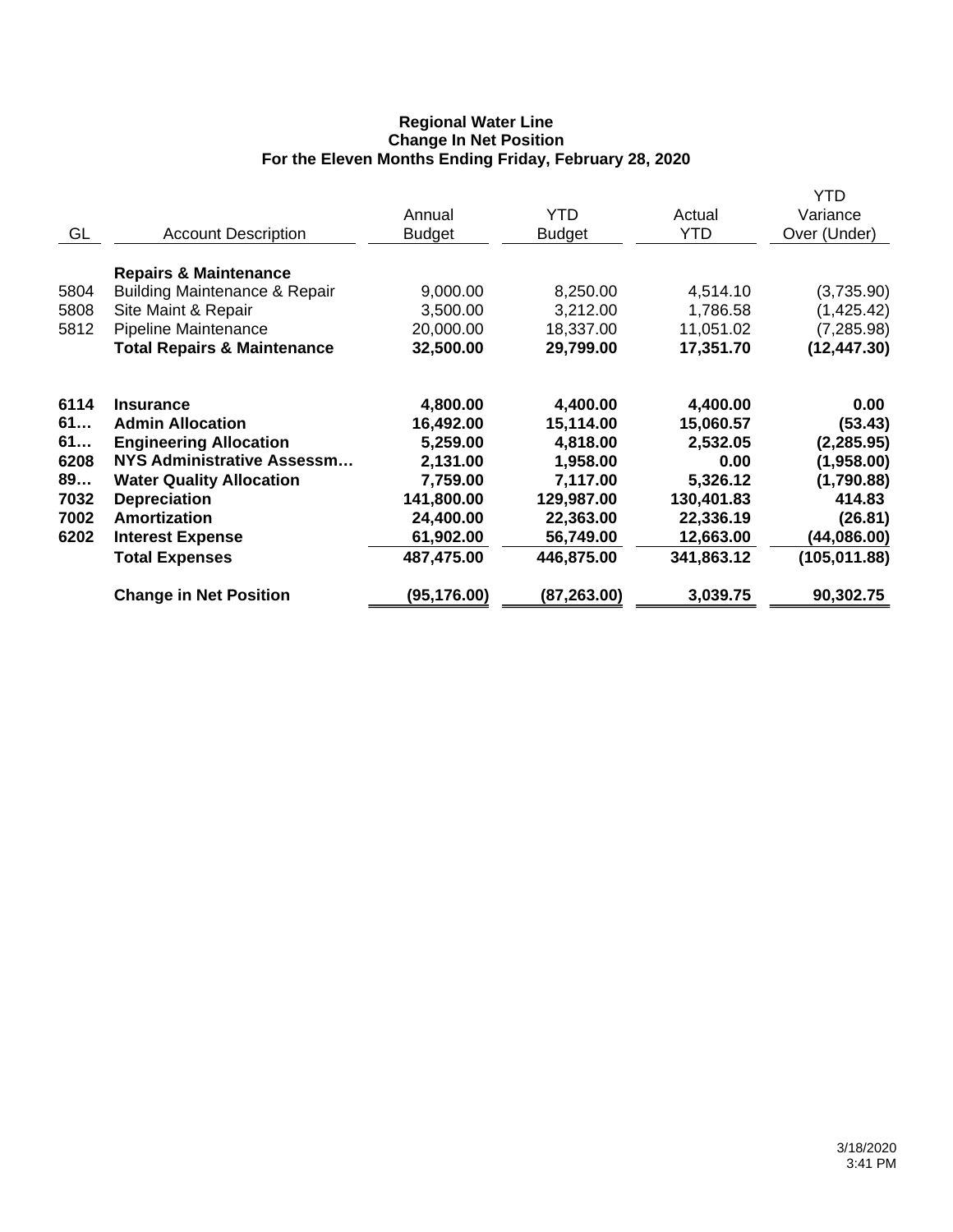# **Water Sewer Contracts Change In Net Position For the Eleven Months Ending Friday, February 28, 2020**

|      |                                     |               |                        |              | <b>YTD</b>                   |
|------|-------------------------------------|---------------|------------------------|--------------|------------------------------|
|      |                                     | Annual        | <b>YTD</b>             | Actual       | Variance                     |
| GL   | <b>Account Description</b>          | <b>Budget</b> | <b>Budget</b>          | <b>YTD</b>   | Over (Under)                 |
|      | <b>Customer Billings</b>            |               |                        |              |                              |
| 4001 | <b>Customer Billings</b>            | \$809,980.00  | \$742,478.00           | \$701,790.39 | (\$40,687.61)                |
|      | <b>Total Customer Billings</b>      | 809,980.00    | 742,478.00             | 701,790.39   | (40, 687.61)                 |
|      | <b>Total Income</b>                 | 809,980.00    | 742,478.00             | 701,790.39   | (40, 687.61)                 |
|      | <b>Salaries</b>                     |               |                        |              |                              |
| 50   | <b>Engineering Wages</b>            | 17,941.00     | 16,445.00              | 9,118.63     | (7,326.37)                   |
| 50   | WQ Wages                            | 271,162.00    | 248,567.00             | 288,343.96   | 39,776.96                    |
| 50   | Overtime Wages                      | 82,514.00     | 75,636.00              | 71,595.85    | (4,040.15)                   |
| 5005 | On-Call Stipend                     | 8,400.00      | 7,700.00               | 7,050.00     | (650.00)                     |
|      | <b>Total Salaries</b>               | 380,017.00    | 348,348.00             | 376,108.44   | 27,760.44                    |
|      | <b>Fringe Benefits</b>              |               |                        |              |                              |
| 50   | <b>FICA Expense</b>                 | 29,025.00     | 26,609.00              | 26,773.42    | 164.42                       |
| 50   | Pension Expense                     | 50,112.00     | 45,936.00              | 49,139.19    | 3,203.19                     |
| 50   | <b>Health Insurance</b>             | 51,753.00     | 47,443.00              | 46,218.09    | (1,224.91)                   |
| 50   | <b>Workers Comp</b>                 | 24,253.00     | 22,231.00              | 26,405.99    | 4,174.99                     |
| 50   | <b>Disability Insurance</b>         | 200.00        | 187.00                 | 183.37       | (3.63)                       |
| 50   | <b>Post Retire Overhead</b>         | 33,902.00     | 31,075.00              | 32,154.75    | 1,079.75                     |
|      | <b>Total Fringe Benefits</b>        | 189,245.00    | 173,481.00             | 180,874.81   | 7,393.81                     |
|      | <b>Operations &amp; Maintenance</b> |               |                        |              |                              |
| 5704 | <b>O&amp;M Supplies</b>             | 500.00        | 462.00                 | 0.00         | (462.00)                     |
| 5770 | Other Tool, Equip & O&M             | 500.00        | 462.00                 | 0.00         | (462.00)                     |
| 8090 | <b>Purchases for Resale</b>         | 50,000.00     | 45,837.00              | 13,194.46    | (32, 642.54)                 |
|      | Total O & M                         | 51,000.00     | 46,761.00              | 13,194.46    | (33, 566.54)                 |
|      |                                     |               |                        |              |                              |
|      | <b>Office &amp; Administrative</b>  |               |                        |              |                              |
| 5202 | Employee Mileage Reimburse          | 500.00        | 462.00                 | 0.00         | (462.00)                     |
| 5270 | <b>Travel &amp; Meeting Expense</b> | 300.00        | 275.00                 | 35.00        | (240.00)                     |
|      | <b>Total Office &amp; Admin</b>     | 800.00        | 737.00                 | 35.00        | (702.00)                     |
| 6114 | <b>Insurance</b>                    | 14,600.00     | 13,387.00              | 13,383.37    | (3.63)                       |
| 61   | <b>Admin Allocation</b>             | 35,970.00     | 32,978.00              | 32,661.47    |                              |
| 61   | <b>Engineering Allocation</b>       | 16,542.00     | 15,169.00              | 5,913.24     | (316.53)<br>(9,255.76)       |
| 6208 | <b>NYS Administrative Assessm</b>   | 4,503.00      |                        | 0.00         |                              |
| 89   | <b>Water Quality Allocation</b>     | 110,930.00    | 4,125.00<br>101,684.00 | 87,157.26    | (4, 125.00)                  |
|      | <b>Total Expenses</b>               | 803,607.00    | 736,670.00             |              | (14, 526.74)<br>(27, 341.95) |
|      |                                     |               |                        | 709,328.05   |                              |
|      | <b>Change in Net Position</b>       | 6,373.00      | 5,808.00               | (7,537.66)   | (13, 345.66)                 |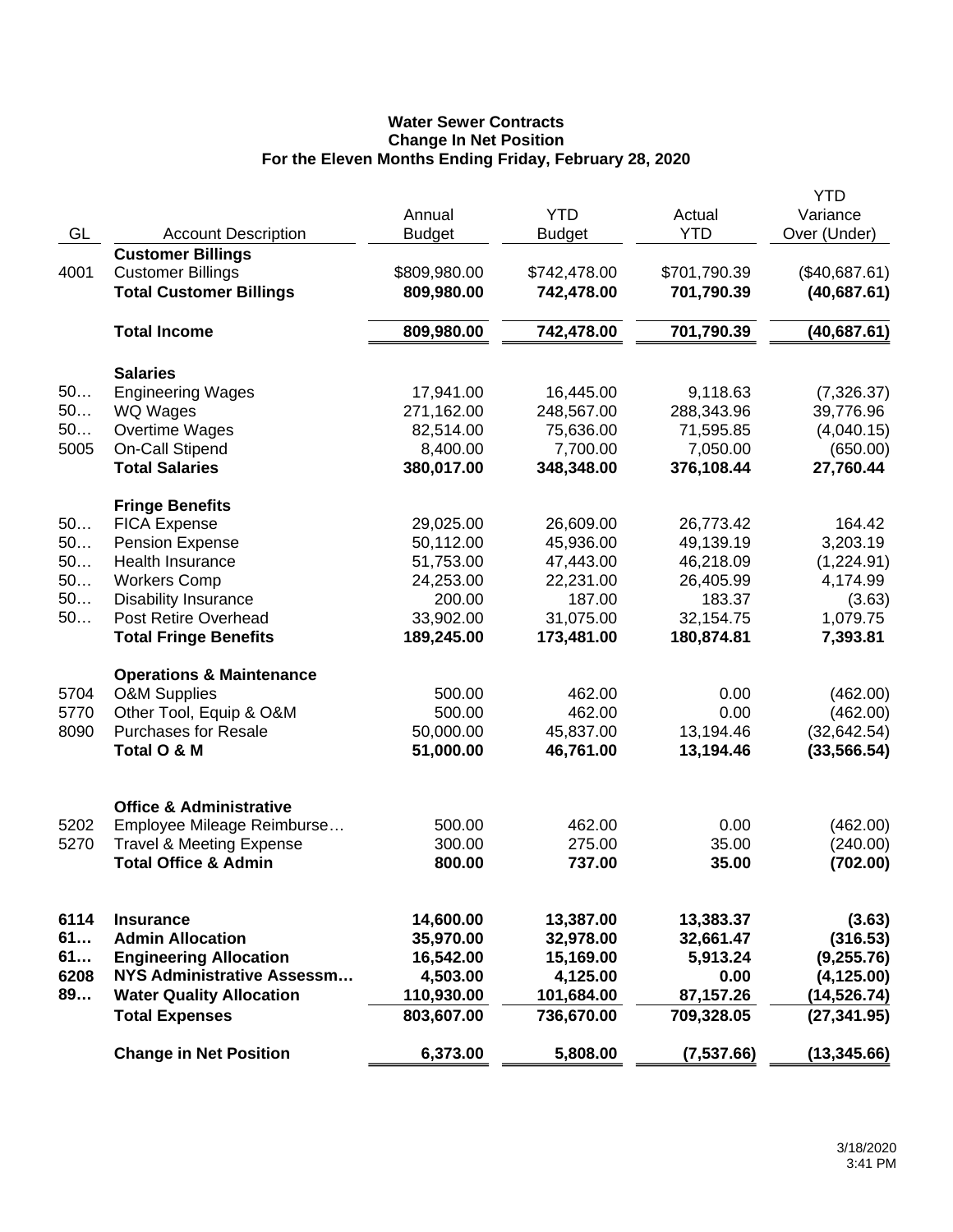#### **Engineering Change In Net Position For the Eleven Months Ending Friday, February 28, 2020**

|      |                                             | Annual         | <b>YTD</b>     | Actual         | <b>YTD</b><br>Variance |
|------|---------------------------------------------|----------------|----------------|----------------|------------------------|
| GL   | <b>Account Description</b>                  | <b>Budget</b>  | <b>Budget</b>  | <b>YTD</b>     | Over (Under)           |
|      | <b>Customer Billings</b>                    |                |                |                |                        |
| 4001 | <b>Customer Billings</b>                    | \$1,241,850.00 | \$1,138,368.00 | \$1,340,630.68 | \$202,262.68           |
|      | <b>Total Customer Billings</b>              | 1,241,850.00   | 1,138,368.00   | 1,340,630.68   | 202,262.68             |
|      | <b>Grant Revenue</b>                        |                |                |                |                        |
| 4181 | <b>Federal Grant Income</b>                 | 0.00           | 0.00           | 8,995.00       | 8,995.00               |
|      | <b>Total Grant Revenue</b>                  | 0.00           | 0.00           | 8,995.00       | 8,995.00               |
|      | <b>Total Income</b>                         | 1,241,850.00   | 1,138,368.00   | 1,349,625.68   | 211,257.68             |
|      |                                             |                |                |                |                        |
| 50   | <b>Salaries</b><br><b>Engineering Wages</b> | 653,301.00     | 598,862.00     | 695,846.74     | 96,984.74              |
| 50   | <b>Technology Wages</b>                     | 0.00           | 0.00           | 360.72         | 360.72                 |
| 50   | WQ Wages                                    | 0.00           | 0.00           | 2,150.91       | 2,150.91               |
| 50   | Overtime Wages                              | 270.00         | 253.00         | 1,531.20       | 1,278.20               |
|      | <b>Total Salaries</b>                       | 653,571.00     | 599,115.00     | 699,889.57     | 100,774.57             |
|      | <b>Fringe Benefits</b>                      |                |                |                |                        |
| 50   | <b>FICA Expense</b>                         | 49,998.00      | 45,837.00      | 49,744.17      | 3,907.17               |
| 50   | <b>Pension Expense</b>                      | 75,685.00      | 69,377.00      | 81,384.83      | 12,007.83              |
| 50   | <b>Health Insurance</b>                     | 94,411.00      | 86,548.00      | 97,180.91      | 10,632.91              |
| 50   | <b>Workers Comp</b>                         | 31,229.00      | 28,622.00      | 31,588.03      | 2,966.03               |
| 50   | <b>Disability Insurance</b>                 | 404.00         | 374.00         | 370.37         | (3.63)                 |
| 50   | <b>Post Retire Overhead</b>                 | 47,619.00      | 43,648.00      | 52,861.65      | 9,213.65               |
| 5054 | <b>Employee Physicals &amp; Screening</b>   | 500.00         | 462.00         | 297.75         | (164.25)               |
|      | <b>Total Fringe Benefits</b>                | 299,846.00     | 274,868.00     | 313,427.71     | 38,559.71              |
|      | <b>Operations &amp; Maintenance</b>         |                |                |                |                        |
| 5403 | Safety Equipment & Supplies                 | 1,300.00       | 1,188.00       | 1,104.83       | (83.17)                |
| 5904 | <b>SCADA</b>                                | 26,381.07      | 24,186.25      | 7,989.78       | (16, 196.47)           |
| 8090 | <b>Purchases for Resale</b>                 | 95,000.00      | 87,087.00      | 84,886.73      | (2,200.27)             |
|      | Total O & M                                 | 122,681.07     | 112,461.25     | 93,981.34      | (18, 479.91)           |
|      | <b>Office &amp; Administrative</b>          |                |                |                |                        |
| 5053 | Misc Employee Costs                         | 1,000.00       | 913.00         | 219.25         | (693.75)               |
| 5102 | <b>Office Rent</b>                          | 10,761.00      | 9,867.00       | 9,864.25       | (2.75)                 |
| 5104 | <b>Office Supplies</b>                      | 2,800.00       | 2,563.00       | 1,323.88       | (1,239.12)             |
| 5112 | Telephone                                   | 3,678.93       | 3,372.38       | 3,135.75       | (236.63)               |
| 5114 | <b>Cellular Services</b>                    | 6,800.00       | 6,237.00       | 4,380.05       | (1,856.95)             |
| 5120 | Dues & Subscriptions                        | 1,000.00       | 913.00         | 618.00         | (295.00)               |
| 5122 | Public Info & Advertising                   | 500.00         | 462.00         | 0.00           | (462.00)               |
| 5130 | <b>Office Equipment</b>                     | 6,000.00       | 5,500.00       | 2,796.39       | (2,703.61)             |
| 5202 | Employee Mileage Reimburse                  | 16,500.00      | 15,121.37      | 14,957.19      | (164.18)               |
| 5204 | Empl. Meals & Incidental                    | 2,500.00       | 2,288.00       | 453.30         | (1,834.70)             |
| 5206 | Empl. Lodging                               | 5,000.00       | 4,579.63       | 1,715.00       | (2,864.63)             |
| 5370 | Training & Development                      | 8,000.00       | 7,337.00       | 7,209.00       | (128.00)               |
|      |                                             |                |                |                | 3/18/2020<br>3:41 PM   |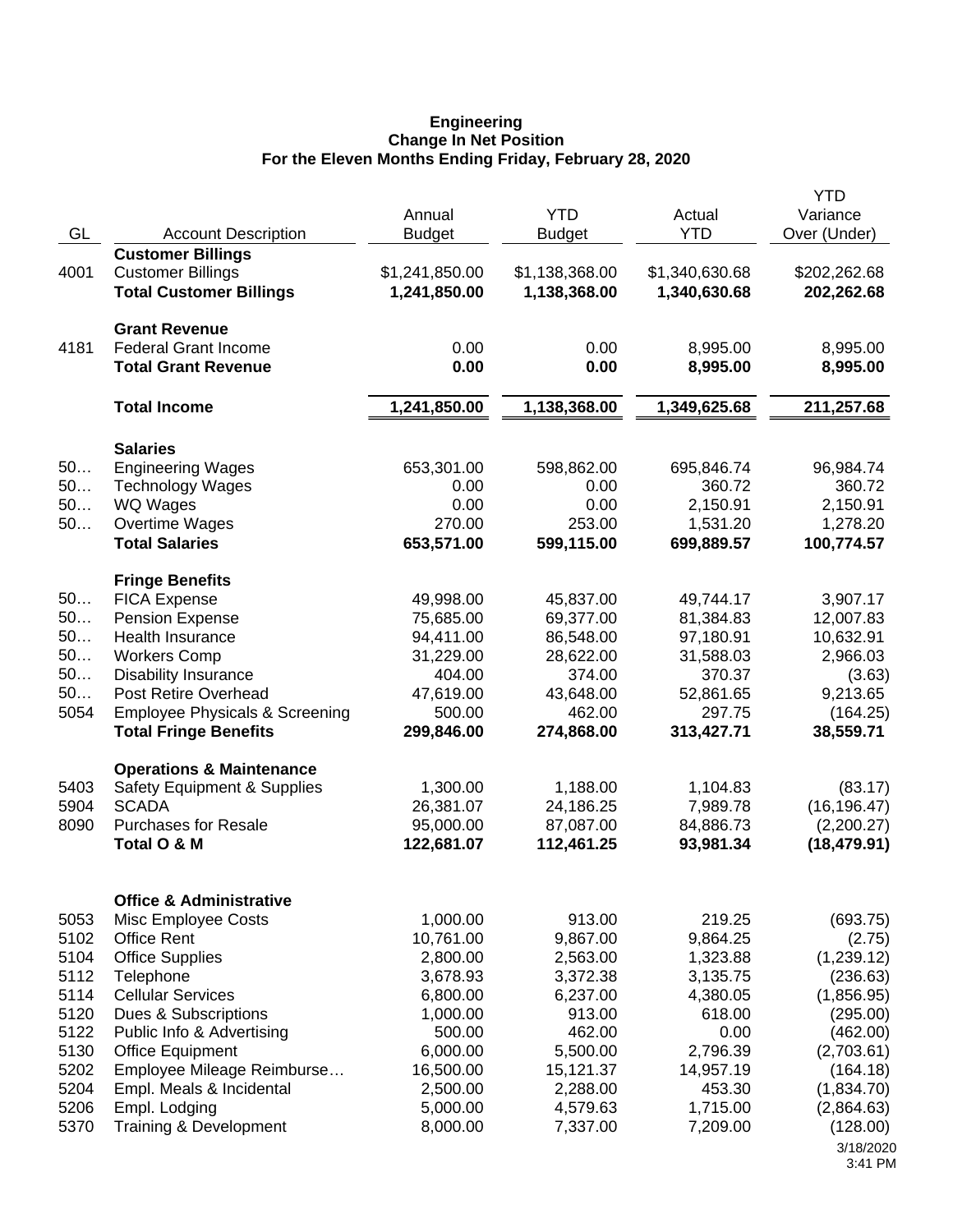## **Engineering Change In Net Position For the Eleven Months Ending Friday, February 28, 2020**

|      |                                 |               |               |              | YTD          |
|------|---------------------------------|---------------|---------------|--------------|--------------|
|      |                                 | Annual        | <b>YTD</b>    | Actual       | Variance     |
| GL   | <b>Account Description</b>      | <b>Budget</b> | <b>Budget</b> | <b>YTD</b>   | Over (Under) |
| 5402 | <b>Employee Uniforms</b>        | 975.00        | 894.63        | 416.00       | (478.63)     |
|      | <b>Total Office &amp; Admin</b> | 65,514.93     | 60,048.01     | 47,088.06    | (12, 959.95) |
|      | <b>Professional Fees</b>        |               |               |              |              |
| 5924 | Legal                           | 50,500.00     | 46,295.37     | 29,426.88    | (16,868.49)  |
|      | <b>Total Professional Fees</b>  | 50,500.00     | 46,295.37     | 29,426.88    | (16, 868.49) |
|      | <b>Automobile</b>               |               |               |              |              |
| 5601 | Auto/Light Truck Rep. & Maint.  | 2,777.00      | 2,548.37      | 439.78       | (2, 108.59)  |
| 5602 | Auto/Light Truck Fuel           | 6,000.00      | 5,500.00      | 2,850.56     | (2,649.44)   |
| 5603 | Auto/Light Truck Rental/Lease   | 8,600.00      | 7,887.00      | 8,108.37     | 221.37       |
| 5605 | Vehicle Ins                     | 2,700.00      | 2,475.00      | 2,475.00     | 0.00         |
|      | <b>Total Automobile</b>         | 20,077.00     | 18,410.37     | 13,873.71    | (4,536.66)   |
|      | <b>Computer</b>                 |               |               |              |              |
| 5124 | <b>Computer Equipment</b>       | 5,100.00      | 4,671.37      | 2,947.98     | (1,723.39)   |
| 5128 | Programming & Software          | 1,103.00      | 1,012.00      | 0.00         | (1,012.00)   |
| 5906 | <b>GIS</b>                      | 42,450.00     | 38,918.00     | 31,000.04    | (7,917.96)   |
|      | <b>Total Computer</b>           | 48,653.00     | 44,601.37     | 33,948.02    | (10, 653.35) |
| 6114 | <b>Insurance</b>                | 26,300.00     | 24,112.00     | 24,108.37    | (3.63)       |
| 61   | <b>Admin Allocation</b>         | 51,513.00     | 47,223.00     | 46,814.84    | (408.16)     |
| 61   | <b>Engineering Allocation</b>   | (99, 330.00)  | (91,058.00)   | (50,058.12)  | 40,999.88    |
| 6208 | NYS Administrative Assessm      | 6,637.00      | 6,083.00      | 0.00         | (6,083.00)   |
| 7032 | <b>Depreciation</b>             | 35,600.00     | 32,637.00     | 31,959.66    | (677.34)     |
|      | <b>Total Expenses</b>           | 1,281,563.00  | 1,174,796.37  | 1,284,460.04 | 109,663.67   |
|      | <b>Change in Net Position</b>   | (39, 713.00)  | (36, 428.37)  | 65,165.64    | 101,594.01   |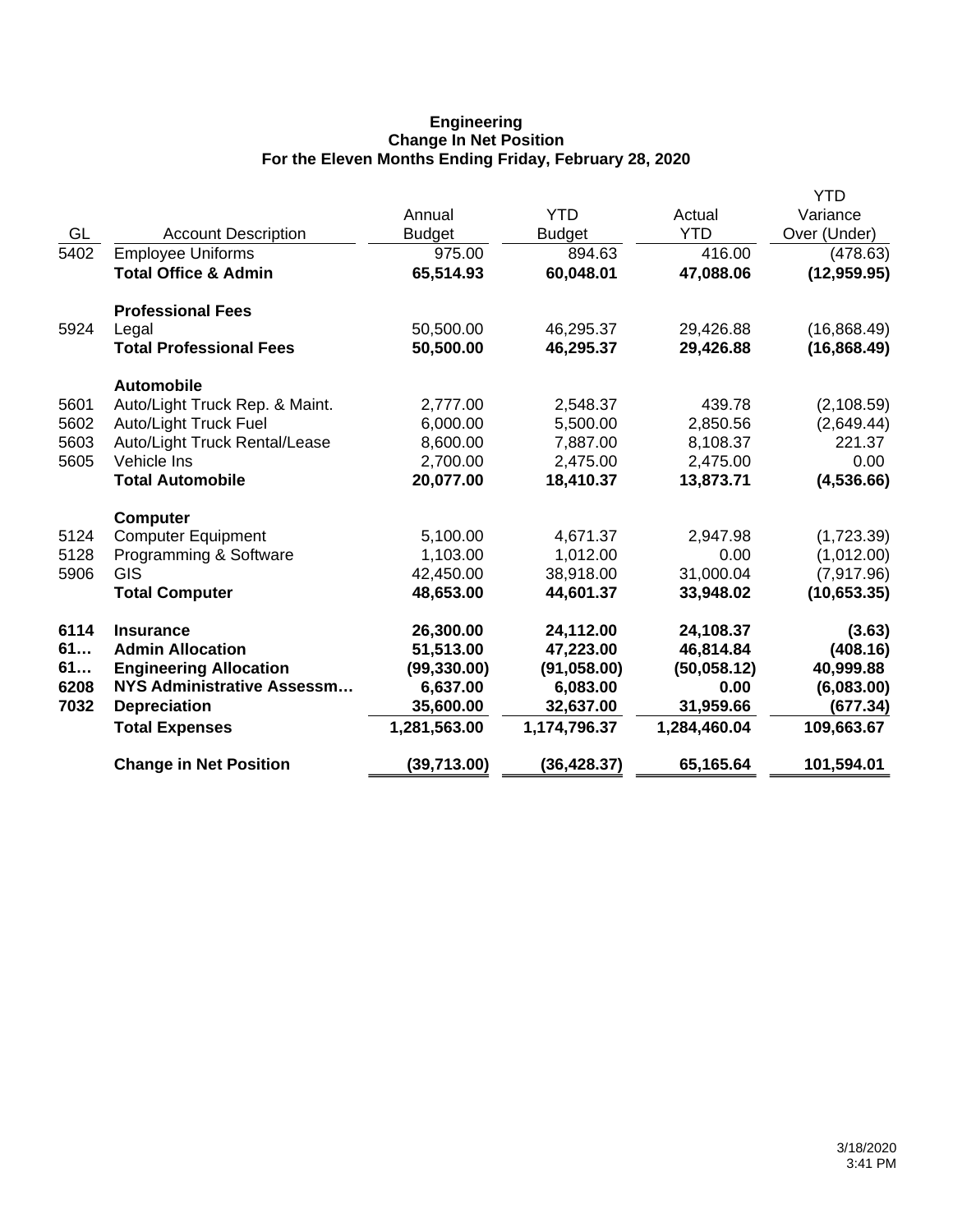## **Regional Development Change In Net Position For the Eleven Months Ending Friday, February 28, 2020**

|      |                                     |                           |                           |                      | <b>YTD</b>                  |
|------|-------------------------------------|---------------------------|---------------------------|----------------------|-----------------------------|
|      |                                     | Annual                    | <b>YTD</b>                | Actual               | Variance                    |
| GL   | <b>Account Description</b>          | <b>Budget</b>             | <b>Budget</b>             | <b>YTD</b>           | Over (Under)                |
|      | <b>Customer Billings</b>            |                           |                           |                      |                             |
| 4001 | <b>Customer Billings</b>            | \$187,091.00              | \$171,501.00              | \$108,884.76         | (\$62,616.24)               |
|      | <b>Total Customer Billings</b>      | 187,091.00                | 171,501.00                | 108,884.76           | (62, 616.24)                |
|      | <b>Grant Revenue</b>                |                           |                           |                      |                             |
| 4181 | <b>Federal Grant Income</b>         | 253,465.00                |                           |                      |                             |
| 4183 | <b>NY State Grants</b>              |                           | 232,342.00                | 171,530.92           | (60, 811.08)                |
| 4184 | <b>Other Grants</b>                 | 2,069,996.00<br>40,000.00 | 1,897,500.00<br>36,663.00 | 1,967,850.08<br>0.00 | 70,350.08                   |
|      | <b>Total Grant Revenue</b>          | 2,363,461.00              | 2,166,505.00              | 2,139,381.00         | (36,663.00)<br>(27, 124.00) |
|      |                                     |                           |                           |                      |                             |
| 4104 | Loan Interest Income                | 699,000.00                | 640,761.00                | 681,092.06           | 40,331.06                   |
|      | <b>Other Income</b>                 |                           |                           |                      |                             |
| 4162 | <b>Processing Fees</b>              | 29,575.00                 | 27,115.00                 | 34,870.38            | 7,755.38                    |
| 4164 | <b>Miscellaneous</b>                | 17,000.00                 | 15,576.00                 | 8,166.30             | (7,409.70)                  |
| 4185 | <b>Grant Recapture</b>              | 0.00                      | 0.00                      | 16,350.00            | 16,350.00                   |
|      | <b>Total Other Income</b>           | 46,575.00                 | 42,691.00                 | 59,386.68            | 16,695.68                   |
|      | <b>Interest Income</b>              |                           |                           |                      |                             |
| 4102 | Investment Interest Income          | 428,940.00                | 393,195.00                | 393,603.08           | 408.08                      |
| 42   | Mark to Market Adjustment           | 0.00                      | 0.00                      | 33,934.54            | 33,934.54                   |
|      | <b>Total Interest Income</b>        | 428,940.00                | 393,195.00                | 427,537.62           | 34,342.62                   |
|      | <b>Total Income</b>                 | 3,725,067.00              | 3,414,653.00              | 3,416,282.12         | 1,629.12                    |
|      |                                     |                           |                           |                      |                             |
|      | <b>Salaries</b>                     |                           |                           |                      |                             |
| 50   | <b>Administrative Wages</b>         | 11,161.00                 | 10,230.00                 | 15,140.88            | 4,910.88                    |
| 50   | <b>Engineering Wages</b>            | 41,682.00                 | 38,214.00                 | 24,106.75            | (14, 107.25)                |
| 50   | <b>Regional Development Wages</b>   | 338,503.00                | 310,299.00                | 284,009.52           | (26, 289.48)                |
| 50   | Overtime Wages                      | 0.00                      | 0.00                      | 17.82                | 17.82                       |
|      | <b>Total Salaries</b>               | 391,346.00                | 358,743.00                | 323,274.97           | (35, 468.03)                |
|      | <b>Fringe Benefits</b>              |                           |                           |                      |                             |
| 50   | <b>FICA Expense</b>                 | 29,939.00                 | 27,434.00                 | 22,201.83            | (5,232.17)                  |
| 50.  | Pension Expense                     | 54,477.00                 | 49,929.00                 | 48,578.12            | (1,350.88)                  |
| 50   | <b>Health Insurance</b>             | 52,309.00                 | 47,949.00                 | 47,302.57            | (646.43)                    |
| 50   | <b>Workers Comp</b>                 | 935.00                    | 858.00                    | 706.28               | (151.72)                    |
| 50   | Disability Insurance                | 327.00                    | 319.00                    | 299.75               | (19.25)                     |
| 50   | Post Retire Overhead                | 26,441.00                 | 24,244.00                 | 23,202.75            | (1,041.25)                  |
|      | <b>Total Fringe Benefits</b>        | 164,428.00                | 150,733.00                | 142,291.30           | (8,441.70)                  |
|      | <b>Operations &amp; Maintenance</b> |                           |                           |                      |                             |
| 6110 | Marketing                           | 5,000.00                  | 4,587.00                  | 0.00                 | (4,587.00)                  |
| 8090 | <b>Purchases for Resale</b>         | 7,000.00                  | 6,413.00                  | 305.00               | (6, 108.00)                 |
|      | Total O & M                         | 12,000.00                 | 11,000.00                 | 305.00               | (10,695.00)                 |
| 6006 | <b>Host Community Benefits</b>      | 88,943.00                 | 81,532.00                 | 88,942.88            | 7,410.88                    |